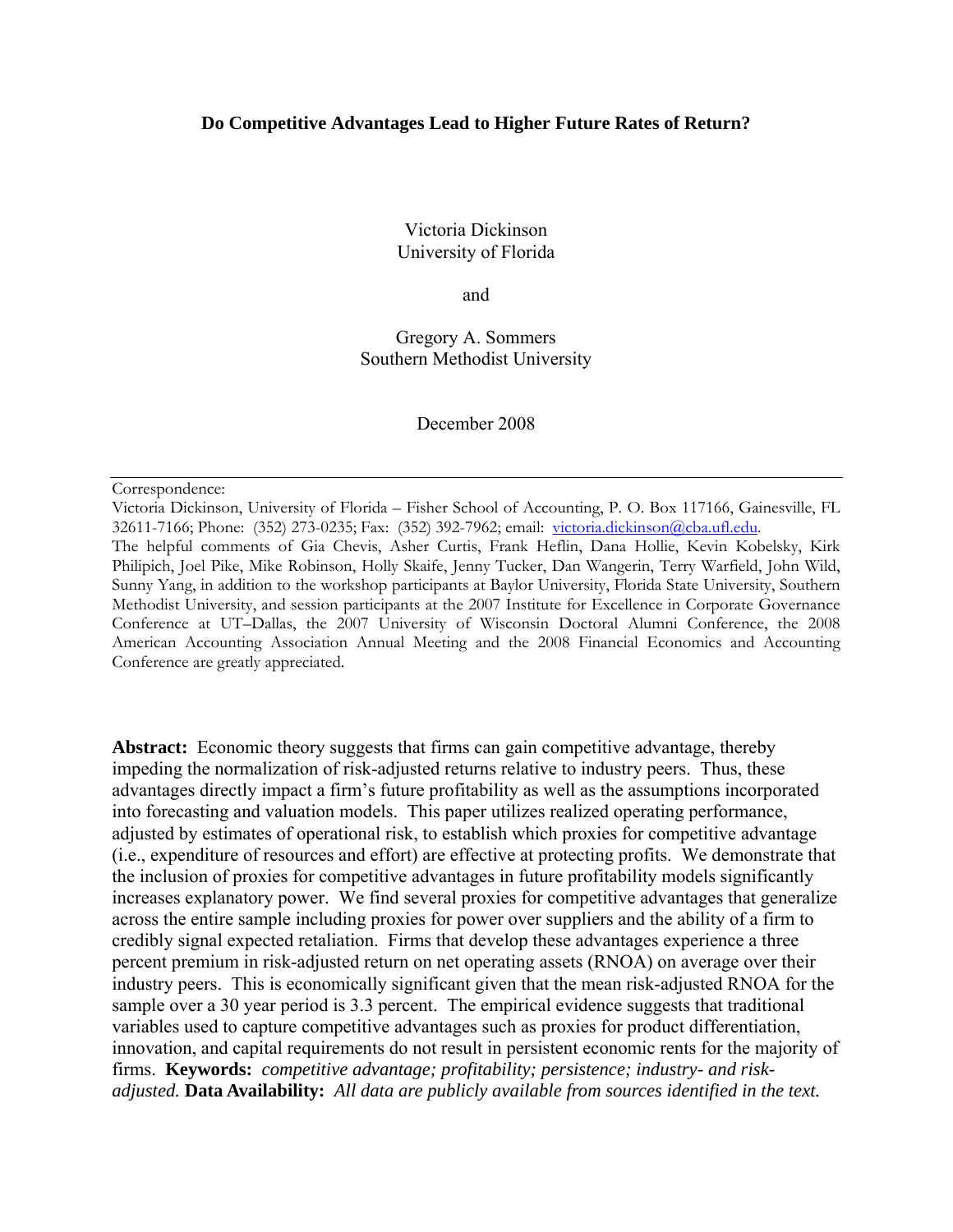#### **Do Competitive Advantages Lead to Higher Future Rates of Return?**

<span id="page-1-0"></span>Profits and losses signal the existence of excess supply or demand (Mueller [1](#page-1-0)986; Stigler 1963).<sup>1</sup> Firms are free to respond to these signals and they enter and exit markets or expand and contract operations until risk-adjusted returns are equalized across firms. However, if firms can establish competitive advantages, this equalization may not obtain, at least in the short run.<sup>[2](#page-1-1)</sup> For this reason, establishment of competitive advantages directly impacts a firm's future profitability. Moreover, the over-time effect of competitive advantages on profitability impacts the assumptions incorporated into forecasting.<sup>[3](#page-1-2)</sup> Our study uses accounting information to operationalize the measurement of the competitive advantage constructs contained in prior analytical studies. We then measure the association of future profitability with these accounting proxies for competitive advantages.

Recent economics literature attempts to define a subset of competitive advantages, specifically barriers-to-entry, and concludes that no single definition or theory is dominant (McAfee et al. 2004; Carlton 2004). A barrier has been defined as an incumbent's advantage over potential entrants such that persistent profits can be earned without attracting new entrants into the market (Bain 1956). Stigler (1968) defines a competitive advantage as a cost advantage that has accrued to the incumbent.

To provide more specificity to the definition of competitive advantages, this paper forms accounting based proxies that capture the theorized advantages. We then examine the association of the proxies with operating performance to establish *which* expenditures of resources and effort are effective in establishing persistent excess operating profitability over industry peers.<sup>[4](#page-1-3)</sup> Thus, by measuring the connection between expenditures and future operating profitability we can empirically observe whether firms have successfully "created" competitive advantages.<sup>[5](#page-1-4)</sup> Extant research has relied on analytical modeling and/or single industry analyses to study competitive advantages, whereas we simultaneously examine a collective group of potential competitive advantages across all industries. As a result, we are able to specify *which* competitive advantages successfully elevate risk-adjusted operating profits relative to peers, regardless of industry, for all firms in the Compustat population and to document the persistence of the increased profitability arising from such advantages. That is, we see which efforts beyond those of the firm's peers would be expected to yield increased profitability.

The specific types of competitive advantage addressed in this paper begin with traditional barriers-to-entry such as economies of scale, product differentiation, innovation, and capital requirements. We then expand this commonly used set of variables to include competitive

 $\frac{1}{1}$  While the economics literature refers to profits and losses, a more precise description is that *abnormal* profits and losses arise due to supply and demand conditions.

<span id="page-1-1"></span>van Breda (1981) provides a model showing that in the absence of barriers-to-entry there will be entrants to the industry until the risk-adjusted return to investments is equalized. Where barriers-to-entry exist, he hypothesizes that high barriers will be associated with high rates of return.

<span id="page-1-2"></span>The ability to forecast future profitability is central to the determination of firm value. Cheng (2005) directly examines the relation of a subset of competitive advantage proxies to future residual income. We build upon his work by expanding the proxies tested while narrowing our scope to focus on future operating profitability rather than firm value. An application of the understanding of the effects of successful competitive advantages on future forecasts from our study could be to improve inputs into various valuation models.

<span id="page-1-3"></span>As shall be detailed in section 1, our study focuses on the operating portion of the firm rather than the entire firm (i.e. operating and financing portions combined) as has been done in prior research.<br> **Example 18** Presumably some barriers are not created by naturally exist for certain industries

<span id="page-1-4"></span>Presumably some barriers are not created but naturally exist for certain industries.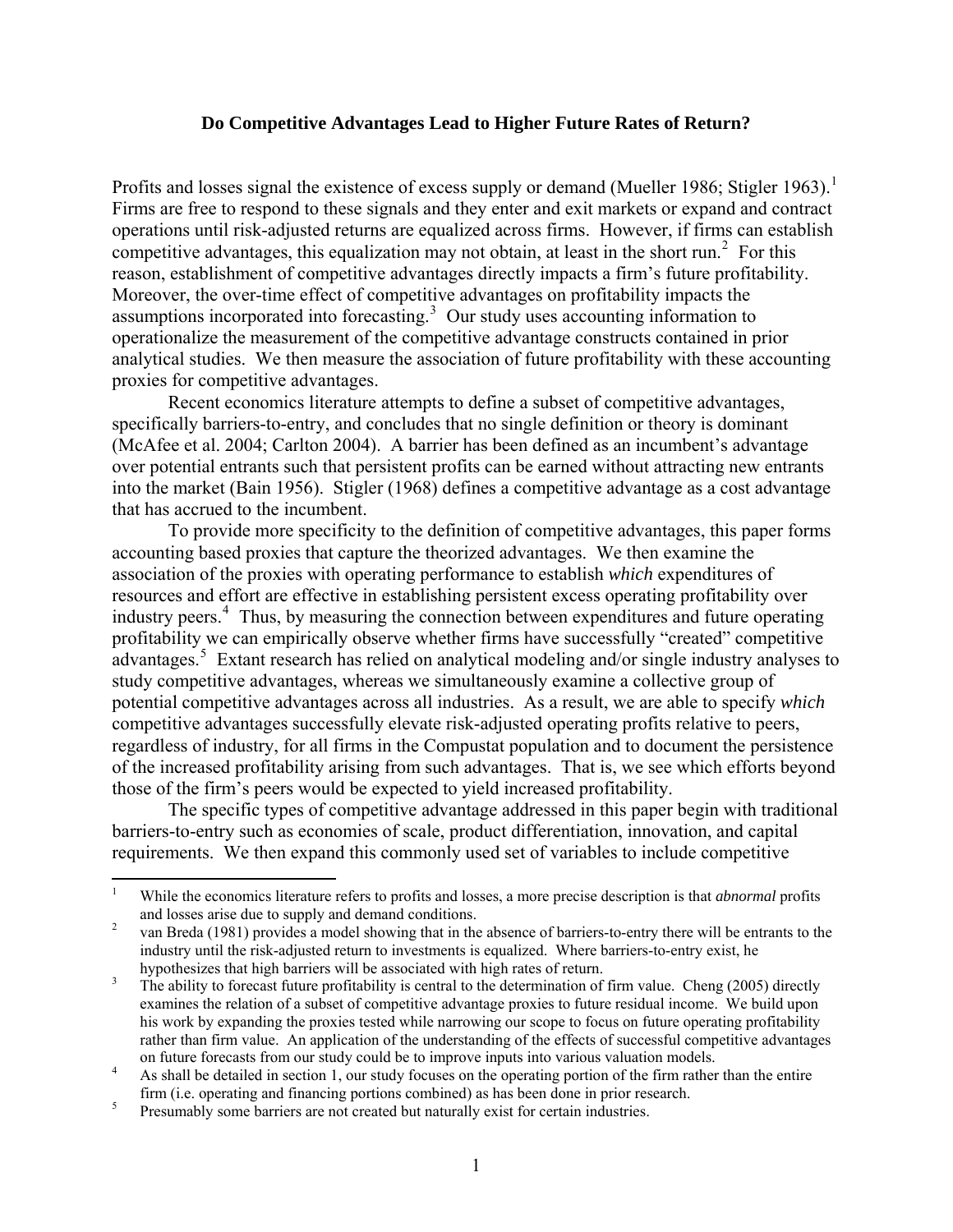factors such as bargaining power over suppliers and customers and credible threats of expected retaliation against potential or existing competitors. This expanded set of variables has generally not been tested in the empirical literature due to a lack of empirical proxies. One of our main contributions is showing how accounting information can be used to form proxies capturing the distinct economic characteristic underlying each of the individual competitive advantage variables. This underscores the basic importance of accounting, which is to assist users in assessing the amounts, timing, and uncertainty of future cash flows (profitability).

We use three primary methods for gauging the existence and effect of a competitive advantage on future operating profitability. First, we examine the relation between current competitive advantage proxies and operating profitability at two horizons: one-year and fiveyears ahead in a univariate setting in order to understand the structural relation between each type of competitive advantage and future operating profitability. Second, we model operating profitability as a function of the firm's portfolio of competitive advantages, again over the two horizons. This method examines whether the competitive advantages studied represent unique and incremental constructs and identifies which constructs contribute to risk-adjusted operating profitability.

Having detected a mean effect on future operating profitability conditional on the competitive advantages using the second method, in the third analysis we examine the persistence of the profitability conditional on the magnitude of each potential competitive advantage. The ability to sustain excess profitability in the long run is studied by forming portfolios based on the current level of competitive advantage proxies to determine whether the proxy prevents convergence of operating profitability over time within the industry. If convergence quickly occurs, a sustainable competitive advantage resulting in higher profitability relative to industry peers was *not* established. However, evidence of sustained differential operating profitability conditional on increased magnitude of each competitive advantage proxy indicates a source of economic rents (advantage over competitors).

Convergence is an important property because an assumption underlying virtually all valuation models (that rely on forecasting) is that a firm achieves a steady state. Thus, if a firm's profitability converges to a *constant* value, the steady state assumption is appropriate. However, if the firm's profitability has not converged to a constant value, then either the forecast horizon must be expanded to the point where steady state occurs (i.e., the forecast truncation is delayed) and/or growth rates leading up to and used in the terminal value calculation will be differentially affected. More importantly, our analysis reveals where a competitive advantage results in nonconvergence of profitability to a *common* value within the industry.<sup>[6](#page-2-0)</sup> Therefore, a competitive advantage is effective when it delays or prevents convergence in profitability from taking place; successful competitive advantages should delay mean-reversion of profitability. Consequently, knowledge about effective competitive advantages is critical for making accurate forecasts of future profitability and/or earnings.

Further, our research contributes to financial statement analysis. Accounting is deemed more useful if it can be used to extract detailed knowledge about underlying economic events beyond the summary measures presented in the financial statements.<sup>[7](#page-2-1)</sup> Additionally, we focus on

 $\overline{a}$ 

<sup>6</sup> Lee, Myers and Swaminathan (1999) and Gebhardt, Lee and Swaminathan (2001) calculate estimates of a firm's intrinsic value by assuming that each firm's profitability will converge to the industry median. 7

<span id="page-2-1"></span><span id="page-2-0"></span>The accountant's understanding of transactional flow and how transactions aggregate to financial statement amounts allows for use of our unique knowledge to develop financial statement ratios (combinations of amounts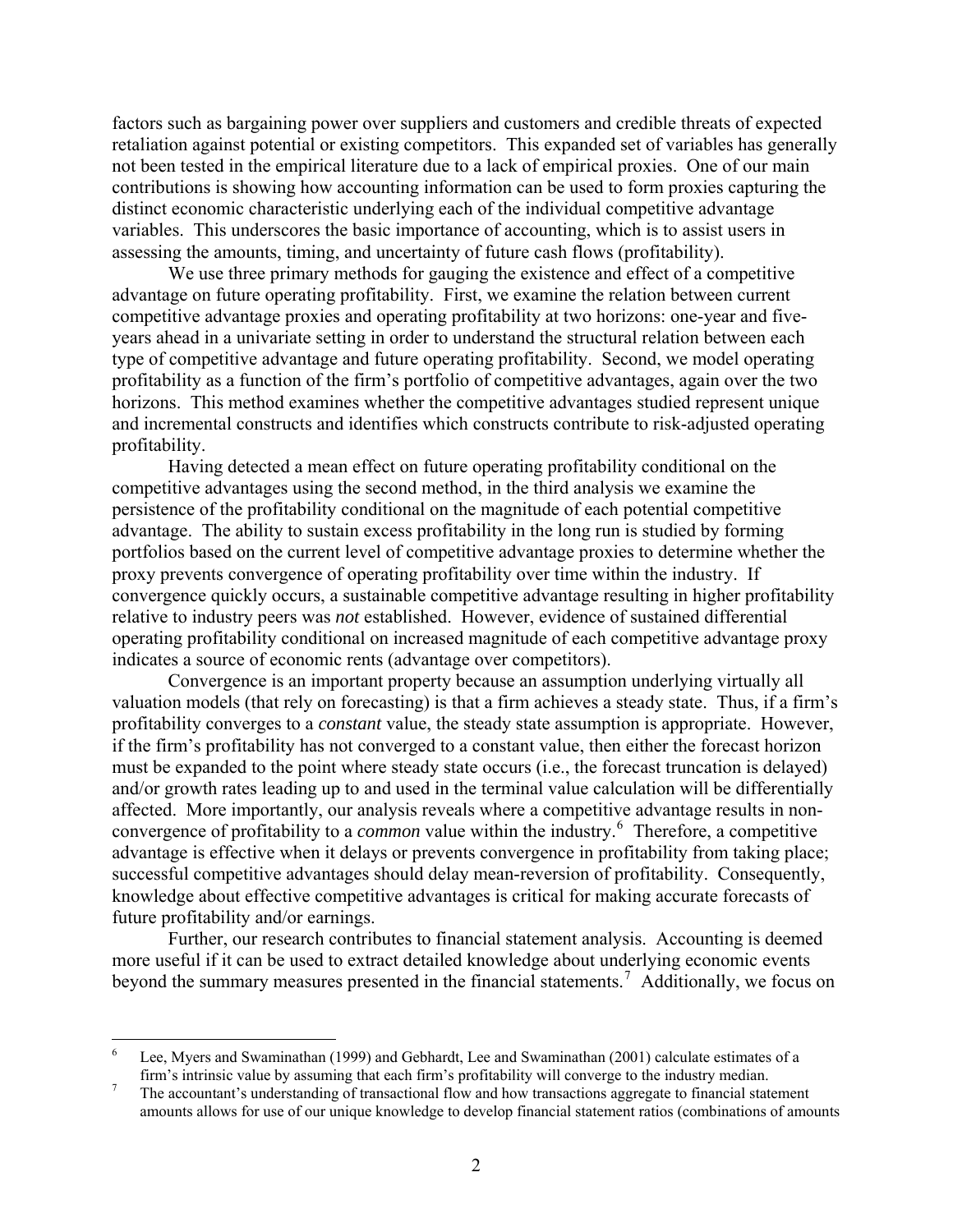operating profitability (developed through Nissim and Penman 2001) rather than traditionally studied measures that did not remove financing effects from profitability metrics. We also contribute to the literature on financial statement analysis by developing a process to control for operating risk. This allows us to adjust operating profitability for the riskiness of a firm's operations prior to examination of the effects of competitive advantages.

In addition to documenting the existence of a competitive advantage, we document that competitive advantages are not limited to industry-level effects. Firms that invest beyond their industry peers in competitive advantages can earn above-industry profitability, but this does not hold for every type of competitive advantage examined. Finally, the results in this paper have managerial implications related to resource allocation. Relative to their peers, managers should allocate scarce resources toward the development of competitive advantages that result in the maximum return on operations. We find results that refute conventional wisdom about the benefit of expenditures for several traditional competitive advantage variables once the cost of investment and riskiness of operations are considered.

Our research goal is twofold: first to identify which competitive advantages are successful in attaining persistently elevated operating profitability; and second to use information about competitive advantages to improve the predictability of future profitability. In the process of pursuing these goals, we further contribute by providing accounting-based empirical proxies for competitive advantages and by demonstrating how researchers can examine risk-adjusted operating profitability. This allows to our study contribute to accounting and economic research on multiple dimensions.

The empirical findings demonstrate that inclusion of proxies for competitive advantages in future profitability models significantly increases explanatory power over benchmark models. Further, there are several competitive advantage proxies that successfully generalize across the entire sample including power over suppliers and the ability to credibly signal expected retaliation. These advantages result in a three percent premium in risk-adjusted return on net operating assets (RNOA) over industry peers. This is economically significant given that the mean risk-adjusted RNOA over a 30 year period is only 3.3 percent. Effective bargaining power over customers results in modest long-term gains over competitors.

Additional expenditures on product differentiation are not effective against existing competitors, which suggests competitors may free-ride on the firm's investments in those areas. We also find that efforts to expand capital assets or to innovate do not protect profitability from converging to an industry- and risk-adjusted mean, at least over the five-year window examined in the paper. In fact, firms with higher investments in capital assets earn nearly 1.5 percent less in risk-adjusted RNOA than those in their industry with the lowest expenditures. Likewise, the firms with the extreme high or low levels of innovation expenditures have one percent lower risk-adjusted RNOA than firms with the average levels of expenditure within the industry.

Our evidence indicates that the variables commonly used as proxies in the previous literature to capture competitive advantages such as product differentiation, innovation, and capital requirements do not result in persistent economic rents for the majority of firms. Instead, power over suppliers and over customers and the credible threat of expected retaliation against competitors are the factors that lead to persistent economic rents. These variables have been traditionally untested in the accounting literature; however, we demonstrate that the proxies used in this paper are effective at detecting persistently high profitability.

that go beyond simple summary measures from the financial statements) to capture unique economic phenomena and measurements such as competitive advantages.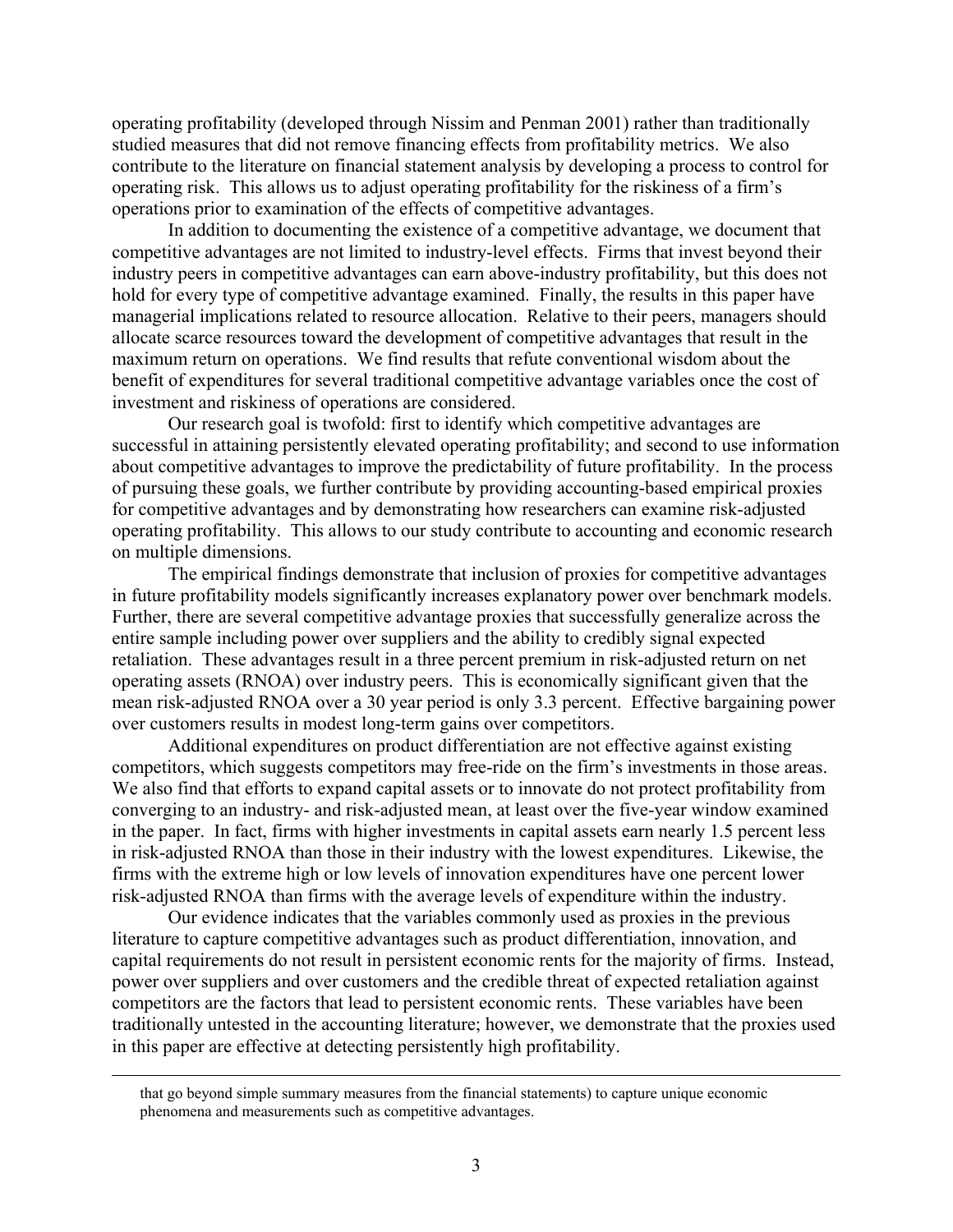The remainder of the paper proceeds as follows: the next section provides the theoretical background on the potential relation between profitability, a firm's cost of capital for operations, and competitive advantages. The research design and competitive advantage proxies are explained in Section 2, while the empirical results are presented in Section 3. Section 4 concludes.

#### **1. Profitability, Cost of Capital, and Competitive Advantages**

This section discusses several important theoretical considerations that are central to our study: profitability, cost of capital for operations, and competitive advantage theory.

#### *1.1. Profitability Analysis*

Investors and creditors can make better economic decisions if they understand the sources and persistence of firm profitability. This understanding is enhanced by studying two attributes of profitability: the economic determinants of the profitability (source) and the time-series properties of profitability (persistence). In this study, we focus on operating profitability, computed as return on net operating assets ("RNOA") because it has been shown to be more relevant for forecasting future profitability than traditional return on assets or equity (see Fairfield et al. 1996; Nissim and Penman 2001).<sup>[8](#page-4-0)</sup> Additionally, any affect of financial leverage is suppressed when focusing on operating profitability. This is necessary since firms generat e sustained value through operations rather than through financing transactions (Penman 2007).

Prior research has established that the current level and change in profitability along with the growth in the assets needed to generate that profitability are useful in explaining future profitability (Freeman et al. 1982; Fairfield and Yohn 2001). We expand the potential determinants by examining traditional competitive advantage proxies previously utilized in the economics literature. Then we expand the set of competitive advantages to include accountingbased proxies for those not previously tested by incorporating power over suppliers, power over customers and the credible threat of expected retaliation into models of future profitability.

Profitability may biased due to conservative accounting (Feltham and Ohlson 1995; Basu 1997; Zhang 2000; Liu and Ohlson 2000; Beaver and Ryan 2000; Ohlson and Juettner-Nauroth 2005). Examples include items such as research and development and advertising that are required by GAAP to be expensed immediately. However, these items are expected to positively contribute to future profitability. The focus of this paper is on explaining future profitability via competitive advantages, as opposed to accounting quality (i.e., conservatism). More importantly, methods of controlling for conservatism such as the conservative accounting factor (Penman and Zhang 2002, Cheng 2005) use variants of our competitive advantage variables to proxy for conservatism. This paper presents the notion that the economic rents that result from these expenditures (as opposed to their biased accounting treatment) are the primary driver of increased future profitability.

#### *1.2. Cost of Capital for Operations*

<span id="page-4-0"></span> 8 RNOA excludes financial assets from the denominator since they are already valued at their fair value on the balance sheet. Operating liabilities are subtracted from operating assets because operating liabilities reflect a source of leverage that can increase profitability of operations.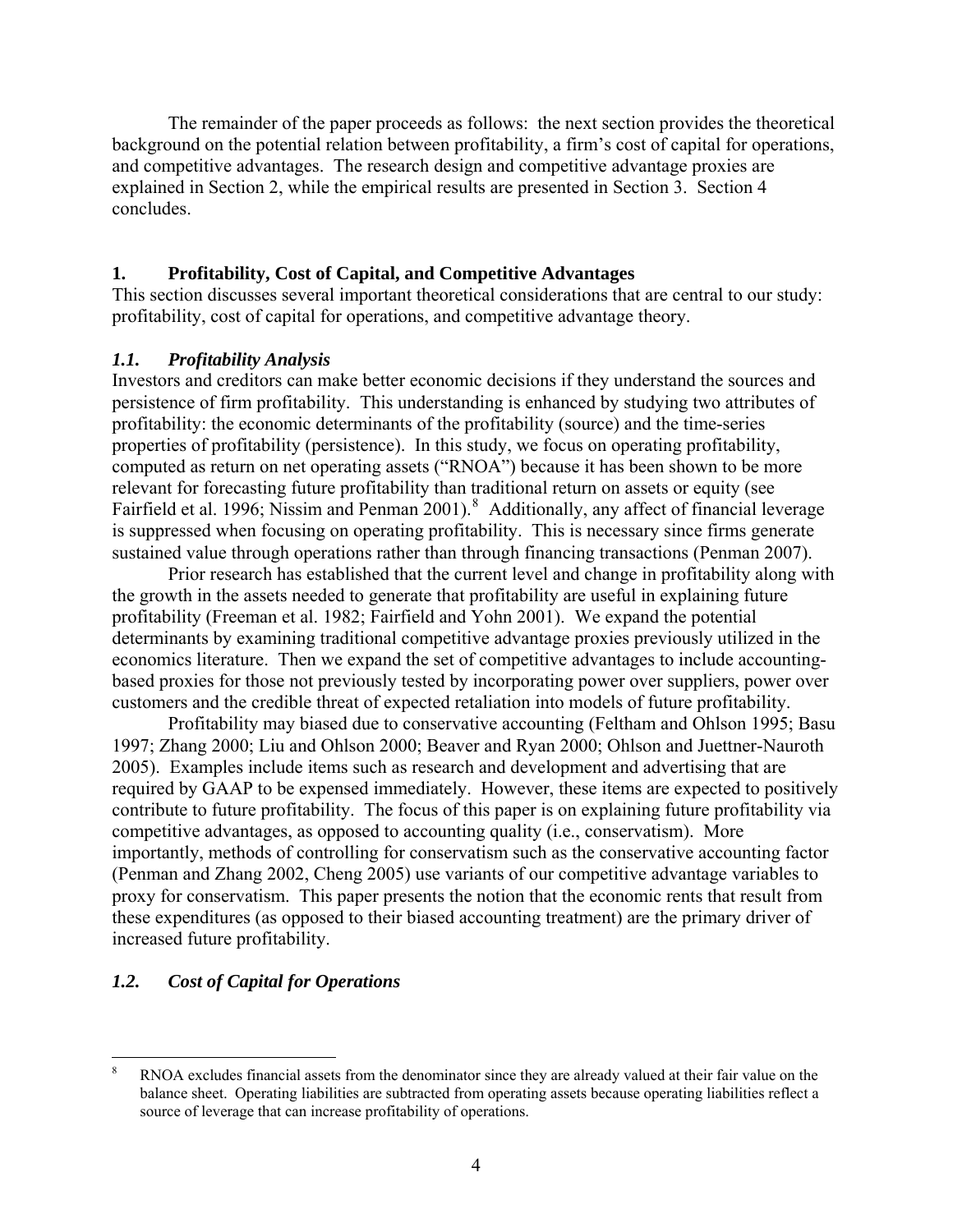Stigler (1963) reports that profitability displays a strong central tendency over time, but that convergence to a common value is incomplete.<sup>[9](#page-5-0)</sup> One potential reason for non-convergence could be differences in the risk of operations among firms, and to control for this, we focus on risk-adjusted profitability. Therefore in analyzing firm profitability, it is necessary to adjust for the amount of risk the firm incurs. Firms undertaking greater (lesser) amounts of risk are expected to be compensated with higher (lower) levels of profitability. Thus, convergence of profitability to a common value would not be expected without consideration of the level of associated risk (van Breda 1981). For this reason, it is necessary to analyze risk-adjuste d profitability  $(RNOA<sup>RA</sup>)$ . Further, we examine whether competitive advantages delay mean reversion of risk-adjusted profitability to an industry- and risk-adjusted mean to allow for generaliz ation across all firms.

The adjustment of operating profitability for risk must use a measure of operational risk rather than firm (equity) risk. Finance literature commonly refers to the risk of operations as the weighted-average cost of capital (WACC).<sup>[10](#page-5-1)</sup> However, as Penman (2007) points out, it is the cost of capital for *operations* that is a determinant of the cost of capital for equity, not vice-versa. The use of cost of capital for operations in the adjustment of operating profitability eliminates effects due to leverage or changes in leverage. The level of risk for a firm's operations does not depend on whether additional debt or equity is used to fund those operations.

Additional potential impediments to complete convergence could stem from disturbances related to shifts in demand, advances in technology, and macroeconomic factors. However, the use of industry- and risk-adjusted measures should negate any common effects within the industry and economy. Remaining disturbances are presumed to be indicators of the competitive advantages a firm has established.

# *1.3. Competitive Advantages*

 $\overline{a}$ 

Porter (1980) suggests that competition is driven by traditional barriers-to-entry such as economies of scale, product differentiation and innovation. He states that other factors also affect competition, namely the availability of substitute products, bargaining power of suppliers and customers, and the credible threat of expected retaliation. Thus, we expand the competitive advantage set traditionally utilized in prior research to include additional factors of competition identified by Porter (1980). Each set of variables is discussed in detail in Section 2.

While the economics literature has identified and provided analytical theory regarding potential competitive advantages, empirical evidence within accounting or economics with respect to the effectiveness of these factors is sparse. Lev (1983) examines the variability of the earnings process when considering the effect of product type, barriers-to-entry, capital intensity, and firm size. He reports that durable good industries and firms with higher capital intensity displayed higher earnings variability whereas firms with high barriers-to-entry displayed lower

<span id="page-5-0"></span><sup>9</sup> The convergence analysis is important because Nissim and Penman (2001) suggest that when profitability is mean-reverting, then the ability to forecast future profitability is reduced to forecasting growth in net operating assets (NOA) and revenue. They demonstrate that future RNOA converges when firms are sorted into portfolios based on their current RNOA. However, if economic characteristics (competitive advantages) prevent convergence then constant growth rate assumptions and truncated forecast horizons utilized in valuation models may need to be reconsidered.

<span id="page-5-1"></span><sup>&</sup>lt;sup>10</sup> This name arises due to the common method from which it is calculated based on the costs of capital for debt and equity.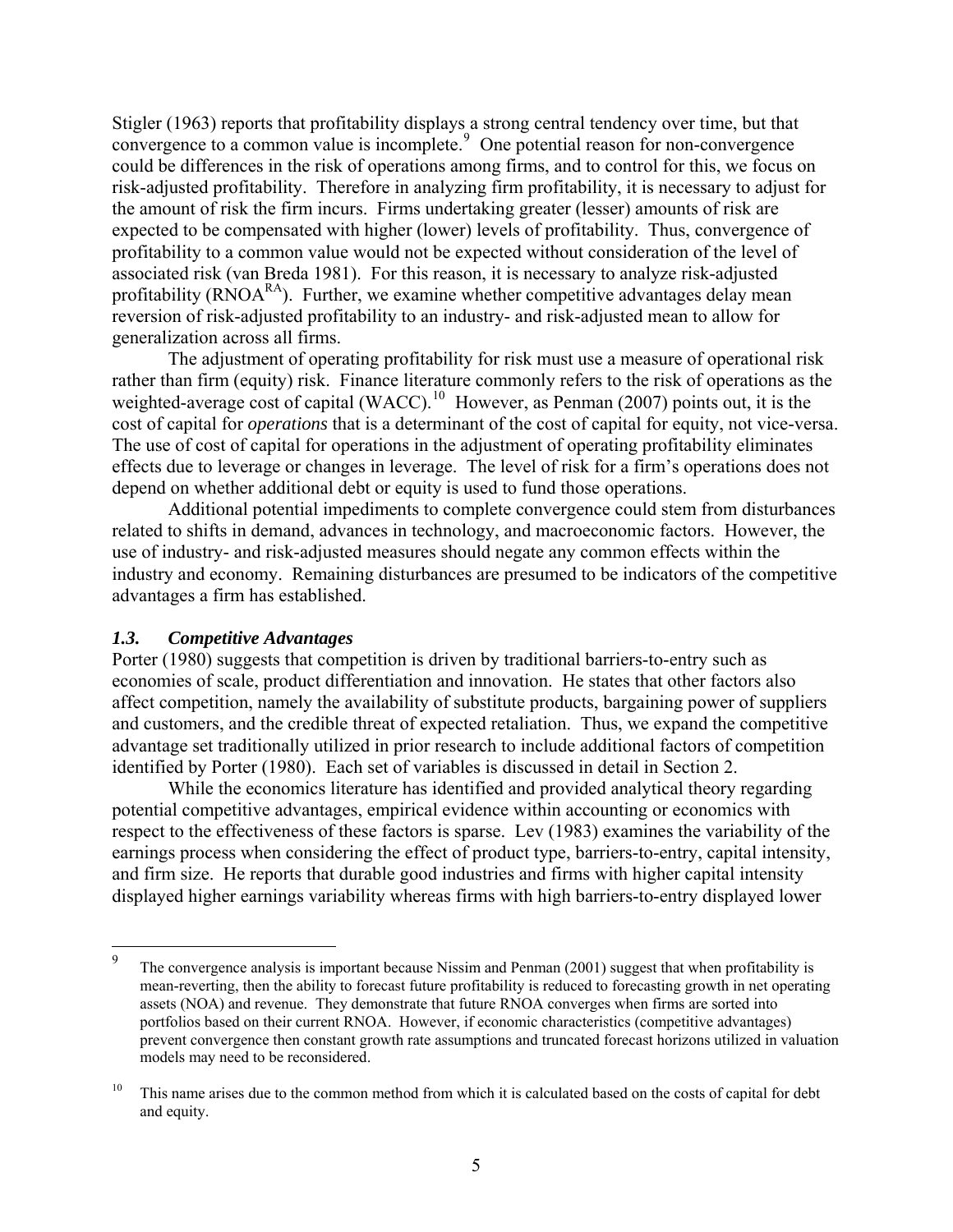<span id="page-6-0"></span>earnings variability; however he uses a dichotomous variable based on industry membership to proxy for barriers-to-entry.

Waring (1996) examines industry-adjusted persistence of profitability using several industrial organization variables including economies of scale (labor/capital ratio in an exponential form), sunk costs (R&D and advertising intensity), and excess capacity (capital intensity). However, he uses return on total assets as a measure of profitability, as opposed to an operating profitability measure such as RNOA and he does not consider risk of operations in his return measurement. Further, he limits his analysis to the manufacturing sector.

Cheng (2005) examines several of the traditional competitive advantages in relation to the persistence of abnormal return on equity within a residual income context. He finds that abnormal return on equity increases with industry-level and firm-level barriers-to-entry. However, our study differs from and extends Cheng (2005) in several important ways. First, Cheng (2005) captures barriers-to-entry on three dimensions: R&D intensity, advertising intensity, and capital intensity. We expand this set of variables considerably by including economies of scale (a traditional measure used in prior literature) and an additional set of competitive advantages (power over suppliers, power over customers, and threat of expected retaliation). We also test if each proxy represents unique and incremental operating profit potential relative to a firm's industry peers.

Second, Cheng (2005) decomposes abnormal return on equity into industry-level and firm-level components. We examine competitive advantage effectiveness within industries to control for industry-specific operating cycles and business models. We do this by industryadjusting our measure of operating profitability *and* industry-adjusting the competitive advantage expenditures. This results in a purer correlation between industry-adjusted effort or expenditure and industry-adjusted operating profitability. Third, Cheng examines return on equity, which confounds operations with financing activities as discussed above.<sup>[11](#page-6-0)</sup> Instead, we focus on RNOA which measures earnings from core operations in the numerator and net operating assets in the denominator.

Fourth, Cheng's (2005) adjustment for risk in assessing profitability uses the Fama French (1997) industry-level cost of equity capital as the discount rate in a residual ROE framework.<sup>[12](#page-6-0)</sup> To parallel the examination of operating profitability, this paper develops and uses a robust measure of the cost of capital for operations based on accounting data as discussed in section 2. Finally, Cheng (2005) examined one-year ahead abnormal ROE. Our analysis over a longer horizon (five years) provides evidence regarding the long-term sustainability of the competitive advantages. Moreover, we examine the determinants of future RNOA and also examine the over-time behavior of risk-adjusted RNOA conditional on the *magnitude* of competitive advantage proxies.

#### **2. Relation between Competitive Advantages and Profitability**

This section presents the competitive advantage proxy variables, other variables used in our study and sample descriptives.

 $11$ 11 Modigliani and Miller (1958) demonstrate that financing activities are zero net-present-value activities and that operating activities are the source of value generation. However, return on equity contaminates the denominator of the profitability ratio with financial assets and liabilities and the numerator with financial income or expense.<br><sup>12</sup> The Fama French industry costs of equity capital are noisy, which is acknowledged by Fama and French's

<sup>(1997)</sup> conclusion that "estimates of cost of equity are distressingly imprecise."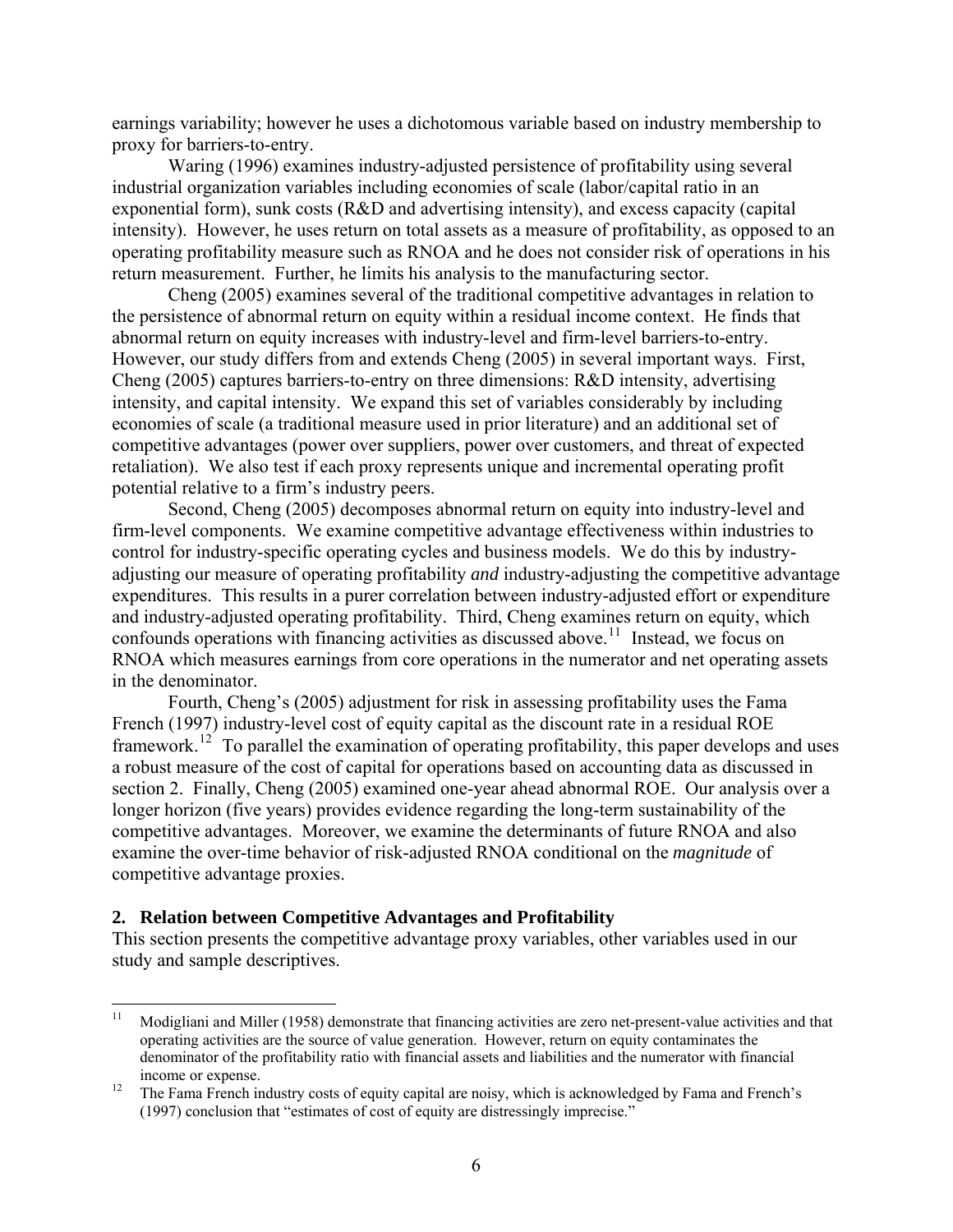#### <span id="page-7-0"></span>*2.1. Traditional Competitive Advantage Proxies*

Economies of scale. Cost of sales (CoS) is defined as cost of goods sold divided by net sales. Decreasing CoS captures either an increase in sales while holding costs constant, or a decrease in costs while holding sales constant, either of which is indicative of increased economies of scale. Therefore, CoS is expected to be negatively related to profitability. Oster (1990) points out that economies of scale can arise from efficient use of assets (i.e., raw materials or production assets) or from specialization of labor. As such, this variable will capture economies of scale incremental to the level of capital intensity.

Product Differentiation. Product differentiation is the ability of a firm to establish brand identification that represents a barrier to new entrants or existing competitors. If a firm with a differentiated product continually earns above-normal operating profits, it must be that other firms are prevented from developing a close substitute to eliminate the profit advantage of the differentiating firm (Caves and Porter 1977; Mueller 1986). Operating profitability should be positively related to product differentiation. Waring (1996) reports that advertising intensity, as a proxy for product differentiation, is insignificant for explaining industry-adjusted persistence of profitability, however it may explain profitability at the firm level after consideration of operational risk.<sup>[13](#page-7-0)</sup> The advertising intensity ratio (AdvInt) is measured as advertising expense divided by net sales.

Innovation. Firms that invest more on innovation through research and development and patents should have higher future profitability if the projects undertaken generate a positive net present value. Innovation (Innov) is used to capture the degree of a firm's proprietary technology and is measured as the sum of research and development expense and patent amortization expense divided by net sales. Waring (1996) reports that research and development intensity is positively associated with industry-adjusted persistence of profitability.

Capital Requirements. When a high level of capital is required in order to compete in the industry, a barrier-to-entry should exist. Following Lev (1983) we use capital intensity (CapInt) as a proxy for capital requirements measured as depreciation expense divided by net sales. <sup>[14,15](#page-7-0)</sup> Firms with higher levels of capital intensity will have higher profitability if the preemptive investment effectively deters entry (Spence 1977, 1979). However, if the industry is mature and most firms have entered, overinvestment could result in lower profits if there is excess capacity (Porter 1980; Lieberman 1987). Therefore, we do not make an ex ante prediction regarding the effect of capital intensity on profitability.

<sup>13</sup> Oster (1990) states that brand identification is a more successful barrier-to-entry when the industry is characterized by experience goods versus search goods. Experience goods can only be evaluated after the customer purchases them, while search goods can be judged through simple inspection before purchase. This suggests that the level of product differentiation will differ by industry.<br><sup>14</sup> The proxy chosen in this study represents an "average" commitment to capital and accounts for the

obsolescence of the capital investment. For example, if the bulk of the PPE was purchased early in the firm's life cycle, it may be outdated, and new entrants could enter the market with newer and more efficient technology. As such, the capital intensity measure represents capital maintenance as opposed to strictly capital investment. 15 Traditionally, the capital intensity ratio uses the sum of depreciation expense and net interest expense in the

numerator. However, interest expense results from the financing decisions of the firm and should not be considered when focusing on operations. For that reason, only depreciation expense is used in the numerator.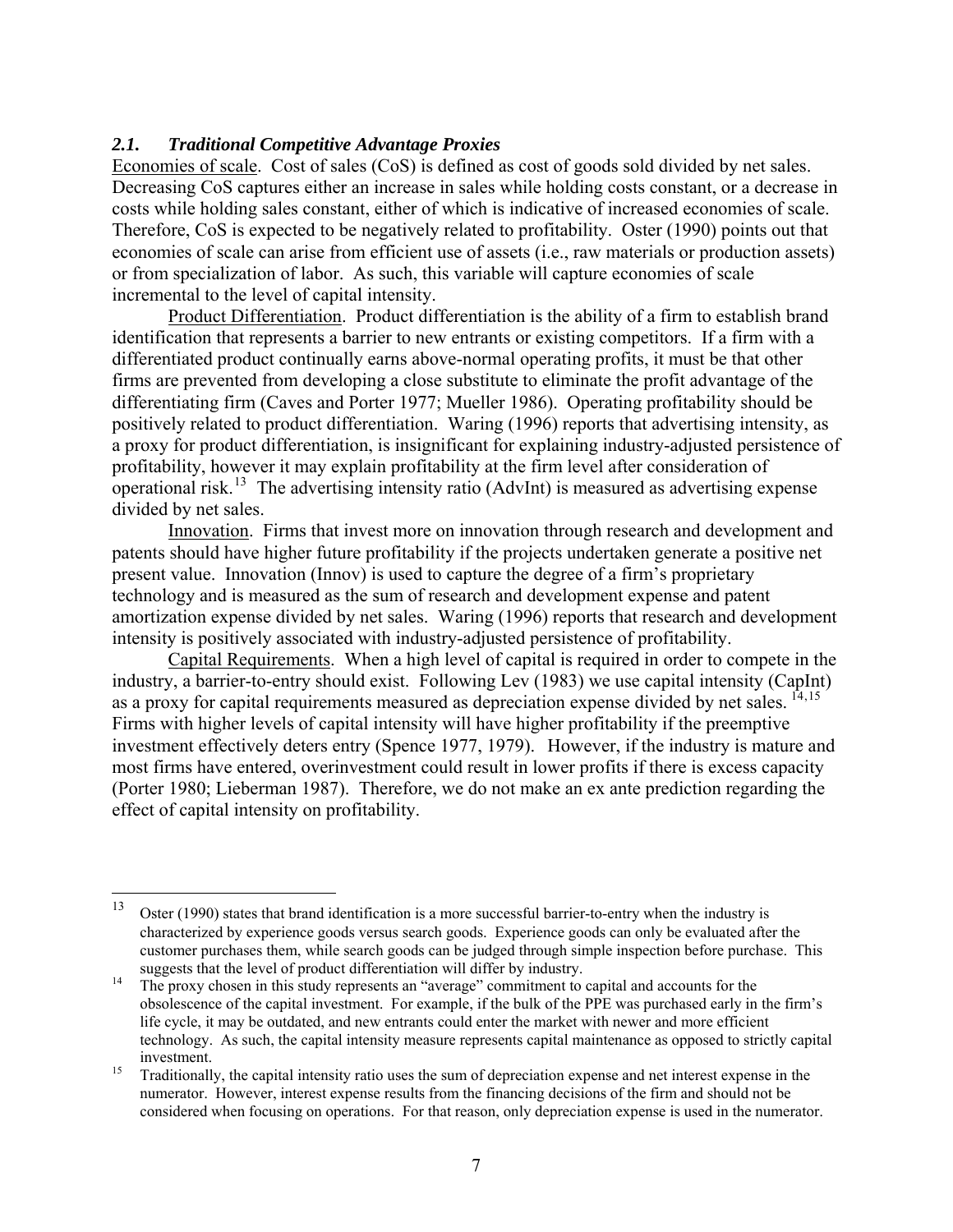#### *2.2. Expanded Competitive Advantage Proxies*

Power over Suppliers. To the extent that a firm is able to exert power over its suppliers to obtain favorable trade terms it may establish a competitive advantage. We use two measures to capture a firm's power over its suppliers: operating liability leverage and inventory turnover. Operating liability leverage occurs when the firm uses its operating creditors to "float" its operating obligations. Examples include extended credit payment terms and/or just-in-time inventory practices. The inventory holding costs remain with the supplier which frees up resources for other projects.

The "quality guarantee" theory of trade credit (Smith, 1987) suggests that more powerful customers will demand longer credit terms to allow a period of inspection of the goods before final payment is made. Additionally, firms with more power over their suppliers are able to arrange favorable credit terms and/or delivery arrangements. Both of these factors will be captured in the firm's operating liability leverage (OLLev) which is measured as operating liabilities divided by net operating assets (Nissim and Penman, 2001). OLLev is expected to be positively related to profitability.

Conversely, the transaction cost theory of trade credit (Petersen and Rajan, 1997) suggests that a supplier will offer a customer credit terms so as to minimize the amount of transactions processed during the period. This implies that a high inventory turnover ratio (representing repeated transactions) will give the firm an advantage over its supplier. Normally, inventory turnover is calculated as cost of goods sold divided by inventory. However, we take the inverse of the inventory turnover as our measure in order to address problems that would arise due to small or zero values of inventory in the denominator. Therefore, since we expect inventory turnover to be positively related to profitability, our measure InvTurn (the inverse of the inventory turnover ratio) should be negatively associated with firm profits.

Power over Customers. Just as the extent to which a firm is able to exert power over its suppliers may establish a competitive advantage, exerting power over customers also represents a source of increased competitive gain. We use two measures to capture a firm's power over its customers: receivables turnover and market share. Porter (1980) defines the bargaining power *of* customers as the ability of buyers to erode profitability through a variety of actions including bargaining for higher quality and/or lower prices. However, a firm should have bargaining power *over* its customers when repeated or frequent transactions exist. Additionally, higher turnover of receivables implies shorter credit terms, which limits the customers' power. For this reason, we use receivables turnover, measured as net sales divided by receivables to capture power over customers. Again, as with the inventory turnover, we use the inverse of receivable turnover to mitigate problems with small or zero values of receivables. Therefore, a negative relation between receivables turnover (ARTurn) and profitability is expected. Our second measure of power over customers is market share (MktShr). Market share is defined as sales revenue for the firm divided by total sales revenues for all firms in the industry. Higher market share implies customers have fewer available substitutes for the firm's products, and is expected to be positively related to profitability.

Credible Threat of Expected Retaliation. If firms are expected to retaliate against a new entrant or an existing competitor that attempts to expand its position, this propensity for retaliation creates a competitive advantage. However, the threat of retaliation results in higher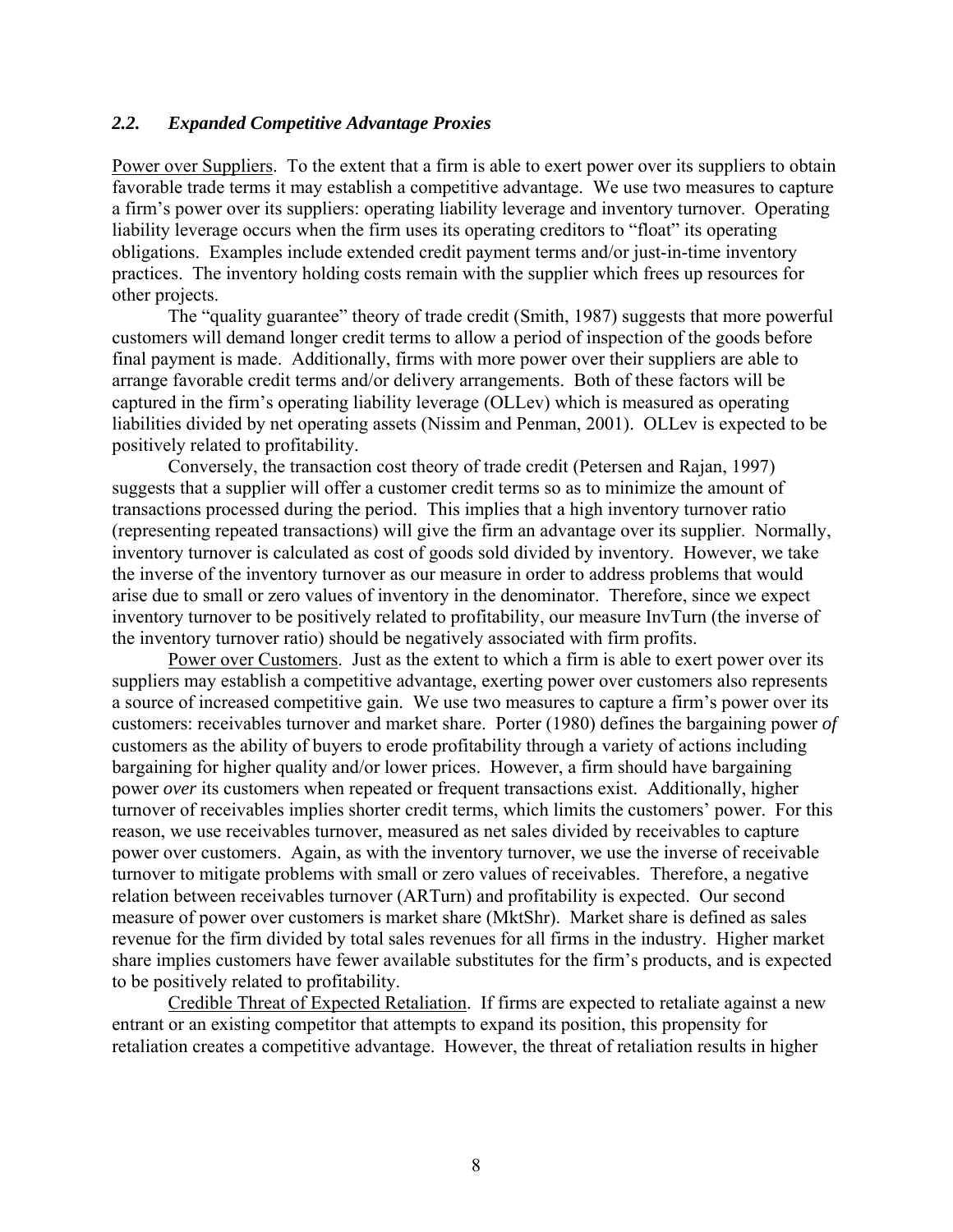<span id="page-9-0"></span>profits only if incumbents can actually execute the retaliation (i.e., the threat is credible).<sup>[16](#page-9-0)</sup> This requires that the firm has sufficient financial flexibility to engage in retaliatory actions. Examples of potential retaliation include the incumbent launching protracted price wars, legal actions, or threatening to expand into the rival's geographical or product market.<sup>[17](#page-9-0)</sup>

Firms can credibly signal a threat to retaliate through demonstrated borrowing capacity and/or the availability of excess funds. We use the converse of borrowing capacity, financial leverage (FLev) to proxy for borrowing capacity. Financial leverage is measured as net financial obligations divided by common stockholders' equity. This variable is expected to be negatively related to future profitability if borrowing capacity deters entry or the expansion of competitors. However, it is possible that financial leverage may be related to higher future operating profitability for firms that possess positive net present value growth opportunities. A positive operating spread, defined as RNOA in excess of the firm's net borrowing costs, coupled with excess demand for the firm's goods, may lead to higher future operating profitability in future periods. For this reason, we do not make an ex ante directional prediction regarding the association between financial leverage and future operating profitability.

Excess funds (ExFunds) is computed as net financial assets (or zero if the firm has net financial obligations) and is likely to be positively associated with operating profits if they signal the potential for retaliation.<sup>[18](#page-9-0)</sup> However, free cash flow theory suggests that a firm will build up excess funds, generally as cash or marketable securities, when it has exhausted its positive net present value investment opportunities (Jensen 1986). For that reason, the effect of excess funds on future profitability is unknown ex ante.

#### *2.3. Firm Level Controls*

Firm age and the size of its operations are included as control variables to capture potential confounding or scale effects. Age is expected to be positively associated with profitability due to the firm's movement along its learning curve (Spence 1981), yet age is not within the firm's control. Since our focus is on purposeful expenditures of resources or effort that are intended to increase profitability, we include age to control for the positive effect on future profitability that arises from the passage of time. Age is calculated as the log of number of years since the firm's first appearance in the CRSP database. Size of operations (OpSize) is computed as the log of the market value of the firm's operations. Monsen and Downs (1965) suggest that the bureaucratic structure of large firms results in suboptimal performance. If so, size will have a negative effect

 $16\,$ Note that, by definition, it is not possible to observe when a company is successful in deterring attempts at entry. The existence of the credible threat is expected to be sufficient to prevent entry and thus allow for economic rents. However, if the entrant attempts entry, the firm is expected to retaliate if resources are available.<br><sup>17</sup> A recent example of retaliation includes Dell Computer's ability to launch aggressive price cuts to thwart

existing competition. These price cuts are sustainable at least in the short run considering Dell's cash hoard in excess of \$8.9 billion (Ricadela 2008, Vance 2008). Firms may also suffer from a competitor's ability to thwart profit-limiting regulation. For example, Whole Foods recently spent considerable resources to file countersuits against the Federal Trade Commission's blockage of their proposed merger with Wild Oats (Wilke and Kesmodel 2008). If the merger is successful, competitors of the two grocers will likely experience a decline in

future profitability.<br><sup>18</sup> The positive relation between excess funds and profitability would be mechanical if profitability were measured using net income due to the expected positive return on the net financial assets. However, no relation between *operating* profitability and net *financial* assets is expected unless their existence serves to create a competitive advantage.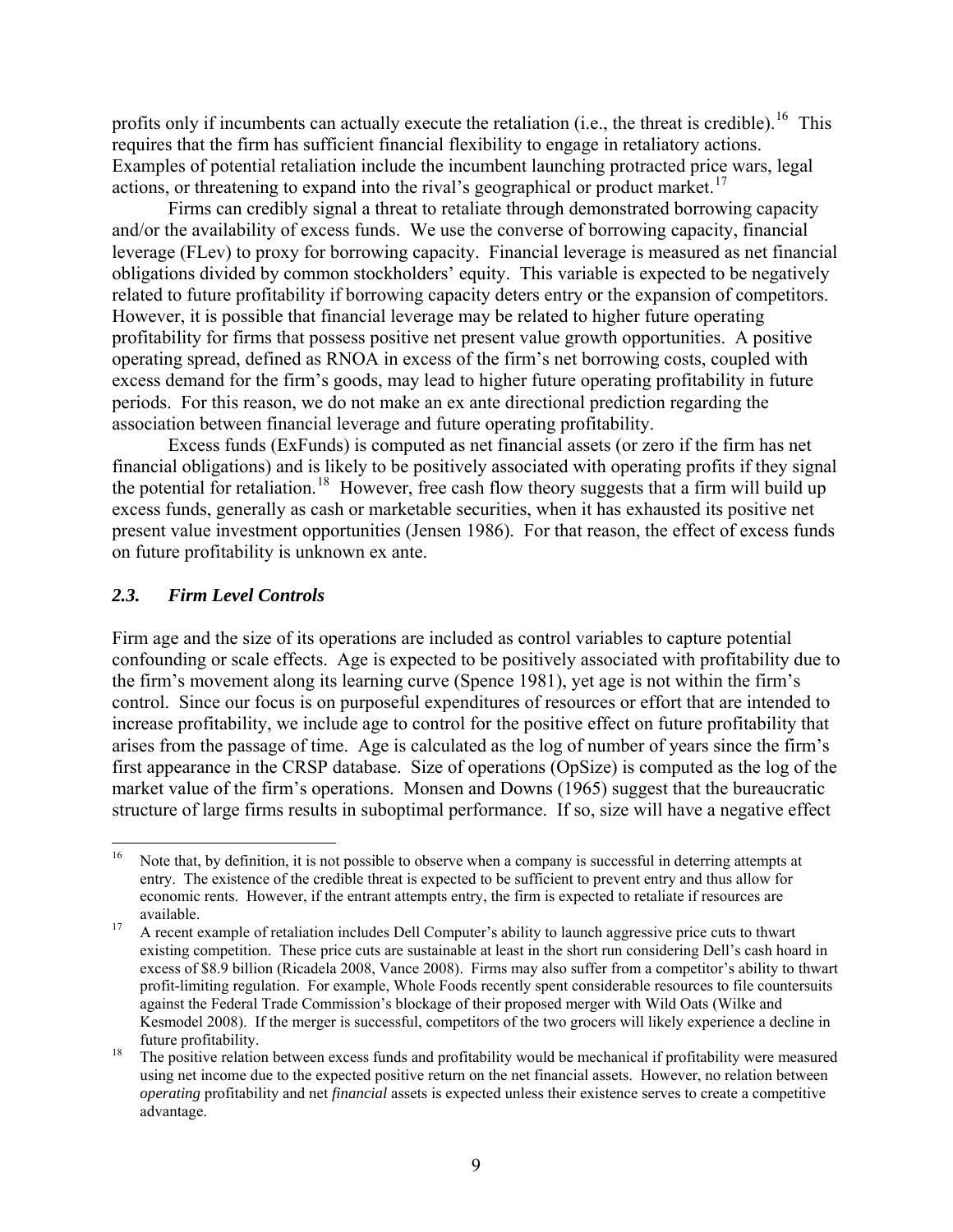on profitability. Conversely, if size captures market dominance or presence, it may be positively related to future profitability.

# *2.4. Industry Adjustment*

Traditional economic literature models barriers-to-entry at the industry level, however Oster (1990) points out that firms can free-ride on the actions of other firms within the industry. At the same time, if a firm within an industry earns above normal profits relative to its peers, it must have access to a resource, technology, or special managerial talent that prevents other firms from eroding those profits (Mueller 1986). For that reason, it is important to consider competitive advantages at the firm level while controlling for industry characteristics. We measure a firm's profitability relative to its industry peers defining industry per the Fama-French 48 industry classifications (Fama and French 1997). That is, we adjust operating profitability by subtracting the industry median value of operating profitability to capture whether firms who seek to establish competitive advantages are able to generate sustained risk-adjusted profitability relative to industry peers. In doing so, we measure whether a firm is able to establish a competitive advantage over its direct competition.

# *2.5. Cost of Capital for Operations*

The cost of capital for operations or WACC has traditionally been proxied for using estimates of the cost of capital for equity adjusted to remove the effects of leverage. In this study, we rely on the method in Easton and Sommers (2007) in which they estimate the cost of capital for equity based on realized accounting data. However, we employ this method at the level of firm operations by beginning with a residual operating income model from Penman (2007) modified to have growth beginning from current year residual operating income rather than expected residual operating income.

$$
V_{jt}^{Oper} = NOA_{jt} + \frac{\left(OI_{jt} - r_j^{Oper} \times NOA_{jt-1}\right)\left(1 + g_j\right)}{\left(r_j^{Oper} - g_j\right)}
$$
\n
$$
\tag{1}
$$

Notice that in this model the perpetual growth starts from current residual operating income. The growth rate implies a residual operating income stream such that the present value of this stream is equal to the difference between the value of operations and the book value of net operating assets.

 To estimate the cost of capital for operations, equation (1) is transformed into the following regression relation:

$$
\frac{OI_{ji}}{NOA_{ji-1}} = \delta_0 + \delta_1 \frac{V_{ji}^{Oper} - NOA_{ji}}{NOA_{ji-1}} + e_{ji}
$$
\nwhere  $\delta_0 = r^{Oper}$ ,  $\delta_1 = (r^{Oper} - g)/(1 + g)$ . As Easton and Sommers (2007) point out, this regression may be estimated for any portfolio to simultaneously obtain estimates of the ex-ante cost of capital (in this case for operations) and expected growth rate for the portfolio. In our implementation, we choose to annually estimate cost of capital for operation for portfolios formed on quintiles of size and book to market yielding 25 estimates per year. Since our study focuses on firm operations, the cutoffs for size are formed on market value of operations defined as market capitalization of equity plus NFO. The cutoffs for book to market are formed based on the operations equivalent which is NOA deflated by market value of operations. These calculations implicitly assume that the book value of NFO approximates its market value.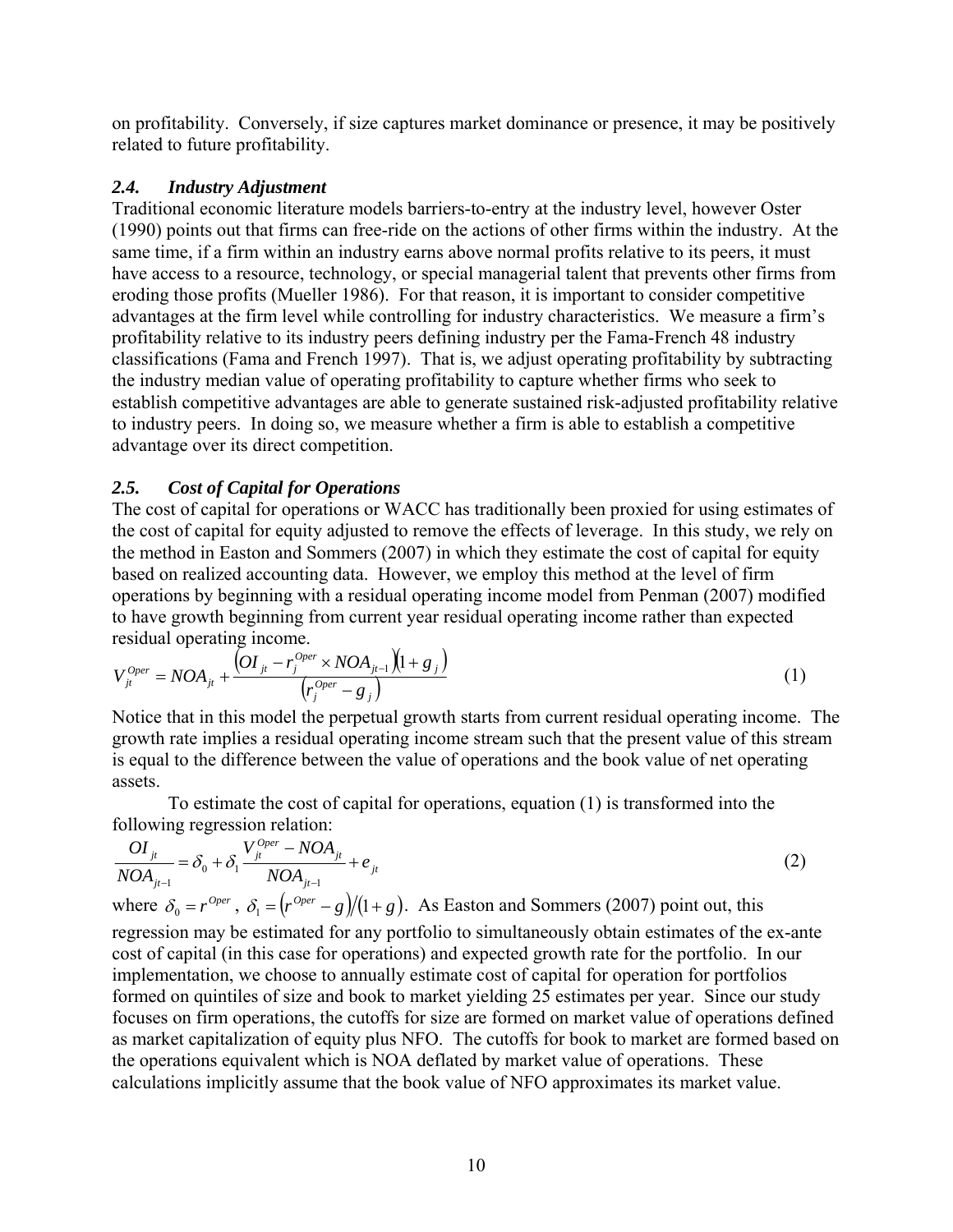<span id="page-11-0"></span>Estimates are winsorized at a lower bound of 3%. Risk-adjusted RNOA is computed as RNOA less the estimated cost of operations in the firm's size and book-to-market portfolio.

# *2.6. Sample Details*

The sample includes NYSE, AMEX and NASDAQ firms, excluding ADRs, with necessary data on Compustat from [19](#page-11-0)72 to 2003.<sup>19</sup> Variables are defined in the appendix. Firms with sales revenue, lagged net operating assets  $(NOA)$ ,<sup>[20](#page-11-0)</sup> cost of goods sold, market value of equity, or common stockholders' equity of less than \$1 million are excluded to prevent skewness associated with small denominator effects. Values of zero replaced missing data for advertising expense, R&D expense, patent amortization expense, depreciation expense, inventory and receivables.<sup>[21](#page-11-0)</sup> The empirical tests are performed on a final sample of  $65,220$  firm-year observations. All results are the means of the annual medians or annual regression coefficients to mitigate potential time period biases and/or serial correlation. Finally, the top and bottom one percent of the explanatory variables each year were winsorized to reduce the effect of extreme values.

# *2.7. Summary Statistics and Correlations*

Summary statistics are presented in Table 1 and are consistent with prior research. Median RNOA is 10.4 percent before risk adjustment which is consistent with Nissim and Penman's (2001) reported median RNOA of 10.0 percent. Median risk-adjusted RNOA is 3.3 percent which implies the average cost of capital for operations (WACC) for sample firms is 7.1 percent. Sample firms, on average, spend 1.0 percent of net sales on advertising, 1.8 percent on innovation, and 4.9 percent on capital expenditures.

Table 2 presents a set of benchmark values across the Fama-French 48 industry classifications (Fama and French 1997). One of the goals of Nissim and Penman (2001) is to provide "a historical analysis of ratios that yields such benchmarks for the equity researcher …" and the information in Table 2 serves a similar purpose with respect to competitive advantage proxies. The primary observation is that there is considerable variability in the level of competitive advantages across industries. Secondly, there is also substantial variability in riskadjusted RNOA across industries. The industries with the highest risk-adjusted RNOA are tobacco (10.1 percent), trading (9.4 percent), insurance (8.3 percent), defense (7.2 percent), printing (5.8 percent), and consumer goods (5.2 percent). The poorest performing industries are coal (0.9 percent), medical equipment (1.1 percent), precious metals (1.1 percent), communications (1.2 percent), real estate (1.3 percent), agriculture (1.5 percent), petroleum (1.7 percent), lab equipment (1.7 percent) and candy (1.7 percent). The correlation matrix is presented in Table 3. Size and market share display the highest correlation among the independent variables at 0.523. Size is also correlated with age (coefficient = 0.409). However, other pairwise correlations are sufficiently smaller, indicating that multicollinearity is not a concern.

<sup>19</sup> 19 Data on intangibles is not available on Compustat until 1970 and two prior years of data are needed to estimate the cost of capital. This means that the first year of data available for analysis is 1972.<br><sup>20</sup> In calculating NOA, a minimal amount of cash, defined as 0.5% of sales, is considered necessary to support

operations with the balance considered as a financial asset (Penman 2007).<br><sup>21</sup> It is unknown whether these variables are actually zero or missing from the Compustat database. However, this constraint biases *against* detecting an effect for the variables that are computed from these fields. Zeros were imputed for the following percentages of the sample observations: advertising expense 67%, R&D and patent amortization 43%, depreciation expense 1%, inventory 10%, and receivables 2%.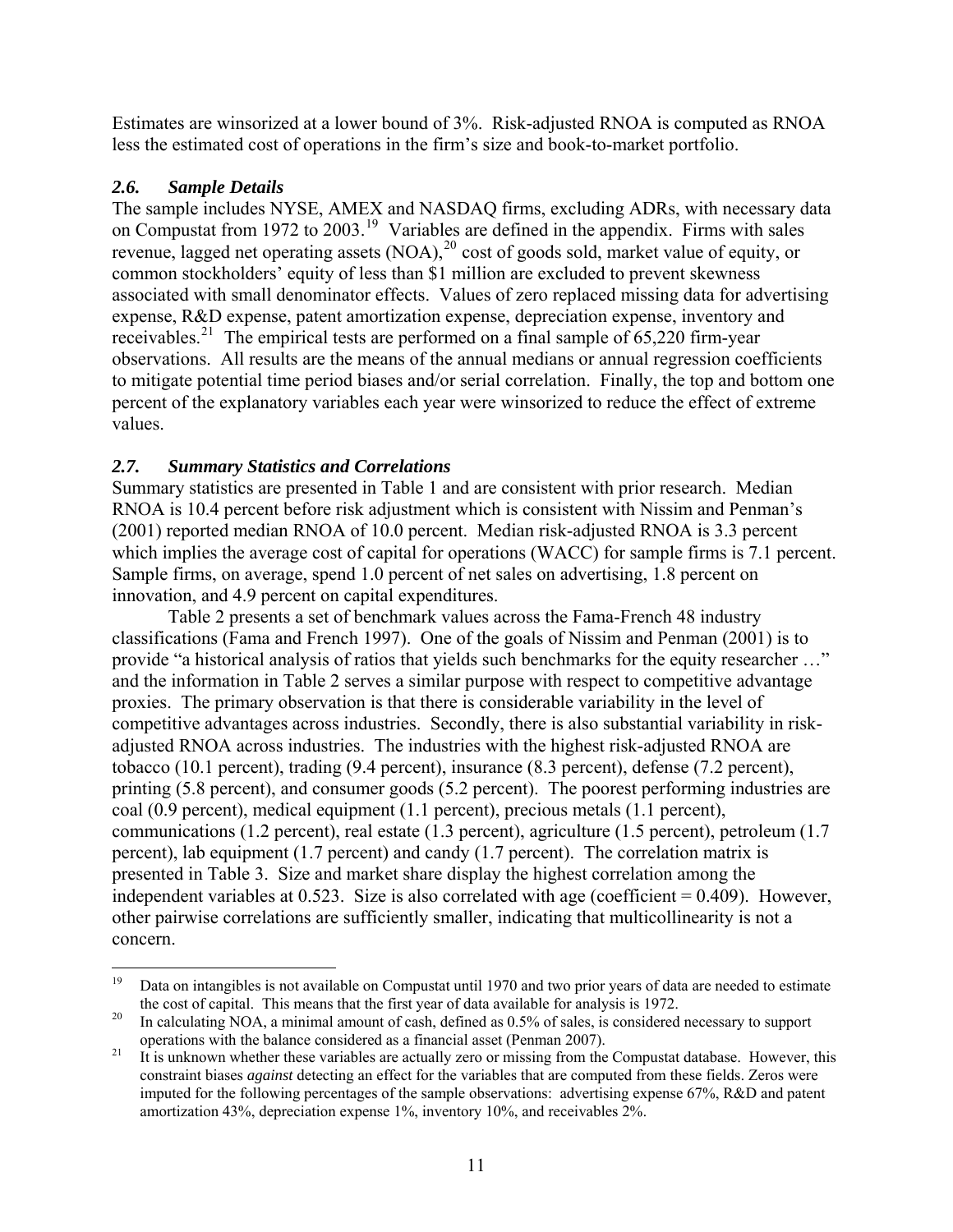# **3. Empirical Results**

We first sort firms on profitability and examine the correlation between profitability (over two horizons: one-year and five-years ahead) and levels of competitive advantage proxies to determine if a simple univariate relation exists between future profits and our proxies. Next, we model profitability (over the two horizons) in a multivariate setting as a function of a firm's level of competitive advantage proxies. Last, we sort on contemporaneous level of each competitive advantage proxy and examine profitability over five subsequent years to determine whether portfolios formed on the proxies converge to an industry-wide mean.

# *3.1. Univariate Analysis*

To establish a relation between the magnitude of future operating profitability and the current level of the competitive advantage variable, we sort sample firms into yearly deciles based on industry- and risk-adjusted RNOA. Table 4, Panel A, reports the mean of the annual median values of each industry-adjusted competitive advantage proxy by one-year ahead industry- and risk-adjusted RNOA decile. Spearman rank correlation coefficients of the annual decile medians are reported in the last row. Several of the competitive advantage variables have significant correlations with one-year ahead profitability in the predicted direction including CoS, OLLev, InvTurn, ARTurn and FLev. Further, the relation between FLev and future operating profitability is nonlinear such that FLev in is increasing in future profitability for lower levels of profitability consistent with the positive profitability effects of leverage (profitability Portfolios 1 through 4). However, this relation becomes negative as profitability increases beyond Portfolio 4 which is consistent with borrowing capacity acting as a signal of a credible threat of future retaliation. This nonlinearity is evident in both the one-year and five-years ahead time horizon. Consistent with prior research, CapInt is negatively and significantly related to profitability (Lev and Thiagarajan 1993; Abarbanell and Bushee 1997). Other proposed variables do not significantly vary with the magnitude of current industry- and risk-adjusted operating profitability. Table 4, Panel B, repeats the analysis using deciles of five-years ahead industryand risk-adjusted RNOA. Only OLLev, InvTurn, and ARTurn remain significantly related to industry- and risk-adjusted profitability in the expected direction at year  $t + 5$ .

# *3.2. Multivariate Analysis*

The next section provides evidence whether each variable has incremental explanatory power that is unique to the other variables (multivariate analysis). This set of analyses examines both levels of and changes in future industry- and risk-adjusted RNOA.

# *3.2.1 Levels Specification*

To examine whether variables are incrementally informative in explaining operating profitability, one-year ahead industry- and risk-adjusted RNOA is regressed on a base model of the current level and change in industry- and risk-adjusted RNOA and industry-adjusted growth in NOA. Current profitability must be controlled for since it is known to be serially correlated with future profitability (Fairfield and Yohn 2001; Penman and Zhang 2004). Additionally, changes in operating profitability can also occur due to a denominator effect, or growth in NOA,  $G<sup>NOA</sup>$  (Fairfield and Yohn 2001; Penman and Zhang 2004). Thus, an industry-adjusted NOA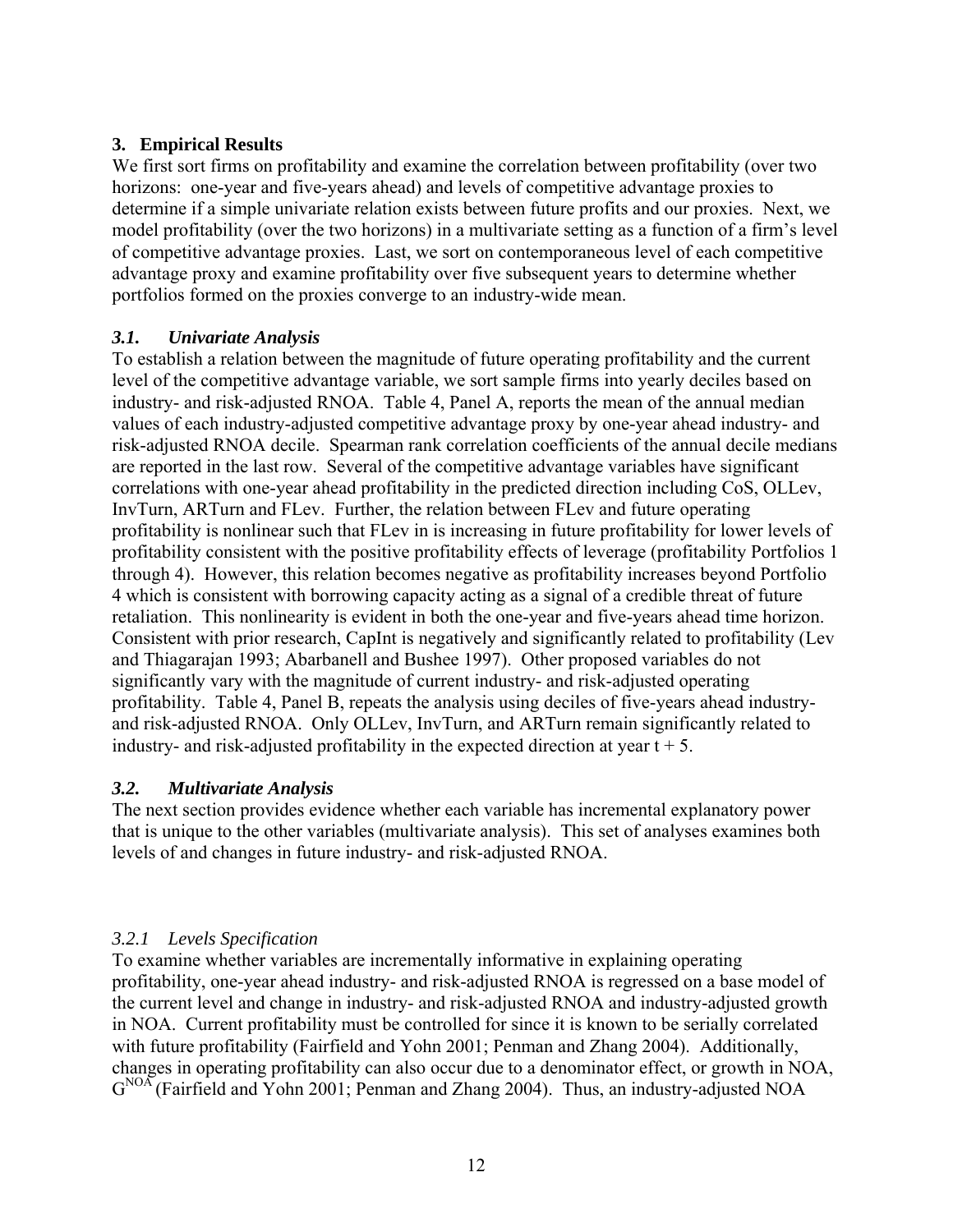<span id="page-13-0"></span>growth variable is included to ensure that the effects on profitability are not driven solely by changes in investment. This results in the base model (Model 1):

$$
RNOA_{t+1}^{RA} = \alpha_0 + \alpha_1 RNOA_t^{RA} + \alpha_2 \Delta RNOA_t^{RA} + \alpha_3 G_t^{NOA} + \alpha_4 Age_t + \alpha_5 OpSize_t + \varepsilon
$$
 (3)

The coefficient on current profitability is expected to be positive, while the change in profitability and growth in NOA is expected to be negative since profitability is mean-reverting (Freeman et al. 1982; Fairfield and Yohn 2001). Next, industry-adjusted values of the traditional competitive advantage variables are introduced to determine whether current values provide incremental explanatory power over the profitability variables and controls from Model 1. Thus, the traditional competitive advantage model (Model 2) is:

$$
RNOA_{t+1}^{RA} = \alpha_0 + \alpha_1 RNOA_t^{RA} + \alpha_2 \Delta RNOA_t^{RA} + \alpha_3 G_t^{NOA} + \alpha_4 Age_t + \alpha_5 OpSize_t + \alpha_6 Cos_t + \alpha_7 AdvInt_t + \alpha_8 Innov_t + \alpha_9 CapInt_t + \varepsilon
$$
\n(4)

Next, industry-adjusted values of the expanded competitive advantage variables are added to the model (Model 3):

$$
RNOA_{t+1}^{RA} = \alpha_0 + \alpha_1 RNOA_t^{RA} + \alpha_2 \Delta RNOA_t^{RA} + \alpha_3 G_t^{NOA} + \alpha_4 Age_t + \alpha_5 OpSize_t + \alpha_6 Cos_t + \alpha_7 AdvInt_t + \alpha_8 Innov_t + \alpha_9 CapInt_t + \alpha_{10} OLLev_t + \alpha_{11} InvTurn_t + \alpha_{12} ARTurn_t + (5)
$$
  

$$
\alpha_{13} MktShr_t + \alpha_{14} FLev_t + \alpha_{15} ExFunds_t + \varepsilon
$$

In the final model, we include both industry-adjusted levels and changes of the competitive advantage to determine whether any of the variables are prone to diminishing returns. In other words, if increasing a variable does not increase operating profitability without bound, the change in that variable should display a coefficient in the opposite sign of the prediction for the level of that variable. Therefore, the final regression allowing for diminishing returns (Model 4) is as follows:

$$
RNOA_{t+1}^{RA} = \alpha_0 + \alpha_1 RNOA_t^{RA} + \alpha_2 \Delta RNOA_t^{RA} + \alpha_3 G_t^{NOA} + \alpha_4 Age_t + \alpha_5 OpSize_t + \alpha_6 Cos_t + \alpha_7 \Delta Cos_t + \alpha_8 AdvInt_t + \alpha_9 \Delta AdvInt_t + \alpha_{10} Innov_t + \alpha_{11} \Delta Innov_t + \alpha_{12} CapInt_t + \alpha_{13} \Delta CapInt_t + \alpha_{14} OLLev_t + \alpha_{15} \Delta OLLev_t + \alpha_{16} InvTurn_t + \alpha_{17} \Delta InvTurn_t + \alpha_{18} ARTurn_t + \alpha_{19} \Delta ARTurn_t + \alpha_{20} MktShr_t + \alpha_{21} \Delta MkShr_t + \alpha_{22} FLev_t + \alpha_{23} \Delta FLev_t + \alpha_{24} ExtFunds_t + \alpha_{25} \Delta ExFunds_t + \varepsilon
$$

The results from estimating the four regression models are found in Table 5, Panel A. The regressions are performed annually, with the coefficients reported as the mean of the annual coefficients and the t-statistics are based on the standard errors of the time series to mitigate time-period effects (Fama and MacBeth 1973). All of the profitability variables in the base model are significant and of the predicted sign. Neither of the control variables (age and size) have a significant effect on one-year ahead operating profitability.

When the traditional competitive advantage proxies are added (Model 2), the explanatory power for one-year ahead industry- and risk-adjusted RNOA increases by 6.72 percent.<sup>[22](#page-13-0)</sup> However, only economies of scale (industry-adjusted CoS) is shown to be associated with profitability in the expected direction ( $t = -4.943$ ). However, when a firm spends in excess of its competitors on advertising, innovation, or capital, the effect on future operating profitability is negative and significant for innovation and capital (advertising becomes significantly negative

 $22$ 22 The incremental explanatory power of the adjusted R-squared was statistically evaluated across pair-wise comparisons of the models using the Vuong (1989) test in this and all regressions reported later in the paper. Each model outperforms the prior specifications (p-values on each Z-Statistic are <0.0001).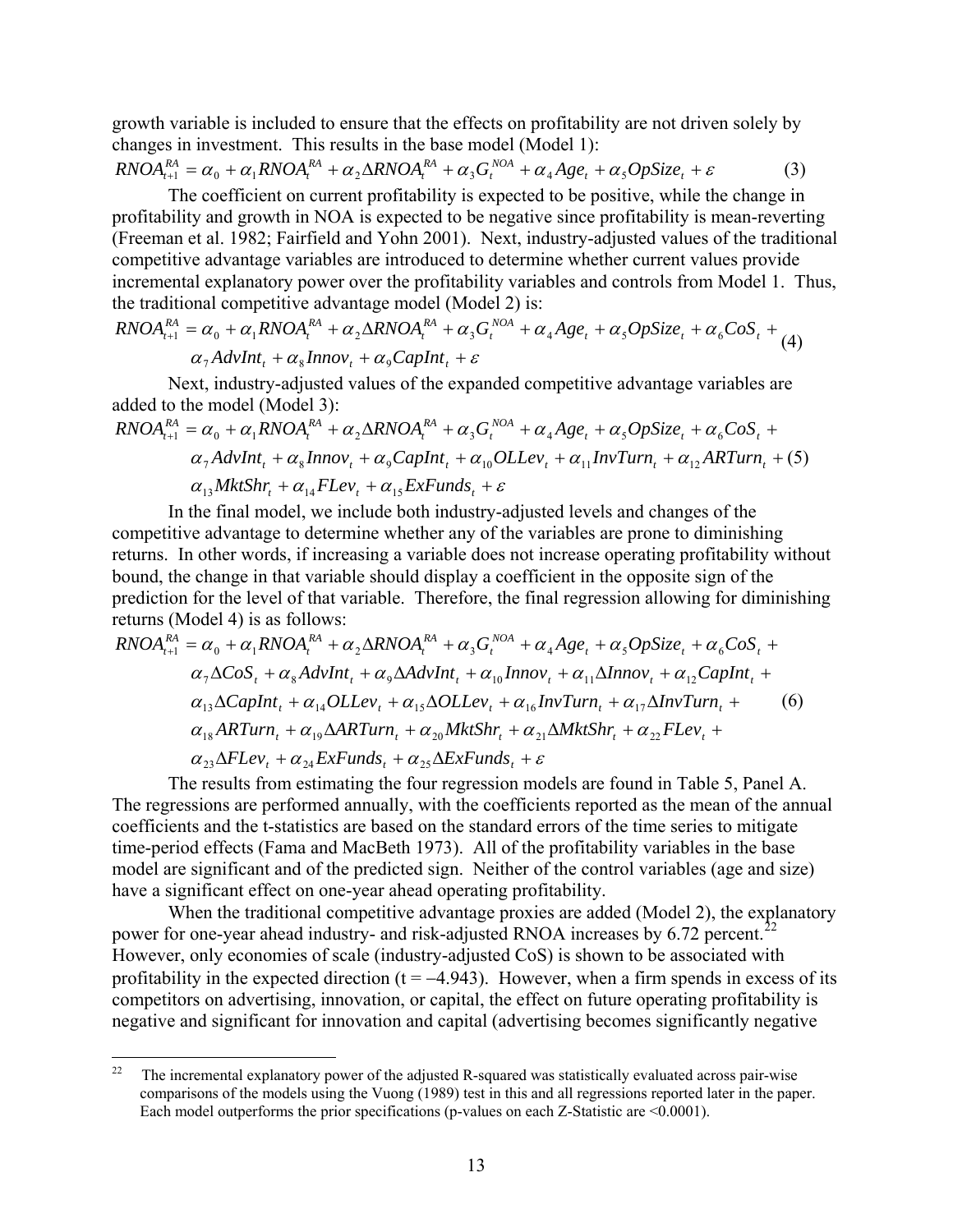<span id="page-14-0"></span>once the expanded variables are added in Models 3 and 4).<sup>[23](#page-14-0)</sup> This suggests that in combination, the traditional competitive advantage factors possess explanatory power for profitability, but only achieving economies of scale relative to industry peers will result in increased future operating profitability.

Model 3 includes the expanded set of competitive advantage proxies, which results in a 25.15 percent improvement in explanatory power for operating profitability over the base model. Additionally, the expanded variables (power over suppliers, power over customers, and expected threat of retaliation) result in an increase in explanatory power of 17.27 percent over the model including the traditional variables (economies of scale, product differentiation, innovation, and capital intensity). With respect to the individual variables, power over suppliers (OLLev) relative to industry peers has a positive and significant effect on one-year ahead profitability ( $t =$ 4.621), the sign of InvTurn is opposite of the predictions  $(t = 2.653)$ .<sup>[24](#page-14-0)</sup> It is possible that the firm is able to expropriate cost savings that stem from the supplier's reduction of transaction costs. Power over customers also contributes to higher current operating profitability but only through the ARTurn variable ( $t = -2$  .828).

Credible threats of retaliation display mixed results. FLev (the opposite of borrowing capacity) is significantly, but positively associated with higher current profitability ( $t = 4.469$ ). This suggests that one-year ahead operating profitability increases with an increase in borrowing which would seem logical provided that the firm has positive net present value investment opportunities. However, this result is inconsistent with the univariate results in Table 4. Further investigation suggests that the inconsistency is due to nonlinearities in the relation between operating profitability and FLev. While profitability might be predicted to increase with decreases in FLev, the four lowest deciles of industry- and risk-adjusted RNOA (portfolios 1 through 4) display increasing FLev as profitability increases. However, all other portfolios display the predicted negative relation between FLev and operating profitability. This nonlinear relation likely dampens the negative correlation between FLev and future profitability. Conversely, there is a positive and significant coefficient on ExFunds ( $t = 2.951$ ). The finding on ExFunds is consistent with financial reserves acting as a credible signal of expected retaliation and inconsistent with the free cash flow hypothesis.

The final specification (Model 4) incorporates changes in the competitive advantage variables to capture the notion of diminishing returns. Model 4 increases explanatory power of the model by 32.53 percent over the base model and by 5.9 percent over Model 3 (the expanded model). Of the variables that contribute to current operating profitability from Model 3, none display diminishing returns, however the ΔInvTurn variable takes on the predicted sign and is significant ( $t = -3.956$ ). This suggests that increases in inventory turnover from the current level results in increased power over suppliers which translate into increased operating profitability one-year ahead.

Table 5, Panel B, repeats the regression analysis substituting five-years ahead industryand risk-adjusted RNOA as the dependent variable in the regression models. Results are expected to differ between the one-year and five-years ahead models only if the benefits from competitive advantage expenditures or effort do not persist beyond one year or if the benefits

 $23$ <sup>23</sup> The results are unchanged when the analysis is performed on a sample that is not industry-adjusted.<br><sup>24</sup> The inventory types or (NN/type) and resolvables typesys (ARtype) variables are defined as the im-

<sup>24</sup> The inventory turnover (INVturn) and receivables turnover (ARturn) variables are defined as the inverse of the traditional measures. This means that the sign of the coefficient should be interpreted as –1 multiplied by the coefficient. In other words, a significant negative coefficient means the traditional measure is associated with higher future profitability.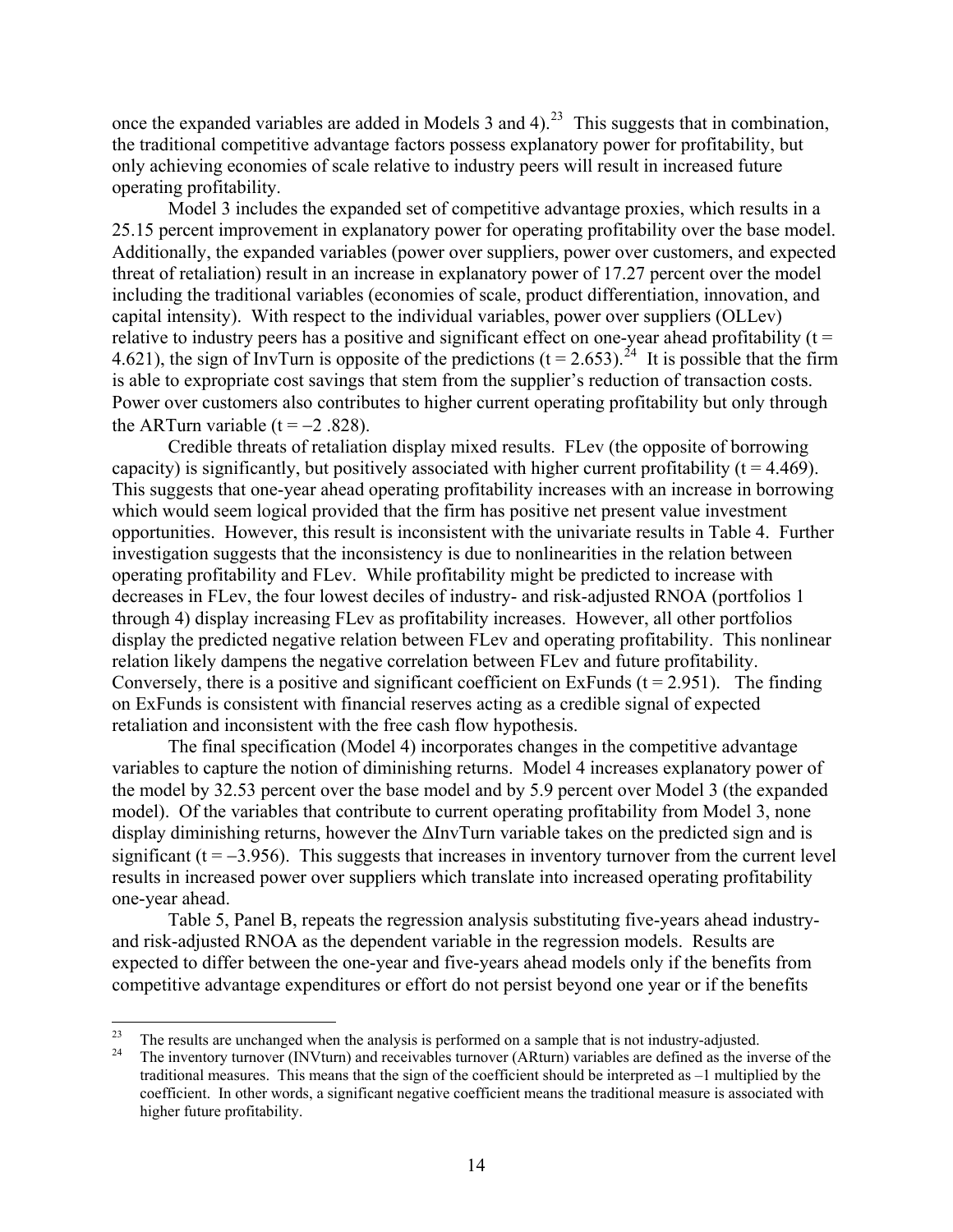accrue to the expenditures with a lag beyond one year. Again, the variables in the base model are significant and of the predicted sign. Also, age now contributes to positive and significant future operating profitability ( $t = 2.753$ ). Learning is a cumulative function and accumulated knowledge increases with firm age (Agarwal and Gort 2002).

When the traditional competitive advantage proxies are added to the model (Model 2), the explanatory power for five-years ahead industry- and risk-adjusted RNOA increases by 35.68 percent. Again, only economies of scale (industry-adjusted CoS) is shown to be associated with future operating profitability ( $t = -3.546$ ) in the expected direction. The coefficients on innovation, and capital are significantly negative similar to the one-year ahead model in Panel A.

Expanding the set of competitive advantage proxies in Model 3, results in a 78.12 percent improvement in explanatory power over the base model for future operating profitability. Additionally, the expanded variables (power over suppliers, power over customers, and expected threat of retaliation) result in an increase in explanatory power of 31.28 percent over the model including only the traditional variables (economies of scale, product differentiation, innovation, and capital intensity). In all cases, the increases in adjusted R-squared from adding the competitive advantage variables are much larger as the horizon changes from one-year to fiveyears ahead operating profitability (increase in Model 3 over Model 1 is 78.12 percent for the five-years versus 25.15 percent for the one-year specification).

With respect to the individual variables, the results for OLLev (positive and significant at  $t = 4.529$ ) are similar to the one-year ahead results in Panel A. Again, the coefficient on FLev is positive and weakly significant  $(t = 1.78)$ , which suggests that utilizing debt obtained in previous periods is related to future industry- and risk-adjusted RNOA. ARTurn and ExFunds are no longer significant, which suggests that the positive profitability effects of power over customers and credible threat of retaliation dissipate over time.

In the diminishing returns specification (Model 4) the increase in explanatory power over the base model is 108.86 percent over the base model and 17.26 percent over Model 3 (the expanded model). Even though the diminishing returns model increases explanatory power, none of the variables exhibit diminishing returns with the exception of  $\Delta$ ExFunds (t = -2.057).

To recap the results, economies of scale (CoS), power over suppliers (OLLev and ΔInvTurn), power over customers (ARTurn), and expected threat of retaliation (ExFunds) all lead to increased operating profitability in the subsequent year, but only economies of scale  $(CoS)$  and power over suppliers (OLLev) deliver operating profitability that persists into year t + 5. The traditional competitive advantage variables of product differentiation, innovation, and capital requirements do not lead to positive future operating profitability within either time horizon.

#### *3.2.2. Changes Specification*

To examine the effect of the industry-adjusted competitive advantage variables on changes in future operating profitability, Table 6 repeats the analysis in Table 5 for both the one-year and five-years ahead time horizons. Table 6, panel A, repeats the regression analysis from Table 5, Panel A, using change in industry- and risk-adjusted RNOA from year t to  $t + 1$ . Predictably, the adjusted R-squared is lower in each change specification as compared with the levels regressions though the magnitude of increase in explanatory power from the diminishing returns model over the base model is similar (39.05 percent improvement).

In the change analysis, the coefficient on current RNOA is expected to be negative due to mean-reversion (Freeman et al. 1982; Fairfield and Yohn 2001). Size is positively related to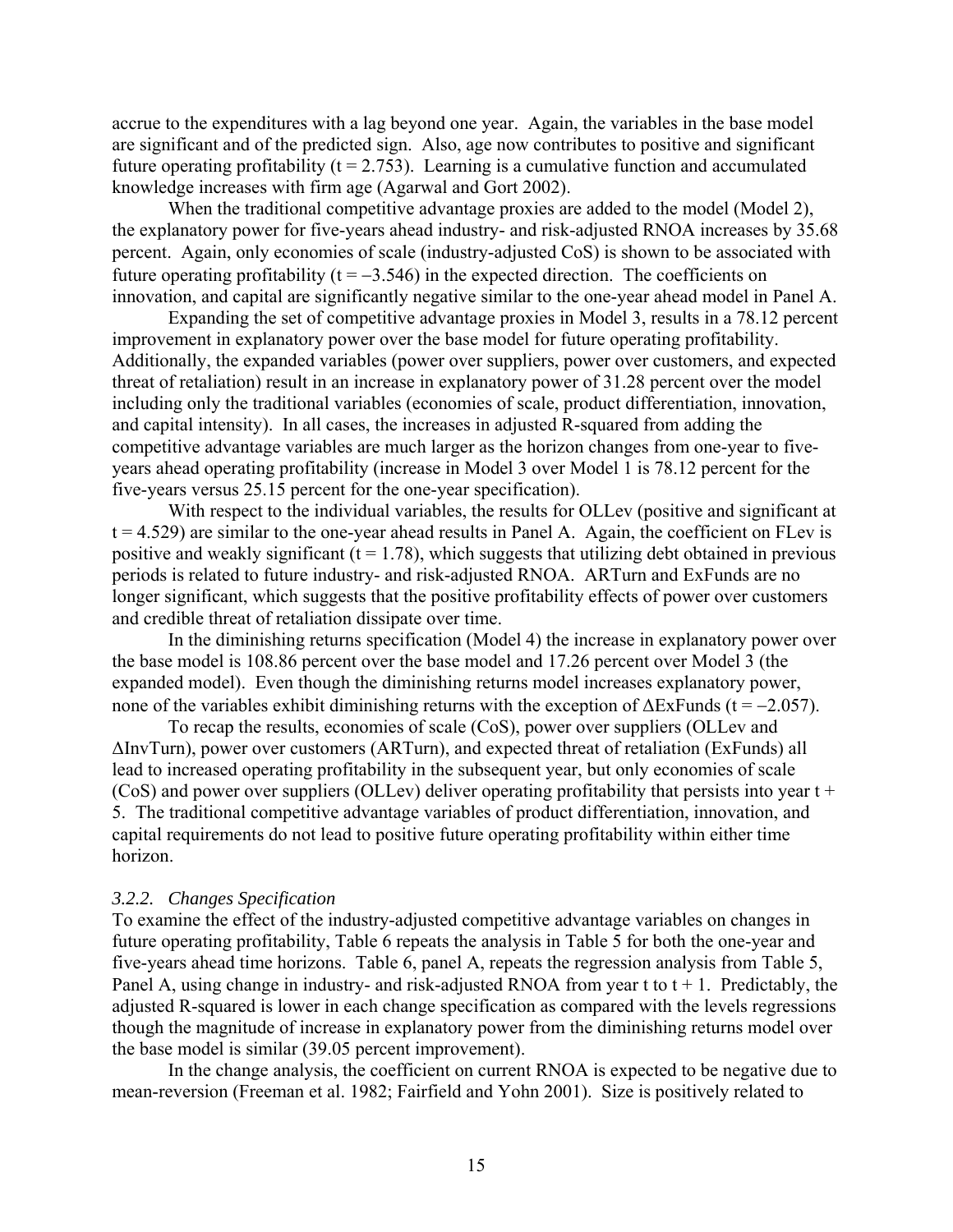<span id="page-16-0"></span>change in one-year ahead profitability (the t-statistic ranges from 2.397 to 2.916 across the four models) where it was insignificant in the levels model. Economies of scale are still significant, albeit weaker across all models. However, increases in innovation lead to a positive change in one-year ahead change in profitability (t-statistic on  $\Delta$ Innov = 2.356).

Power over suppliers (OLLev) is still strongly related to change in the subsequent year's operating profitability ( $t = 4.377$  in Model 3) and  $\Delta \text{InvTurn}$  is weakly significant in the diminishing returns model ( $t = -2.029$ ), which is similar to the level regression. Power over customers (ARTurn) is significantly related to change in one-year ahead operating profitability (t = −3.237) but is subject to diminishing returns with respect to changes in future profitability. Finally, credible threat, via ExFunds is positively related to future changes in profitability ( $t =$ 2.883 in Model 3).

Table 6, Panel B, repeats the change analysis from Panel A, but the dependent variable is defined as the five-year change in industry- and risk-adjusted RNOA. Similar to the levels regressions in Table 5, age is positively associated to change in five-year profitability ( $t = 2.38$  in base model) but size is now insignificant. The level of adjusted R-squared is much higher in Panel B compared with Panel A because of the reduction in noise that occurs when a longer horizon is used to calculate the change in profitability. Correspondingly, increases in explanatory power (adjusted R-squared) are far more modest (an improvement of only 11.45 percent for the diminishing returns model over the base model).

All results from the one-year change analysis hold with the following exceptions: product differentiation (AdvInt) is now positively associated with five-year change in profitability  $(t = 1.905)$  and the negative effects of capital intensity are somewhat diminished. Economies of scale (CoS) and power over suppliers (OLLev) again result in significant associations with five-year change in operating profitability, in addition to borrowing capacity (t  $= -2.44$ ), which indicates that sustained borrowing capacity serves as a credible threat of retaliation against competitors over the long-run.

#### *3.3. Convergence Analysis*

The next step in our analysis examines convergence to determine whether the current level of competitive advantage results in a sustainable effect on profitability such that it must be included when forecasting. This analysis allows: 1) the competitive advantage variables a protracted period to build economic benefits, and 2) study of the over-time mean-reversion properties of profitability relative to the magnitude of the competitive advantage variables.

Previous research documents that profitability mean-reverts, though not completely, in the cross-section of firms (Freeman et al. 1982; Fairfield et al. 1996; Fama and French 2000; Nissim and Penman 2001). In general, if a competitive advantage factor is effective, convergence of operating profitability should at least be delayed if not prevented. Patterns of decay provide information about the time-series behavior of profitability and growth; more importantly, understanding the evolution of profitability and growth improves predictability for forecasting.

To gain assurance that our sample is representative, we first replicate Nissim and Penman's (2001) convergence graph of RNOA over time by forming portfolios based on the magnitude of current RNOA. For each portfolio, the median RNOA is computed in the classification year and in each of the following five years.<sup>[25](#page-16-0)</sup> Each base year observation is

<sup>25</sup> 25 To avoid dependence among observations, Nissim and Penman (2001) used the average of multiple nonoverlapping five-year time series. However, we find that the medians based on non-overlapping intervals are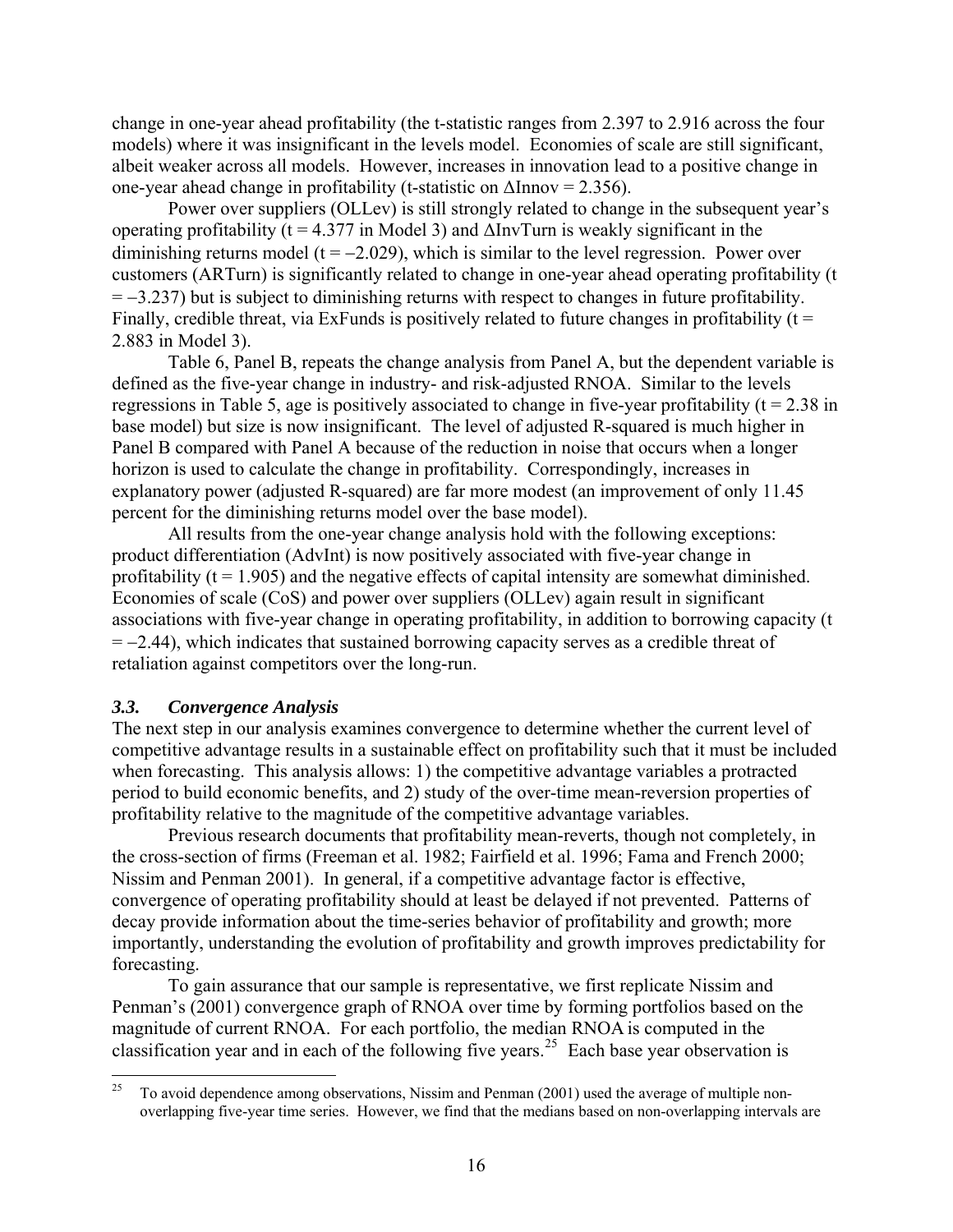<span id="page-17-0"></span>compared with observations for years one through five.<sup>[26](#page-17-0)</sup> This analysis is then repeated for riskadjusted RNOA. The remaining spread between the highest and lowest portfolios captures the degree to which convergence has not occurred by the end of the five year window. Finally, we examine industry- and risk-adjusted RNOA convergence to see whether firms can on average maintain excess operating profitability above their peers throughout the five year window.

Figure 1, Panel A, depicts the convergence of unadjusted RNOA, while Panels B and C present risk-adjusted RNOA and industry- and risk-adjusted RNOA, respectively, for the entire sample period. The data in Panel A of Figure 1 appears similar to that displayed in Nissim and Penman (2001) and provides assurance that our sample is representative. However, notice that the risk-adjusted RNOA in Panel B of Figure 1 converges to a tighter range by year five than the non-risk-adjusted RNOA (4.2 percent versus 8.4 percent). This stresses the importance of adjusting for risk before consideration of the effects of competitive advantage proxies on operating profitability. The five-years ahead spread of risk-adjusted RNOA is consistent with long-run growth rates in abnormal earnings often used in valuation (Claus and Thomas 2001; Easton et al. 2002). Further, in Panel C, the range of industry- and risk-adjusted RNOA converges to 4.0 percent after five years and the distance between the top and second quintiles of firm-year observations is greater than in the non-industry-adjusted graph. This illustrates the presence of dominant leaders within industries who are able to maintain higher operating profitability than their peers; those which presumably have competitive advantages.

Next, we examine the convergence patterns of portfolios formed on the magnitude of each industry-adjusted competitive advantage proxy in Figure 2. For each set of industryadjusted competitive advantage portfolios, the median industry- and risk-adjusted RNOA is computed in the classification year and in each of the following five years. The graphs in Figure 2 depict the relation between the current level of the competitive advantage proxy and the median values of industry- and risk-adjusted RNOA in the base year and for years one through five. We first discuss the traditional competitive advantage variables then examine the expanded set of variables.

Firms with low versus high CoS relative to industry peers enjoy an initial advantage of 3.6 percent, but by the fifth year, this advantage has decreased to a 0.4 percent spread in industry- and risk-adjusted operating profitability, which indicates that economies of scale do not result in a strong long-run competitive advantage (Figure 2, Panel A). Panel B of Figure 2 demonstrates that firms with higher advertising intensity relative to industry peers see a slight increase in industry- and risk-adjusted RNOA after five years (spread between high and low portfolio increases from 0.03 percent to 0.41 percent).<sup>[27](#page-17-0),[28](#page-17-0)</sup>

 sensitive to business cycle effects. Therefore, we used overlapping portfolios in our graphs to smooth out macroeconomic driven effects, but in all cases, the ordering of the portfolios is preserved when using the mean of non-overlapping intervals and spreads are similar.<br><sup>26</sup> Firms are classified by competitive advantage portfolio during the base year and their convergence patterns are

analyzed over time. As in Nissim and Penman (2001), firms that do not survive the entire time series are dropped when their associated data no longer appear in Compustat. While this imparts an inherent survival bias

in later years, similar patterns are found for the subsample of firms surviving the subsequent five years. 27 Untabulated results suggest that the 5-year spread in AdvInt portfolios using unadjusted RNOA is over five percent. This underscores the importance of the industry- and risk-adjustment to RNOA in making inferences with respect to persistence of the product differentiation.<br><sup>28</sup> For the convergence analysis based on AdvInt, only three groups are reported due to the number observations

with zero advertising expense. In later analyses, firms with zero values of Innov or ExFunds are similarly grouped.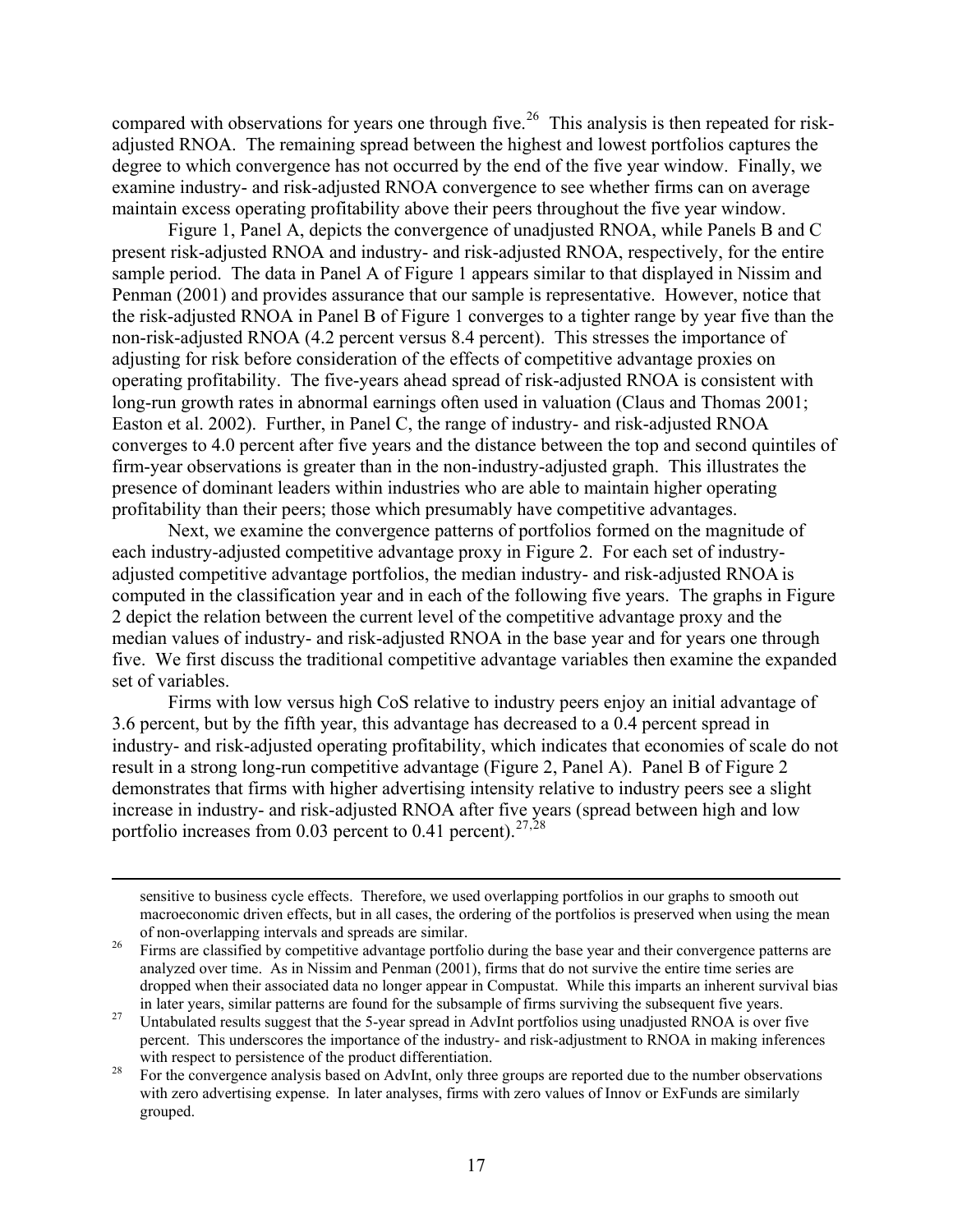<span id="page-18-0"></span>Firms with high innovation expenditures relative to industry peers are initially at a substantial operating profitability disadvantage (at year 0 the spread between high and low is 3.0 percent) but the negative effect on profitability partially dissipates by year five (spread equals 1.3 percent) (Figure 2, Panel C). This suggests that the five year window used in this analysis may not be long enough to capture the full effects of innovation on operating profitability.<sup>[29](#page-18-0)</sup> Likewise, firms with the highest capital intensity relative to industry peers (Panel D of Figure 2) have lower profitability (difference of 2.6 percent) but the spread shrinks to 1.4 percent by the fifth year. This result calls into question the traditional economic thought that capital requirements pose a barrier-to-entry. Instead the risk of excess capacity appears to dampen operating profitability, even after five years.

Moving to the expanded set of competitive advantage variables, Panels E and F of Figure 2 report the results with respect to power over suppliers. Firms with higher OLLev relative to industry peers enjoy a sustained advantage over those with lower levels of OLLev and this result continues to be substantial after five years (the spread between the highest and lowest portfolio is 2.7 percent). InvTurn provides a consistent benefit throughout the five years, but it is more modest than OLLev (range of high relative low InvTurn firms after five years is 0.8 percent). This suggests that the quality guarantee theory of trade credit (OLLev) may be more descriptive than the transaction theory (InvTurn) with regard to maximization of firm profits. Power over customers relative to industry peers, represented by ARTurn (Figure 2, Panel G) and MktShr (Figure 2, Panel H) display modest operating profitability gains over the five year interval, resulting in a year five spread of 0.9 percent and 1.0 percent, respectively.

The final competitive advantage variables relate to a firm's credible threat of expected retaliation relative to industry peers. Borrowing capacity (the negative of FLev) (Figure 2, Panel I) and ExFunds (Figure 2, Panel J) result in persistent operating profitability advantages, even in the long-run. Firms with low FLev continue to outperform those with high FLev by 2.3 percent after five years. Likewise, firms with higher excess funds continue to outperform those with low reserves by 3.1 percent after five years.

To summarize, power over suppliers (OLLev) and the credible threat of expected retaliation (negative of FLev and ExFunds) provide the greatest long-run benefit to operating profitability with high portfolios outperforming low portfolios by anywhere from 2.3 to 3.1 percent. Economies of scale (CoS) and power over customers (ARTurn and MktShr) result in increased future operating profitability, but the spreads are less dramatic after five years (in the one percent range). Product differentiation (AdvInt) results in modest profitability gains after five years (approximately 0.4 percent). In contrast, a five year horizon is not sufficiently long to observe positive operating profitability from innovation.

#### **4. Conclusion**

Firms have long sought to thwart the erosion of profits by preventing other firms from entering and exiting markets or to protect profits from existing competitors via establishment of competitive advantages. Since these efforts, if successful, impede the normalization of riskadjusted returns, they directly impact a firm's future profitability and therefore the assumptions incorporated into forecasting and valuation models. We operationalize competitive advantages by forming accounting-based proxies. Then we examine ex-post realizations of performance to

<sup>29</sup> Lev and Sougiannis (1996) find that useful lives on R&D ranged from five years for the scientific instrument industry and nine years for the chemical industry which is consistent with a longer window being necessary to fully realize the benefits of innovative expenditures.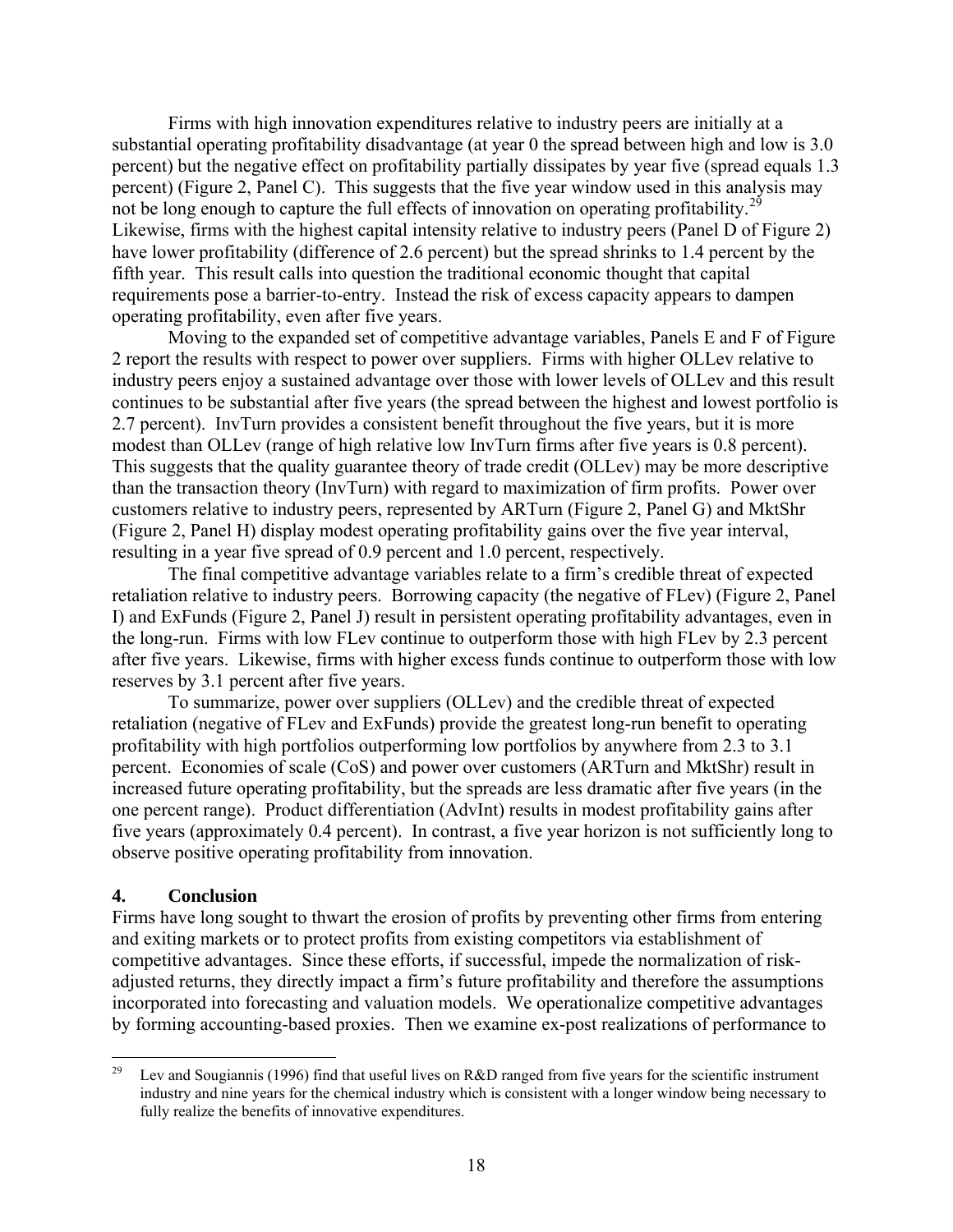establish which expenditures (of resources and effort) established competitive advantages against potential and existing competitors to protect operating profits. Our analyses adjust operating profitability by estimates of operational risk and industry effects to allow for study of industryand risk-adjusted returns to competitive advantage proxies.

We demonstrate that the inclusion of competitive advantage proxies in future profitability models significantly increases explanatory power over a base model. Several competitive advantage variables successfully generalize across the entire sample yielding excess profits above competitors including power over suppliers and the ability of a firm to credibly signal expected retaliation. These proxies result in an over three percent premium in industry- and riskadjusted return on net operating assets ("RNOA") over competitors. They provide an economically significant advantage given that the mean risk-adjusted RNOA over a 30 year period is 3.3 percent. Power over suppliers and the ability of a firm to credibly signal expected retaliation have been traditionally ignored in the literature; however, we demonstrate that the proxies used in this paper are effective at detecting persistent economic rents.

Further, the evidence suggests that many traditional proxies used to capture competitive advantages such as product differentiation, innovation, and capital requirements do not result in persistent economic rents for the majority of firms when adjusted for risk and the industry normal level. Expenditures on these variables do not protect operating profitability from converging to an industry-wide risk-adjusted mean, at least over the five year window examined in the paper.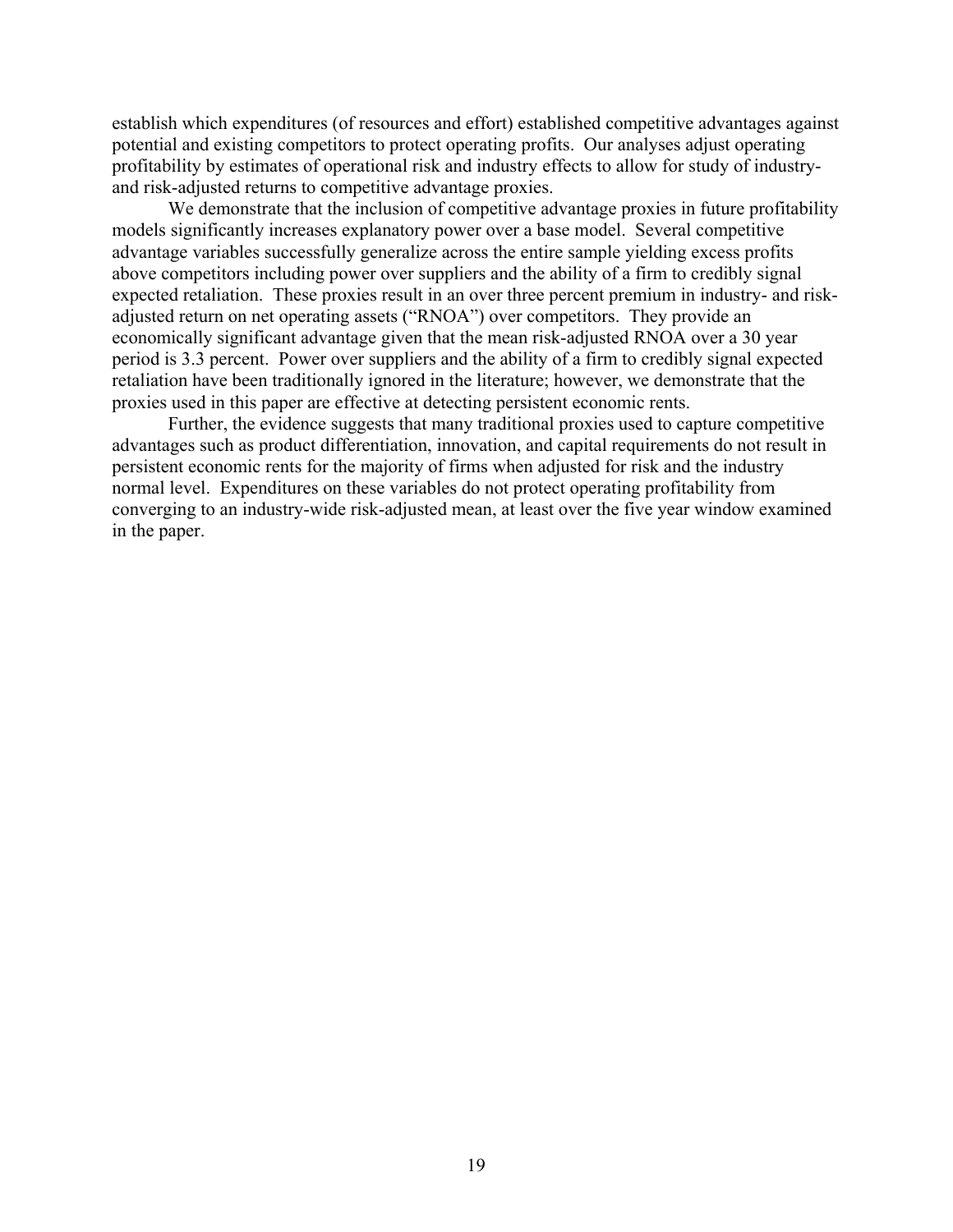#### **Appendix 1: Variable Definitions**

Profitability variables follow the definition from Nissim and Penman (2001). Variables are presented in alphabetical order:

- Accounts Receivable Turnover (ARTurn) = Accounts receivable (Compustat #2) / Net sales (Compustat #12)
- Advertising Intensity (AdvInt) = Advertising expense (Compustat #45) / Net sales (Compustat #12)

Age (Age) = log of the number of years since the firm first appeared in CRSP.

Capital Intensity (CapInt) = Depreciation expense (Compustat #14) / Net sales (Compustat #12)

- Common Equity (CSE) = Total common equity (Compustat  $#60$ ) plus preferred treasury stock (Compustat #227) minus preferred dividends in arrears (Compustat #242)
- Comprehensive Net Income (CNI) = net income (loss) (Compustat #172) minus preferred dividends (Compustat #19) plus the change in the marketable securities adjustment ( $\Delta$  in Compustat #238) plus the change in the cumulative translation adjustment in retained earnings ( $\Delta$  in Compustat #230)

Cost Margin  $(CoS) = Cost of goods sold (Computat #41) / Net sales (Computat #12)$ 

- Excess Funds (ExFunds) = Financial Assets (FA) / Net operating assets (NOA) if  $FA > NOA$ , else equal to zero
- Financial Assets  $(FA)$  = Cash and short-term investments (Compustat #1) plus Long-term receivables, investments and advances to affiliated companies (Compustat #32)
- Financial Leverage (FLev) = Net Financial Obligation (NFO)/Common Equity (CSE)
- Financial Obligations (FO) = Debt in current liabilities (Compustat #34) plus total long-term debt (Compustat #9) plus preferred stock (Compustat #130) minus preferred treasury stock (Compustat #227) plus preferred dividends in arrears (Compustat #242)
- Growth in Net Operating Assets  $(G<sup>NOA</sup>) = (Net Operating Assets (NOA<sub>t</sub>)/Laged Net Operating$ Assets  $(NOA_{t-1})) - 1$
- Innovation Intensity (Innov) = [Research and development expense (Compustat #46) plus Patent amortization expense (Compustat #65)] / Net sales (Compustat #12)

Inventory Turnover (InvTurn) = Inventory (Compustat #3)/ Cost of goods sold (Compustat #41)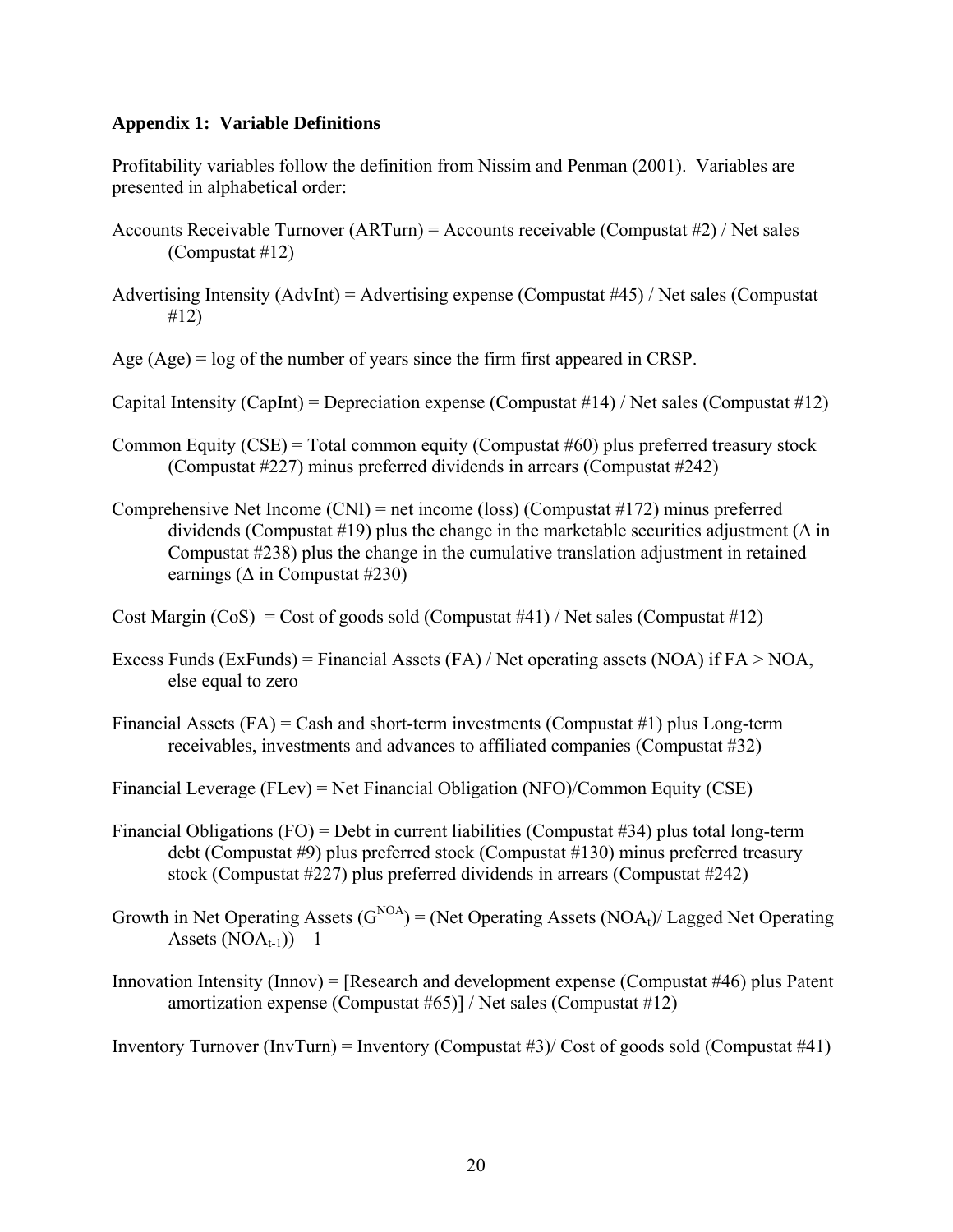- Marginal Tax Rate = Applicable highest federal tax rate  $+ .02$  to approximate state taxes. This definition is taken from Nissim and Penman (2001). The federal tax rates applicable to this sample are 34% for years 1989 – 1992 and 35% for 1993 – 2002.
- Market Share (MktShr) = Net sales (Compustat #12) / Total net sales in the firm's Fama and French's 48 industry portfolio.
- Net Financial Expense (NFE) = (Interest expense (Compustat #15)  $*(1 \text{ minus the marginal tax})$ rate)) plus preferred dividends (Compustat #19) minus (Interest income (Compustat #62) \* (1 minus the marginal tax rate)) plus lagged marketable securities adjustment (Compustat #238 $_{t-1}$ ) minus current marketable securities adjustment (Compustat #238 $_{t}$ )

Net Financial Obligation (NFO) = Financial Obligations (FO) minus Financial Assets (FA)

Net Operating Assets (NOA) = Net Financial Obligation (NFO) plus Common Equity (CSE) plus minority interest (Compustat #38) [This definition is used rather than the more common expression Operating Assets (OA) minus Operating Liabilities (OL) to be consistent with prior research and due to incomplete data in the Compustat variables related to operating liabilities.]

Operating Assets (OA) = Total assets (Compustat #6) minus Financial Assets (FA)

- Operating Income (OI) = Comprehensive Net Income (CNI) plus Net Financial Expense (NFE)
- Operating Liabilities (OL) = Operating Assets (OA) minus Net Operating Assets (NOA)
- Operating Liability Leverage (OLLev) = Operating Liabilities (OL)/ Net Operating Assets (NOA)
- Return on Net Operating Assets (RNOA) = Operating Income (OI $<sub>1</sub>$ )/ Average Net Operating</sub> Assets (NOA)
- Risk-Adjusted Return on Net Operating Assets  $(RNOA^{RA}) = RNOA$  minus the weighted average cost of capital calculated at the beginning of the year as outlined in Section III
- Size of Operations (OpSize) =  $log$  of the sum of market value of equity plus the net financial obligations.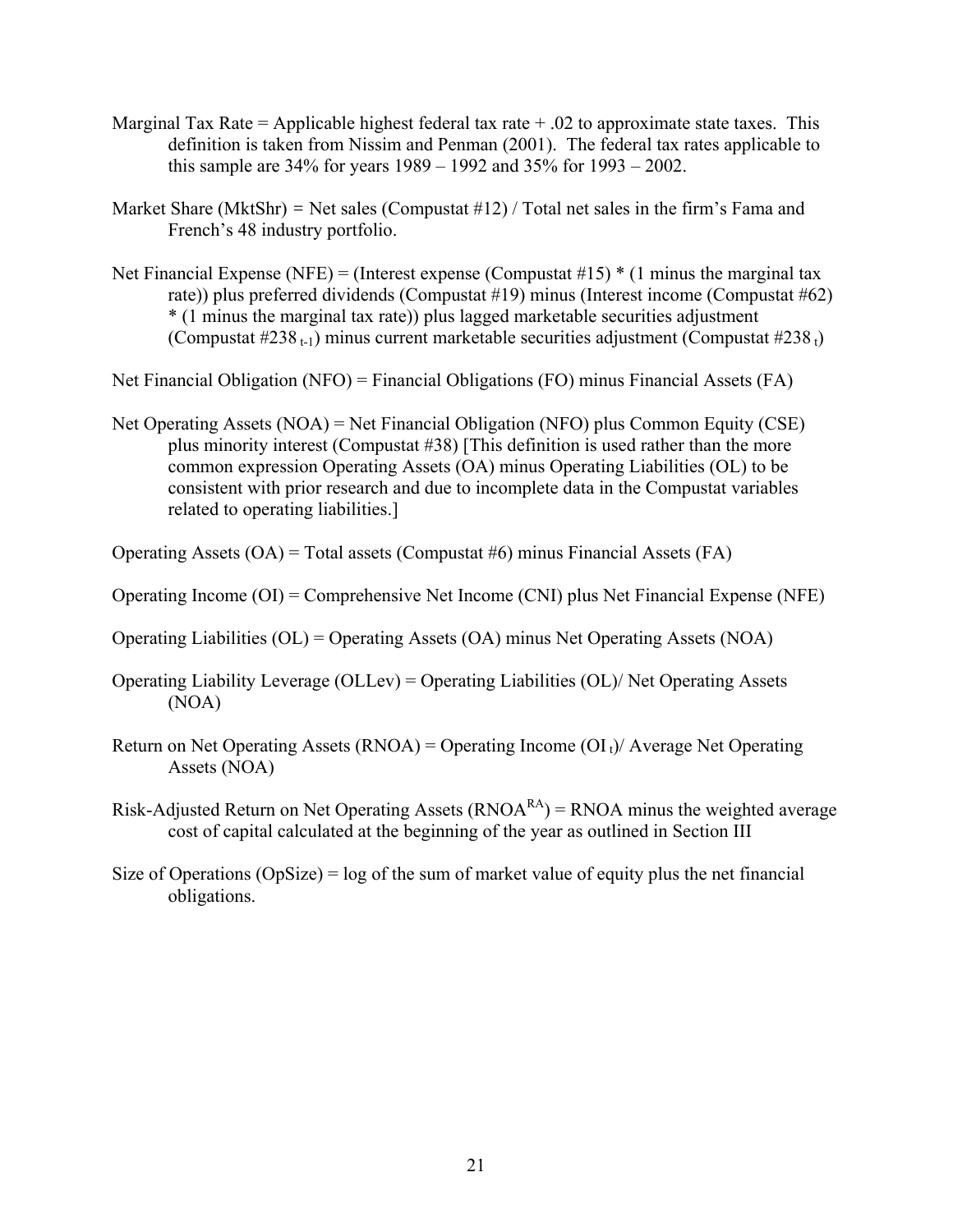#### **References**

- Abarbanell, J., and B. Bushee. 1997. Fundamental analysis, future earnings, and stock prices. *Journal of Accounting Research* 35: 1-24.
- Agarwal, R., and M. Gort. 2002. Firm and product life cycles and firm survival. *American Economic Review* 92: 184-190.
- Bain, J. 1956. *Barriers to New Competition, Their Character and Consequences in Manufacturing Industries*. Cambridge, MA: Harvard University Press.
- Basu, S. 1997. The conservatism principle and the asymmetric timeliness of earnings. *Journal of Accounting and Economics* 24: 3-37.
- Beaver, W. H. and S. G. Ryan. 2000. Biases and lags in book value and their effects on the ability of the book-to-market ratio to predict book return on equity. *Journal of Accounting Research* 38: 127-148.
- Carlton, D. 2004. Why barriers to entry are barriers to understanding. *American Economic Review* 2: 466-470.
- Caves, R., and M. Porter. 1977. From entry barriers to mobility barriers: Conjectural decisions and contrived deterrence to new competition. *Quarterly Journal of Economics* 91: 241- 262.
- Cheng, Q. 2005. What determines residual income? *The Accounting Review* 80: 85-112.
- Claus, J., and J. Thomas. 2001. Equity premia as low as three percent? Evidence from analysts' earnings forecasts for domestic and international stock markets. *The Journal of Finance*  56: 1629-1666.
- Dickinson, V., and G. Sommers. 2008. Competitive advantages and the effect on future industry profitability. Working paper, University of Florida.
- Easton, P., and G. Sommers. 2007. Effect of analysts' optimism on estimates of the expected rate of return implied by earnings forecasts. *Journal of Accounting Research* 45: 983- 1015.
- , G. Taylor, P. Shroff and T. Sougiannis. 2002. Using forecasts of earnings to simultaneously estimate growth and the rate of return on equity investment. *Journal of Accounting Research* 40: 657-676.
- Fairfield, P., R. Sweeney, and T. Yohn. 1996. Accounting classification and the predictive content of earnings. *The Accounting Review* 71: 337-355.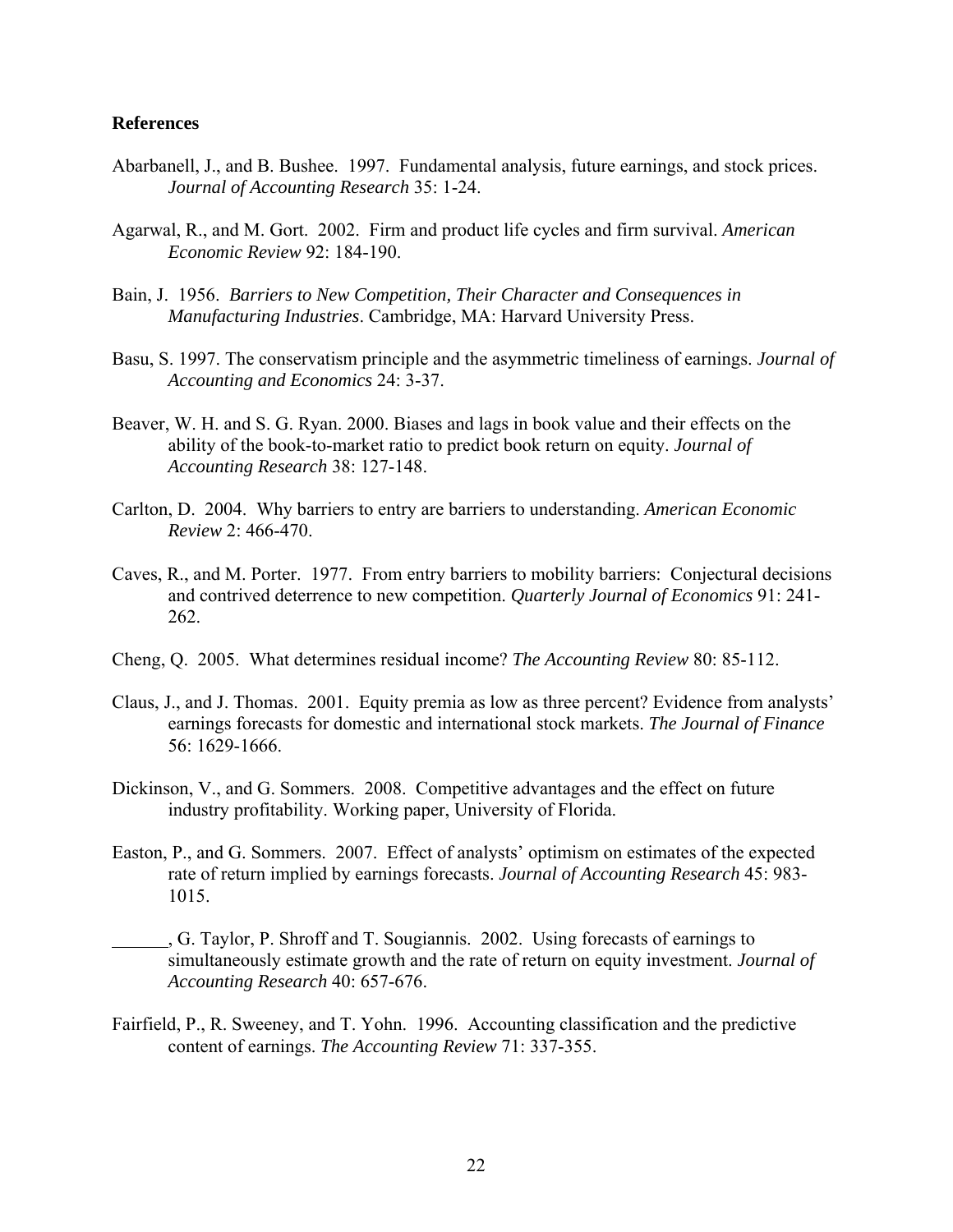, and T. Yohn. 2001. Using asset turnover and profit margin to forecast changes in profitability. *Review of Accounting Studies* 6: 371-385.

- Fama, E., and K. French. 1997. Industry costs of equity. *Journal of Financial Economics* 43: 153-193.
	- , and K. French. 2000. Forecasting profitability and earnings. *The Journal of Business* 73: 161-175.
		- , and J. MacBeth. 1973. Risk, return, and equilibrium: Empirical tests. *The Journal of Political Economy* 81: 607-636.
- Feltham, G. A. and J. A. Ohlson. 1995. Valuation and clean surplus accounting for operating and financial activities. *Contemporary Accounting Research* 11: 689-731.
- Freeman, R., J. Ohlson, and S. Penman. 1982. Book rate-of-return and prediction of earnings changes: An empirical investigation. *Journal of Accounting Research* 20: 639-653.
- Gebhardt, W., C. Lee and B. Swaminathan. 2001. Toward an implied cost of capital. *Journal of Accounting Research* 39: 135-176.
- Jensen, M. 1986. The agency costs of free cash flows, corporate finance and takeovers. *American Economic Review* 76: 323-329.
- Lee, C., J. Myers and B. Swaminathan. 1999. What is the intrinsic value of the Dow? *The Journal of Finance* 54: 1693-1741.
- Lev, B. 1983. Some economic determinants of time-series properties of earnings. *Journal of Accounting and Economics* 5: 31-48.
	- , and T. Sougiannis. 1996. The capitalization, amortization, and value-relevance of R&D. *Journal of Accounting and Economics* 21: 107-138.
- , and S. Thiagarajan. 1993. Fundamental information analysis. *Journal of Accounting Research* 31: 190-215.

Lieberman, M. 1987. Strategies for capacity expansion. *Sloan Management Review* 28: 19-27.

- Liu, J. and J. A. Ohlson. 2000. The Feltham-Ohlson (1995) model: empirical implications. *Journal of Accounting, Auditing and Finance* 15: 321-331.
- McAfee, R., H. Mialon and M. Williams. 2004. What is a barrier to entry? *American Economic Review* 2: 461-465.
- Monsen Jr., R., and A. Downs. 1965. A theory of large managerial firms. *Journal of Political Economy* 73: 221-236.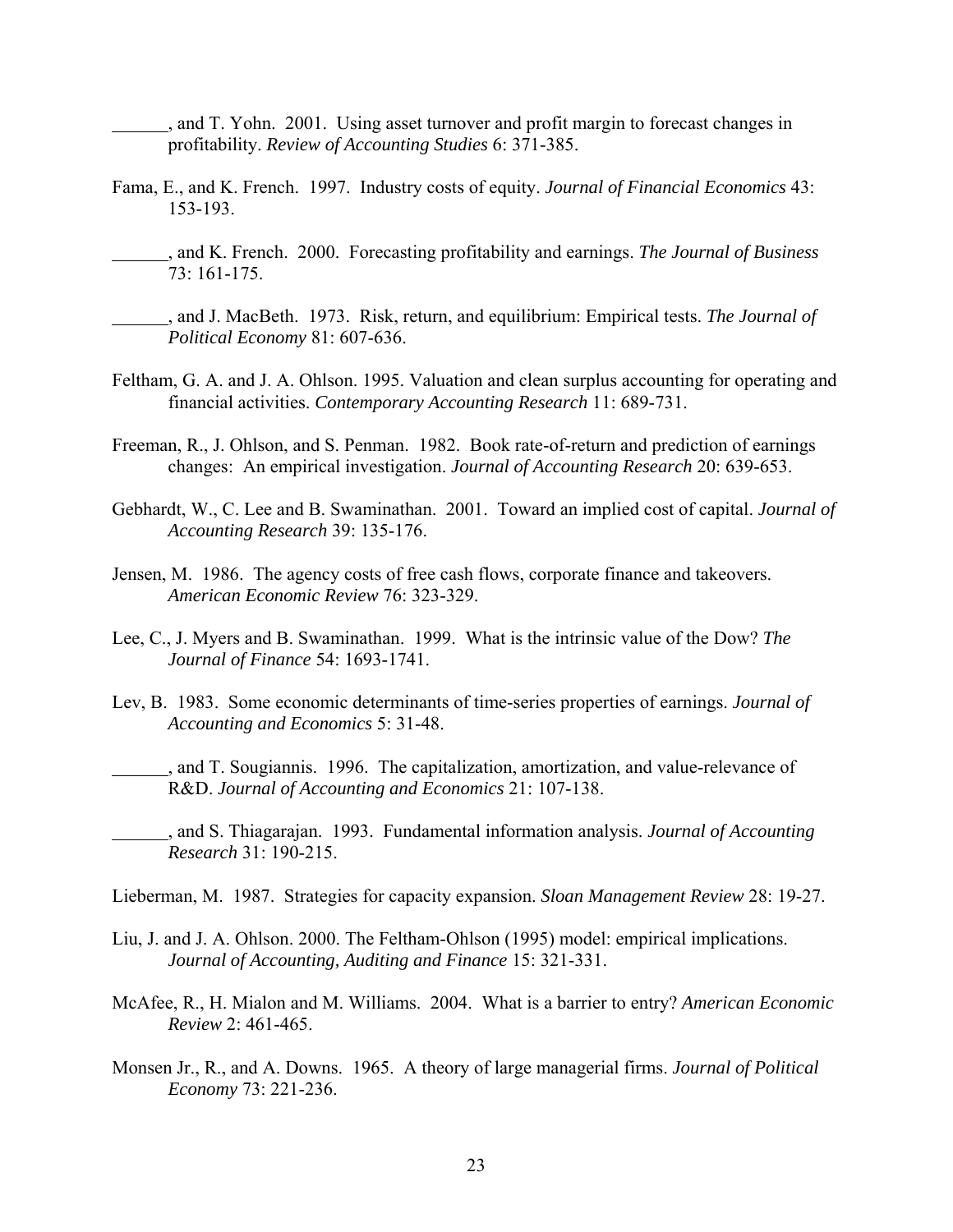Modigliani, F. and M. H. Miller. 1958. The cost of capital, corporation finance, and the theory of investment. *American Economic Review* (June): 261-97.

Mueller, D. 1986. *Profits in the Long Run*. Cambridge, MA: Cambridge University Press.

- Nissim, D., and S. Penman. 2001. Ratio analysis and equity valuation: From research to practice. *Review of Accounting Studies* 6: 109-154.
- Ohlson, J. A. and B. Juettner-Nauroth. 2005. Expected EPS and EPS growth as determinants of value. *Review of Accounting Studies* 10: 349-365.
- Oster, S. 1990. *Modern Competitive Analysis*. New York, NY: Oxford University Press.
- Penman, S. 2007. *Financial Statement Analysis and Security Valuation*. New York, NY: McGraw-Hill/Irwin.
- \_\_\_\_\_\_, and X.-J. Zhang. 2002. Accounting conservatism, the quality of earnings, and stock returns. *The Accounting Review* 77: 237-264.
- , and X. Zhang. 2004. Modeling sustainable earnings and P/E ratios with financial statement analysis. Working paper, Columbia University and University of California, Berkeley.
- Petersen, M., and R. Rajan. 1997. Trade credit: Theories and evidence. *Review of Financial Studies* 10: 661-692.
- Porter, M. 1980. *Competitive Strategy: Techniques for Analyzing Industries and Competitors*. New York, NY: The Free Press.

Ricadela, A. "Dell's Quarter Saved by Cost Cuts." Business Week (Online) 21Novemeber 2008.

Smith, J. 1987. Trade credit and informational asymmetry. *The Journal of Finance* 42: 863-872.

- Spence, M. 1977. Entry, capacity, investment, and oligopolistic pricing. *Bell Journal of Economics* 8: 534-544.
- . 1979. Investment strategy and growth in a new market. *Bell Journal of Economics* 10: 1-19.
- . 1981. The learning curve and competition. *Bell Journal of Economics* 12: 49-70.
- Stigler, G. 1963. *Capital and Rates of Return in Manufacturing Industries.* Princeton, NJ: Princeton University Press.
- . 1968. *The Organization of Industry*. Chicago, IL: University of Chicago Press.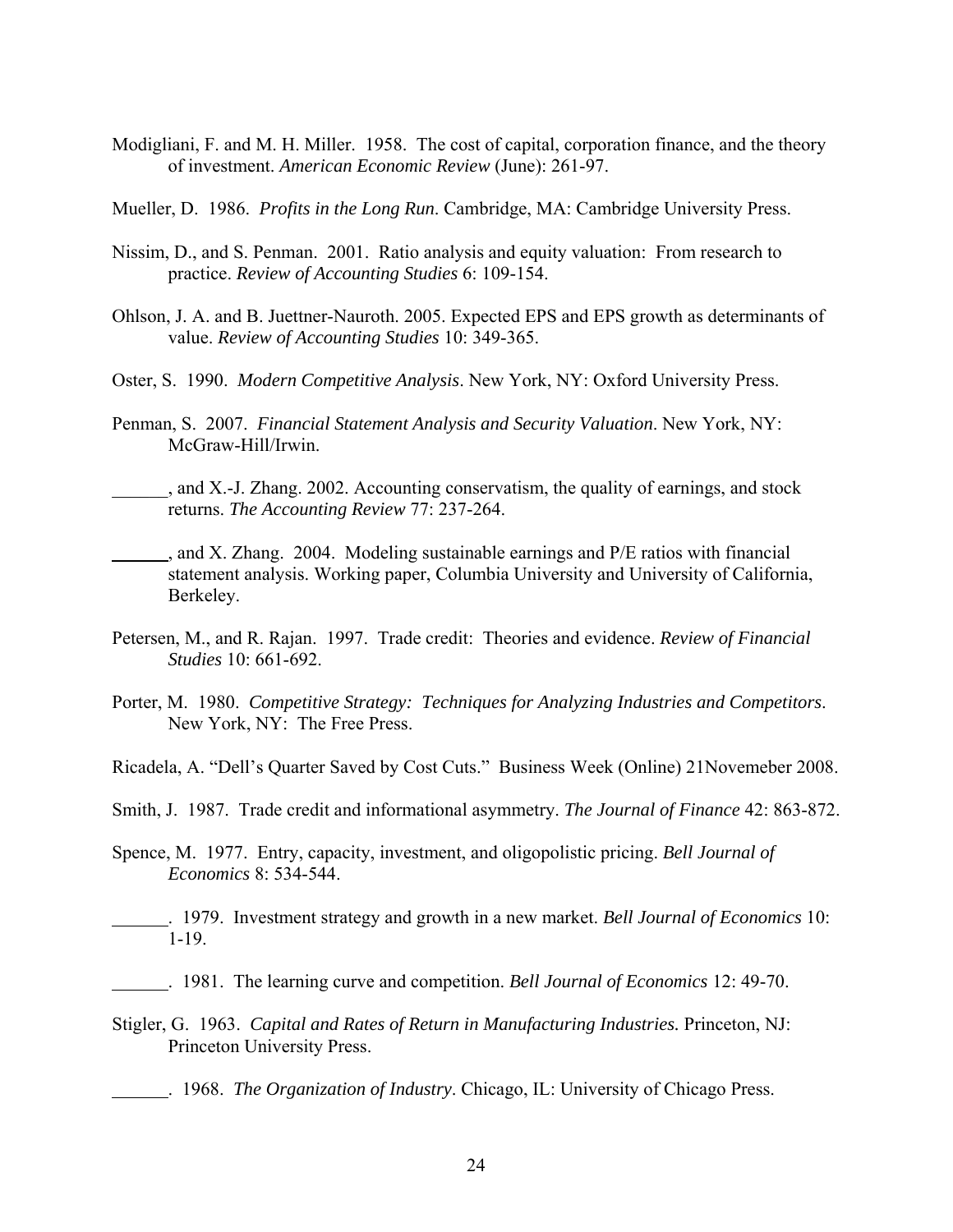- van Breda, M. 1981. *The Prediction of Corporate Earnings*. Ann Arbor, MI: UMI Research Press.
- Vance, A. "Cost Cutting Helps Dell Profit Exceed Forecasts." New York Times 21 November 2008.
- Vuong, Q. H. 1989. Likelihood ratio tests for model selection and non-nested hypotheses. *Econometrica* 57: 307-333.
- Waring, G. 1996. Industry differences in the persistence of firm-specific returns. *American Economic Review* 86: 1253-1265.
- Wilke, J. R. and D. Kesmodel. "Whole Foods Returns FTC's Fire Grocer Files Rare Suit Against U.S. Agency in Fight Over Wild Oats Merger." Wall Street Journal. 9 December 2008.
- Zhang, X.-J. 2000. Conservative accounting and equity valuation. *Journal of Accounting and Economics* 29: 125-149.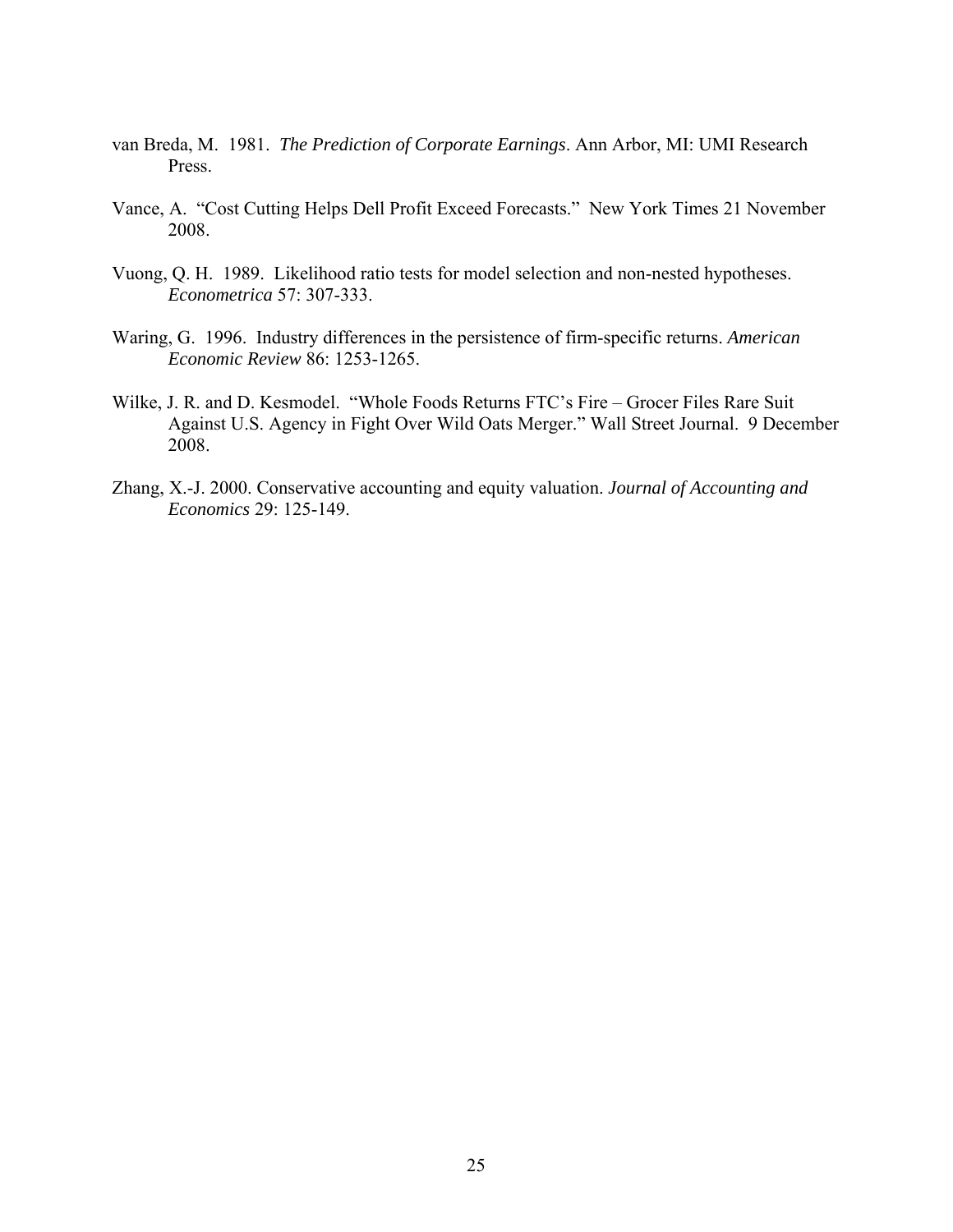|               |                | <b>Mean</b> | <b>Std Dev</b> | $25th$ Pct | <b>Median</b> | $75th$ Pct |
|---------------|----------------|-------------|----------------|------------|---------------|------------|
|               | <b>RNOA</b>    | 0.120       | 0.132          | 0.051      | 0.104         | 0.172      |
| Profitability | $RNOA^{RA}$    | 0.038       | 0.123          | $-0.033$   | 0.032         | 0.094      |
|               | $G^{NOA}$      | 0.115       | 0.245          | $-0.028$   | 0.069         | 0.208      |
| Controls      | Age            | 2.609       | 0.758          | 2.020      | 2.579         | 3.113      |
|               | OpSize         | 5.300       | 1.941          | 3.887      | 5.193         | 6.621      |
|               | CoS            | 0.660       | 0.161          | 0.560      | 0.682         | 0.779      |
| Traditional   | AdvInt         | 0.010       | 0.022          | 0.000      | 0.000         | 0.010      |
| Proxies       | Innov          | 0.018       | 0.027          | 0.000      | 0.002         | 0.027      |
|               | CapInt         | 0.049       | 0.051          | 0.021      | 0.034         | 0.057      |
|               | OLLev          | 0.456       | 0.300          | 0.255      | 0.372         | 0.555      |
|               | <i>InvTurn</i> | 0.229       | 0.201          | 0.077      | 0.187         | 0.319      |
| Expanded      | <b>ARTurn</b>  | 0.172       | 0.117          | 0.108      | 0.154         | 0.208      |
| Proxies       | <b>MktShr</b>  | 0.012       | 0.031          | 0.001      | 0.002         | 0.009      |
|               | FLev           | 0.561       | 0.961          | $-0.048$   | 0.333         | 0.852      |
|               | ExFunds        | 0.112       | 0.233          | 0.000      | 0.000         | 0.083      |

### **TABLE 1 Summary Descriptive Statistics**

The table presents means of annual amounts for 65,220 firm-year observations over the period 1972 through 2003. *RNOA* is operating income divided by net operating assets at the beginning of the year. *RNOA<sup>RA</sup>* is the return on net operating assets less the weighted average cost of capital calculated at the beginning of the year. The weighted average cost of capital is calculated annually for portfolios of firms based on quintiles of book-to-market value of operations and market value of operations following Easton and Sommers [2007] and assuming net financial obligations are at market value. *GNOA* is the percentage increase in net operating assets from the prior to current year. *Age* is the age of the firm calculated as the log of the number of years since the firm first appeared in CRSP. *OpSize* is the size of the firm's operations calculated as the log of the sum of market value of equity plus the net financial obligations. *CoS* is the cost margin calculated as cost of goods sold divided by net sales. *AdvInt* is the advertising intensity calculated as advertising expense divided by net sales. *Innov* is the innovation intensity calculated as the sum of research and development expense and patent expense divided by net sales. *CapInt* is the capital intensity calculated as depreciation expense divided by net sales. *OLLev* is the operating leverage calculated as operating assets less net operating assets divided by net operating assets*. InvTurn* is the inverse of the inventory turnover ratio calculated as inventory divided by cost of goods sold for the year. *ARTurn* is the inverse of the accounts receivable turnover ratio calculated as accounts receivable divided by net sales for the year. *MktShr* is the firm's market share calculated as the firm's net sales divided by the total sales in the firm's Fama and French's 48 industry portfolio. *FLev* is the financial leverage calculated as net financial obligations divided by common stockholders' equity*. ExFunds* is the amount of excess funds calculated as net financial assets, if any, divided by net operating assets, else 0. Values of zero were assumed for observations with missing data for advertising expense, R&D expense, patent amortization expense, depreciation expense, inventory or receivables. All independent variables were winsorized at the 1<sup>st</sup> and 99<sup>th</sup> percentile.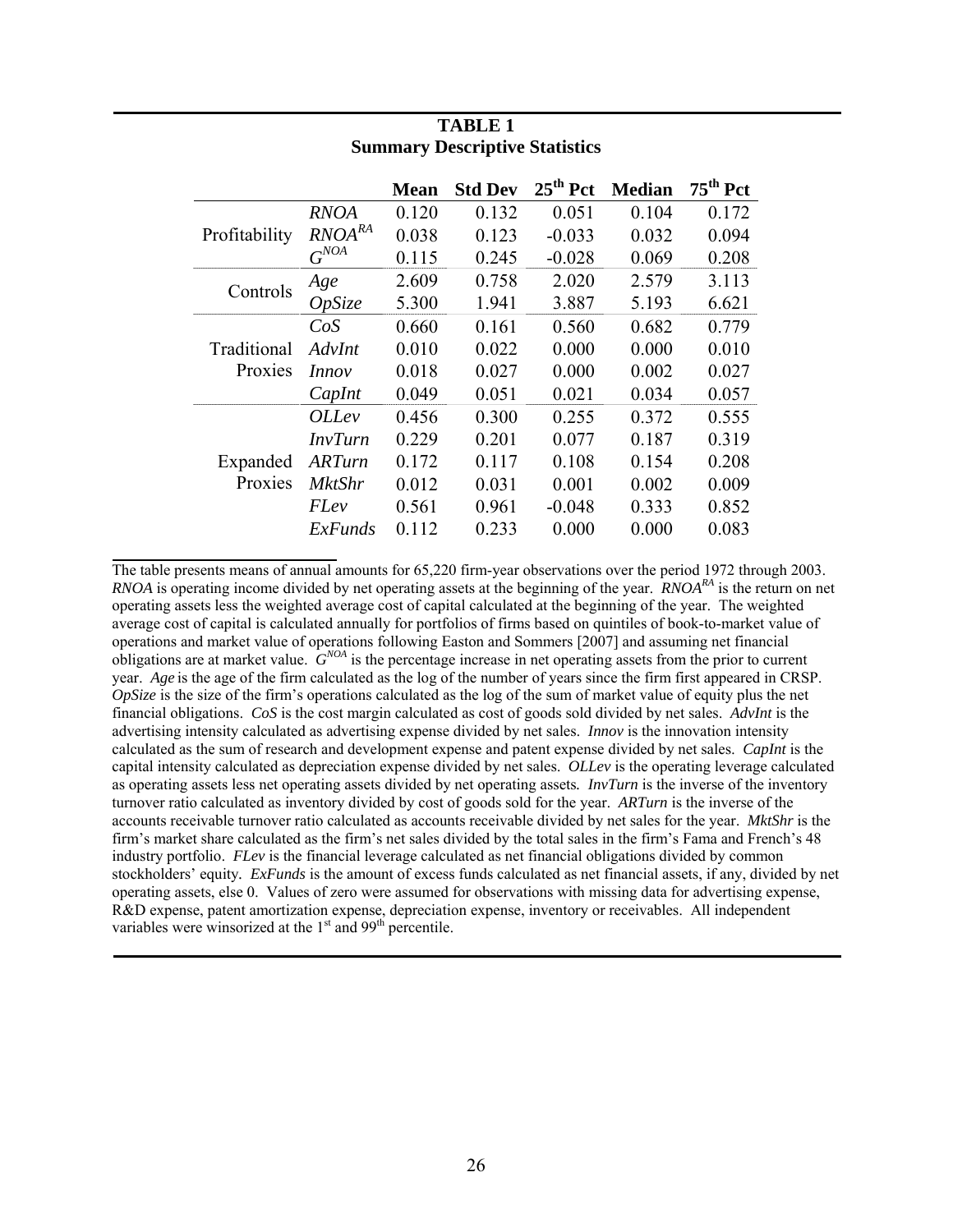|                      |            |             | Profitability                 |                    |       | <b>Controls</b> |       | <b>Traditional Proxies</b> |              |        | <b>Expanded Proxies</b> |         |        |               |          |         |
|----------------------|------------|-------------|-------------------------------|--------------------|-------|-----------------|-------|----------------------------|--------------|--------|-------------------------|---------|--------|---------------|----------|---------|
| Industry             | # of $Obs$ | <b>RNOA</b> | $\mathit{RNOA}^{\mathit{RA}}$ | $G^{\textit{NOA}}$ | Age   | OpSize          | CoS   | AdvInt                     | <i>Innov</i> | CapInt | OLLev                   | InvTurn | ARTurn | <b>MktShr</b> | FLev     | ExFunds |
| Pooled               | 2,033.1    | 0.104       | 0.033                         | 0.076              | 2.499 | 5.092           | 0.682 | 0.000                      | 0.002        | 0.034  | 0.365                   | 0.189   | 0.154  | 0.002         | 0.334    | 0.000   |
|                      |            |             |                               |                    |       |                 |       |                            |              |        |                         |         |        |               |          |         |
| Agriculture          | 6.84       | 0.134       | 0.015                         | 0.095              | 2.310 | 5.116           | 0.718 | 0.001                      | 0.014        | 0.042  | 0.317                   | 0.264   | 0.137  | 0.018         | 0.189    | 0.051   |
| <b>Food Products</b> | 51.59      | 0.124       | 0.044                         | 0.066              | 2.831 | 5.432           | 0.704 | 0.009                      | 0.000        | 0.025  | 0.374                   | 0.170   | 0.083  | 0.003         | 0.451    | 0.000   |
| Candy/Soda           | 5.03       | 0.092       | 0.017                         | 0.096              | 2.524 | 6.278           | 0.614 | 0.013                      | 0.006        | 0.042  | 0.310                   | 0.120   | 0.096  | 0.083         | 1.204    | 0.000   |
| Beer/Liquor          | 9.63       | 0.122       | 0.044                         | 0.063              | 2.646 | 6.377           | 0.558 | 0.068                      | 0.002        | 0.037  | 0.378                   | 0.270   | 0.104  | 0.035         | 0.432    | 0.000   |
| Tobacco              | 3.47       | 0.198       | 0.101                         | 0.062              | 3.888 | 7.331           | 0.508 | 0.031                      | 0.004        | 0.025  | 0.447                   | 0.532   | 0.077  | 0.040         | 0.694    | 0.001   |
| Recreation           | 17.53      | 0.103       | 0.032                         | 0.061              | 2.473 | 4.189           | 0.622 | 0.030                      | 0.013        | 0.025  | 0.326                   | 0.291   | 0.189  | 0.005         | 0.351    | 0.000   |
| Entertainment        | 26.50      | 0.111       | 0.032                         | 0.102              | 2.178 | 5.408           | 0.648 | 0.020                      | 0.000        | 0.058  | 0.275                   | 0.038   | 0.081  | 0.008         | 0.663    | 0.000   |
| Printing             | 27.09      | 0.137       | 0.058                         | 0.066              | 2.666 | 6.175           | 0.544 | 0.011                      | 0.002        | 0.040  | 0.425                   | 0.105   | 0.145  | 0.017         | 0.291    | 0.001   |
| Consumer Goods       | 49.75      | 0.127       | 0.052                         | 0.066              | 2.592 | 4.867           | 0.640 | 0.015                      | 0.009        | 0.023  | 0.367                   | 0.252   | 0.159  | 0.003         | 0.229    | 0.000   |
| Apparel              | 39.69      | 0.106       | 0.044                         | 0.061              | 2.648 | 4.283           | 0.681 | 0.013                      | 0.000        | 0.016  | 0.307                   | 0.305   | 0.148  | 0.005         | 0.281    | 0.000   |
| Healthcare           | 27.03      | 0.107       | 0.029                         | 0.151              | 1.928 | 4.571           | 0.720 | 0.000                      | 0.001        | 0.036  | 0.252                   | 0.041   | 0.188  | 0.009         | 0.758    | 0.000   |
| Medical Equip.       | 56.13      | 0.113       | 0.011                         | 0.120              | 2.205 | 4.535           | 0.523 | 0.004                      | 0.052        | 0.033  | 0.298                   | 0.407   | 0.201  | 0.006         | 0.087    | 0.027   |
| Pharmaceuticals      | 54.94      | 0.147       | 0.029                         | 0.116              | 2.476 | 5.963           | 0.460 | 0.022                      | 0.072        | 0.038  | 0.340                   | 0.396   | 0.180  | 0.008         | $-0.055$ | 0.091   |
| Chemicals            | 51.72      | 0.116       | 0.047                         | 0.067              | 2.863 | 6.154           | 0.661 | 0.000                      | 0.023        | 0.038  | 0.381                   | 0.227   | 0.167  | 0.004         | 0.438    | 0.000   |
| Plastics             | 30.56      | 0.109       | 0.038                         | 0.074              | 2.537 | 4.142           | 0.704 | 0.001                      | 0.005        | 0.035  | 0.314                   | 0.205   | 0.150  | 0.007         | 0.395    | 0.000   |
| Textiles             | 20.53      | 0.081       | 0.029                         | 0.053              | 2.605 | 4.804           | 0.776 | 0.000                      | 0.001        | 0.032  | 0.295                   | 0.226   | 0.155  | 0.018         | 0.543    | 0.000   |
| Bldg. Mat.           | 73.34      | 0.107       | 0.041                         | 0.056              | 2.792 | 4.878           | 0.721 | 0.000                      | 0.004        | 0.031  | 0.321                   | 0.225   | 0.145  | 0.003         | 0.385    | 0.000   |
| Construction         | 28.00      | 0.112       | 0.041                         | 0.086              | 2.360 | 5.085           | 0.820 | 0.000                      | 0.000        | 0.014  | 0.382                   | 0.233   | 0.128  | 0.008         | 0.565    | 0.000   |
| Steel                | 43.72      | 0.095       | 0.027                         | 0.050              | 2.864 | 5.676           | 0.795 | 0.000                      | 0.003        | 0.037  | 0.342                   | 0.205   | 0.141  | 0.005         | 0.451    | 0.000   |
| Fabrication          | 13.06      | 0.093       | 0.029                         | 0.058              | 2.772 | 4.221           | 0.730 | 0.001                      | 0.002        | 0.031  | 0.348                   | 0.215   | 0.153  | 0.026         | 0.451    | 0.000   |
| Machinery            | 98.53      | 0.105       | 0.030                         | 0.069              | 2.525 | 4.687           | 0.670 | 0.000                      | 0.021        | 0.030  | 0.380                   | 0.313   | 0.185  | 0.001         | 0.265    | 0.000   |
| Electrical           | 44.28      | 0.116       | 0.032                         | 0.067              | 2.648 | 4.400           | 0.675 | 0.000                      | 0.022        | 0.028  | 0.331                   | 0.303   | 0.166  | 0.001         | 0.245    | 0.000   |
| Autos                | 43.34      | 0.116       | 0.044                         | 0.081              | 2.769 | 5.416           | 0.781 | 0.000                      | 0.012        | 0.028  | 0.428                   | 0.188   | 0.147  | 0.001         | 0.405    | 0.000   |
| Aircraft             | 19.88      | 0.110       | 0.041                         | 0.063              | 3.194 | 5.824           | 0.747 | 0.000                      | 0.019        | 0.032  | 0.469                   | 0.294   | 0.162  | 0.009         | 0.419    | 0.000   |
| Ships/RR             | 6.13       | 0.120       | 0.045                         | 0.055              | 2.899 | 5.677           | 0.824 | 0.000                      | 0.006        | 0.030  | 0.675                   | 0.191   | 0.141  | 0.049         | 0.428    | 0.007   |
|                      |            |             |                               |                    |       |                 |       |                            |              |        |                         |         |        |               |          |         |

 **TABLE 2 Competitive Advantage Proxies by Industry**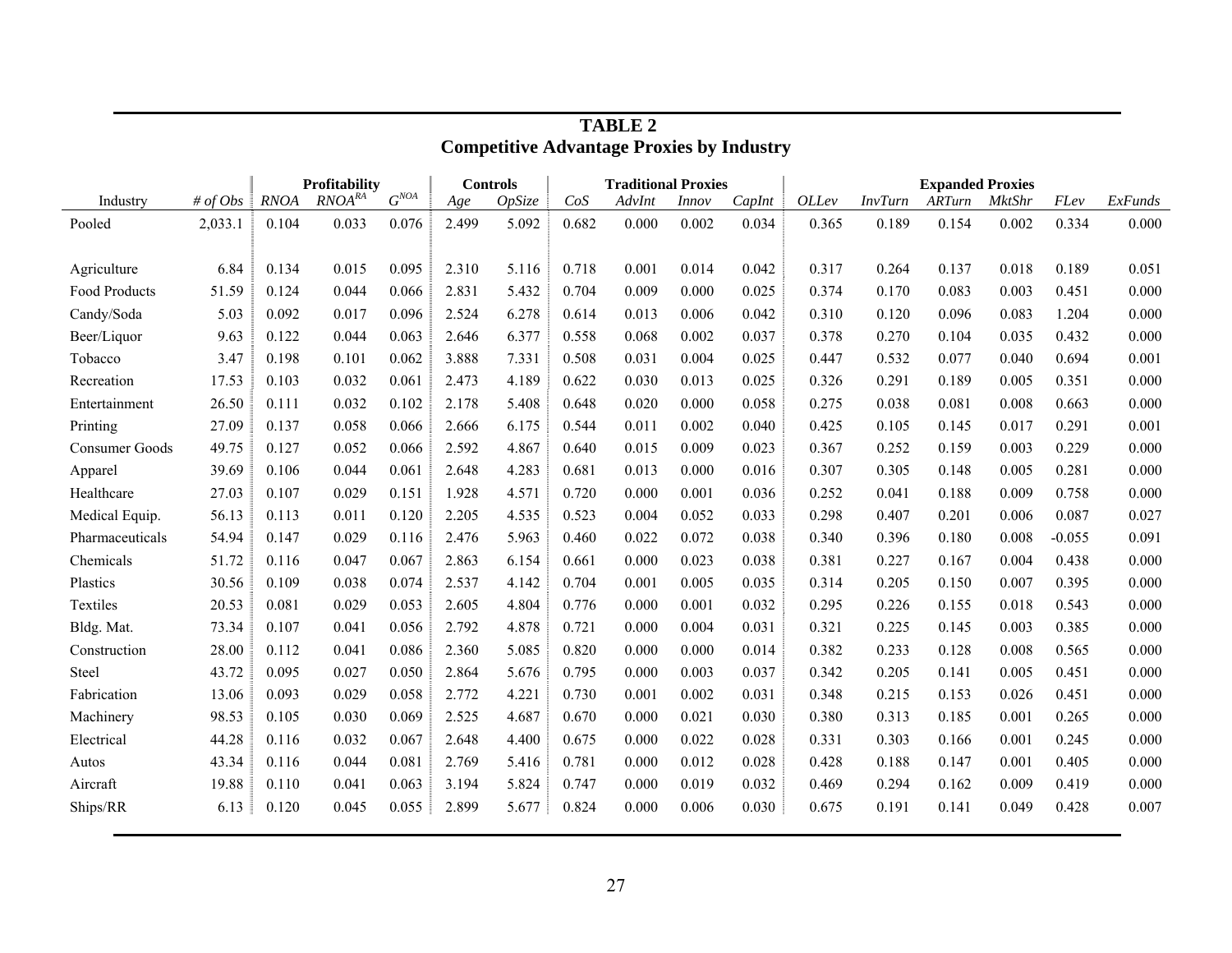|                       |            |             | <b>Profitability</b>          |             |       | <b>Controls</b> |       | <b>Traditional Proxies</b> |              |        | <b>Expanded Proxies</b> |                |               |               |          |         |
|-----------------------|------------|-------------|-------------------------------|-------------|-------|-----------------|-------|----------------------------|--------------|--------|-------------------------|----------------|---------------|---------------|----------|---------|
| Industry              | # of $Obs$ | <b>RNOA</b> | $\mathit{RNOA}^{\mathit{RA}}$ | $G^{NO\!A}$ | Age   | OpSize          | CoS   | AdvInt                     | <i>Innov</i> | CapInt | <i>OLLev</i>            | <b>InvTurn</b> | <b>ARTurn</b> | <b>MktShr</b> | FLev     | ExFunds |
| Defense               | 4.38       | 0.160       | 0.072                         | 0.108       | 3.252 | 6.060           | 0.786 | 0.004                      | 0.019        | 0.030  | 0.603                   | 0.193          | 0.149         | 0.103         | 0.344    | 0.038   |
| Precious Metals       | 11.84      | 0.118       | 0.011                         | 0.112       | 2.676 | 5.745           | 0.676 | 0.000                      | 0.000        | 0.114  | 0.253                   | 0.242          | 0.067         | 0.022         | $-0.137$ | 0.269   |
| Mining                | 9.91       | 0.096       | 0.032                         | 0.060       | 2.971 | 5.860           | 0.735 | 0.000                      | 0.002        | 0.068  | 0.277                   | 0.220          | 0.143         | 0.017         | 0.300    | 0.000   |
| Coal                  | 2.28       | 0.081       | 0.009                         | 0.112       | 2.237 | 5.906           | 0.787 | 0.000                      | 0.003        | 0.084  | 0.502                   | 0.107          | 0.139         | 0.191         | 1.092    | 0.000   |
| Petroleum             | 94.72      | 0.096       | 0.017                         | 0.089       | 2.614 | 5.875           | 0.596 | 0.000                      | 0.000        | 0.162  | 0.336                   | 0.077          | 0.183         | 0.000         | 0.431    | 0.000   |
| Utilities             | 138.59     | 0.086       | 0.020                         | 0.061       | 3.071 | 6.710           | 0.720 | 0.000                      | 0.000        | 0.075  | 0.348                   | 0.081          | 0.130         | 0.002         | 1.293    | 0.000   |
| Communication         | 41.41      | 0.088       | 0.012                         | 0.076       | 2.416 | 6.718           | 0.557 | 0.003                      | 0.004        | 0.128  | 0.307                   | 0.051          | 0.165         | 0.002         | 0.829    | 0.000   |
| Personal Svcs.        | 17.19      | 0.113       | 0.030                         | 0.097       | 2.349 | 4.739           | 0.670 | 0.002                      | 0.002        | 0.041  | 0.334                   | 0.142          | 0.137         | 0.025         | 0.310    | 0.001   |
| <b>Business Svcs.</b> | 141.03     | 0.120       | 0.035                         | 0.098       | 2.082 | 4.551           | 0.662 | 0.000                      | 0.005        | 0.035  | 0.484                   | 0.035          | 0.196         | 0.001         | 0.082    | 0.042   |
| Computers             | 69.34      | 0.118       | 0.021                         | 0.109       | 2.164 | 4.655           | 0.563 | 0.002                      | 0.069        | 0.036  | 0.454                   | 0.303          | 0.211         | 0.001         | $-0.005$ | 0.150   |
| Electronics           | 127.44     | 0.109       | 0.021                         | 0.110       | 2.425 | 4.245           | 0.638 | 0.000                      | 0.052        | 0.039  | 0.355                   | 0.311          | 0.182         | 0.001         | 0.035    | 0.056   |
| Lab Equip.            | 61.16      | 0.101       | 0.017                         | 0.082       | 2.404 | 4.070           | 0.550 | 0.003                      | 0.067        | 0.031  | 0.338                   | 0.404          | 0.216         | 0.004         | 0.094    | 0.050   |
| Paper                 | 52.31      | 0.112       | 0.043                         | 0.064       | 2.770 | 5.798           | 0.714 | 0.000                      | 0.005        | 0.037  | 0.344                   | 0.168          | 0.128         | 0.005         | 0.435    | 0.000   |
| Ship Containers       | 11.28      | 0.101       | 0.038                         | 0.065       | 2.555 | 6.277           | 0.768 | 0.000                      | 0.004        | 0.043  | 0.344                   | 0.164          | 0.118         | 0.037         | 0.687    | 0.000   |
| Transportation        | 52.13      | 0.099       | 0.034                         | 0.075       | 2.402 | 5.493           | 0.787 | 0.000                      | 0.000        | 0.063  | 0.426                   | 0.027          | 0.119         | 0.002         | 0.610    | 0.000   |
| Wholesale             | 88.81      | 0.098       | 0.032                         | 0.085       | 2.419 | 4.633           | 0.776 | 0.000                      | 0.000        | 0.011  | 0.405                   | 0.193          | 0.133         | 0.001         | 0.500    | 0.000   |
| Retail                | 117.50     | 0.116       | 0.045                         | 0.102       | 2.348 | 5.230           | 0.699 | 0.014                      | 0.000        | 0.017  | 0.471                   | 0.230          | 0.022         | 0.001         | 0.326    | 0.000   |
| Rest./Hospitality     | 37.81      | 0.109       | 0.032                         | 0.100       | 2.158 | 4.912           | 0.784 | 0.020                      | 0.000        | 0.043  | 0.249                   | 0.028          | 0.027         | 0.006         | 0.471    | 0.000   |
| Banking               | 36.75      | 0.077       | 0.018                         | 0.105       | 2.251 | 5.975           | 0.580 | 0.002                      | 0.000        | 0.015  | 0.877                   | 0.068          | 0.596         | 0.002         | 1.609    | 0.004   |
| Insurance             | 9.84       | 0.222       | 0.083                         | 0.101       | 2.166 | 5.391           | 0.755 | 0.002                      | 0.002        | 0.030  | 0.796                   | 0.040          | 0.238         | 0.001         | $-0.098$ | 0.205   |
| <b>Real Estate</b>    | 14.25      | 0.076       | 0.013                         | 0.075       | 2.570 | 4.612           | 0.622 | 0.007                      | 0.000        | 0.049  | 0.266                   | 0.277          | 0.140         | 0.010         | 0.899    | 0.000   |
| Trading               | 44.78      | 0.174       | 0.094                         | 0.085       | 2.223 | 5.259           | 0.608 | 0.002                      | 0.000        | 0.013  | 0.348                   | 0.067          | 0.180         | 0.004         | 0.316    | 0.179   |

# **TABLE 2 (Continued) Competitive Advantage Proxies by Industry**

The table reports means of annual medians for each competitive advantage proxy based on Fama and French's 48 industry portfolios. For this reason, the number of observations is reported as the mean number of annual observations, n = 2,033. All variables are as defined in Table 1.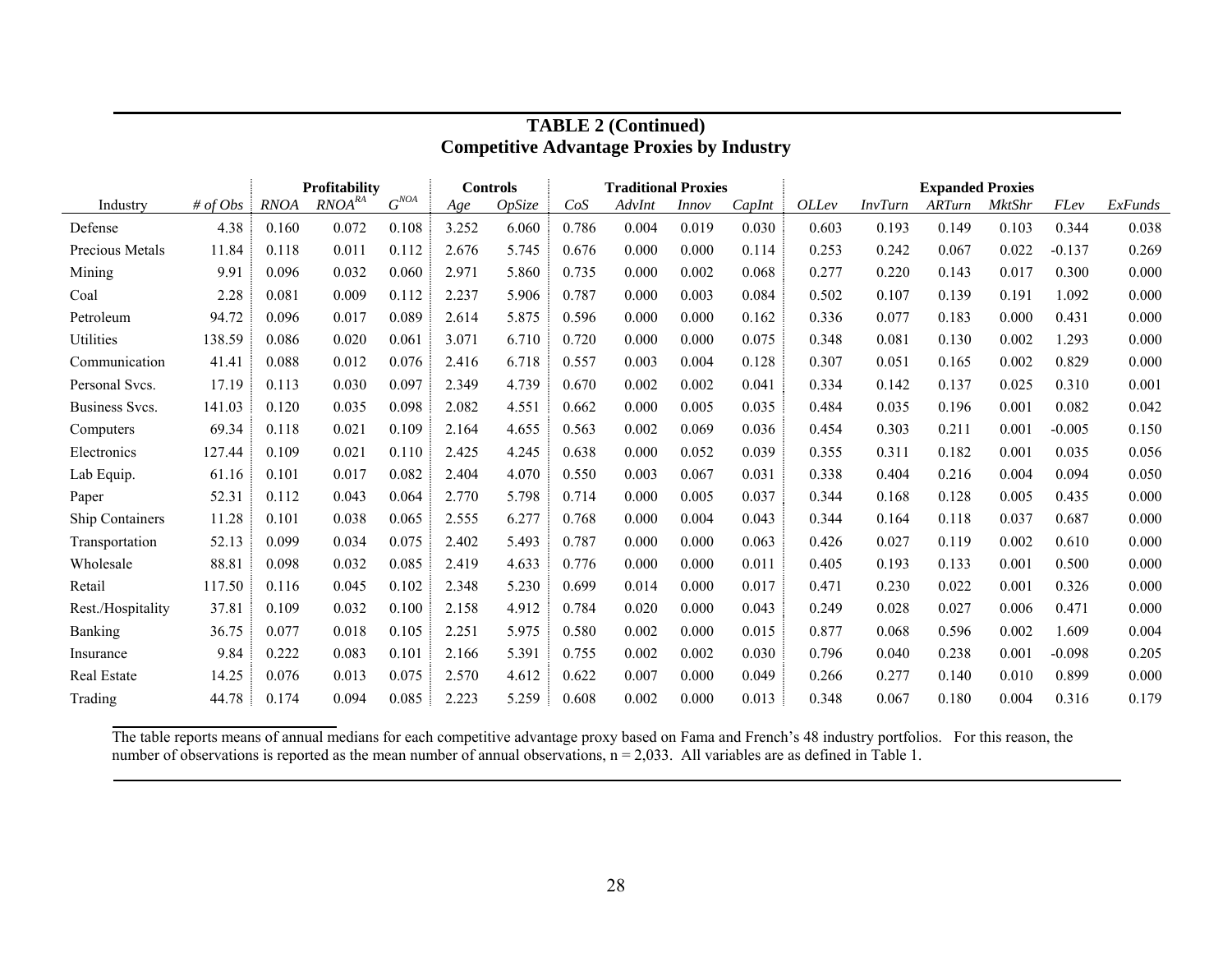# **TABLE 3 Correlation Matrix**

|                               | Profitability |           | Controls |        |          | <b>Traditional Proxies</b> |              |          |
|-------------------------------|---------------|-----------|----------|--------|----------|----------------------------|--------------|----------|
|                               | $RNOA^{RA}$   | $G^{NOA}$ | Age      | OpSize | CoS      | AdvInt                     | <i>Innov</i> | CapInt   |
| <b>RNOA</b>                   | 0.888         | 0.364     | $-0.011$ | 0.159  | $-0.235$ | 0.048                      | $-0.072$     | $-0.198$ |
| $\mathit{RNOA}^{\mathit{RA}}$ |               | 0.296     | 0.021    | 0.108  | $-0.170$ | 0.032                      | $-0.108$     | $-0.192$ |
| $G^{NOA}$                     |               |           | $-0.127$ | 0.096  | $-0.079$ | 0.007                      | 0.033        | $-0.043$ |
| Age                           |               |           |          | 0.409  | 0.070    | 0.050                      | $-0.058$     | $-0.043$ |
| OpSize                        |               |           |          |        | $-0.107$ | 0.072                      | 0.095        | 0.062    |
| CoS                           |               |           |          |        |          | $-0.250$                   | $-0.266$     | $-0.315$ |
| AdvInt                        |               |           |          |        |          |                            | 0.070        | $-0.038$ |
| Innov                         |               |           |          |        |          |                            |              | 0.146    |

|                |              |                | <b>Expanded Proxies</b> |               |             |          |
|----------------|--------------|----------------|-------------------------|---------------|-------------|----------|
|                | <i>OLLev</i> | <b>InvTurn</b> | ARTurn                  | <i>MktShr</i> | <i>FLev</i> | ExFunds  |
| <b>RNOA</b>    | 0.194        | $-0.038$       | $-0.077$                | 0.029         | $-0.280$    | 0.347    |
| $RNOA^{RA}$    | 0.179        | $-0.041$       | $-0.078$                | 0.035         | $-0.234$    | 0.291    |
| $G^{NOA}$      | $-0.127$     | 0.070          | 0.091                   | $-0.017$      | 0.033       | $-0.044$ |
| Age            | 0.104        | $-0.020$       | $-0.033$                | 0.302         | 0.032       | $-0.075$ |
| OpSize         | 0.054        | 0.017          | $-0.001$                | 0.523         | 0.129       | $-0.105$ |
| CoS            | 0.119        | $-0.308$       | $-0.139$                | 0.029         | 0.063       | $-0.126$ |
| AdvInt         | 0.029        | 0.148          | 0.011                   | 0.052         | $-0.031$    | 0.047    |
| Innov          | 0.031        | 0.155          | 0.070                   | 0.056         | $-0.087$    | 0.161    |
| CapInt         | $-0.160$     | 0.019          | 0.072                   | $-0.019$      | 0.115       | $-0.024$ |
| <i>OLLev</i>   |              | $-0.166$       | 0.060                   | 0.128         | $-0.186$    | 0.341    |
| <i>InvTurn</i> |              |                | 0.124                   | $-0.040$      | 0.097       | $-0.074$ |
| ARTurn         |              |                |                         | $-0.030$      | 0.101       | $-0.029$ |
| <i>MktShr</i>  |              |                |                         |               | 0.044       | $-0.071$ |
| FLev           |              |                |                         |               |             | $-0.345$ |

The table reports means of annual Pearson correlations between industry-adjusted variables. All variables were computed as defined in Table 1 and have been adjusted by subtraction of annual industry median using Fama and French's 48 industry portfolios.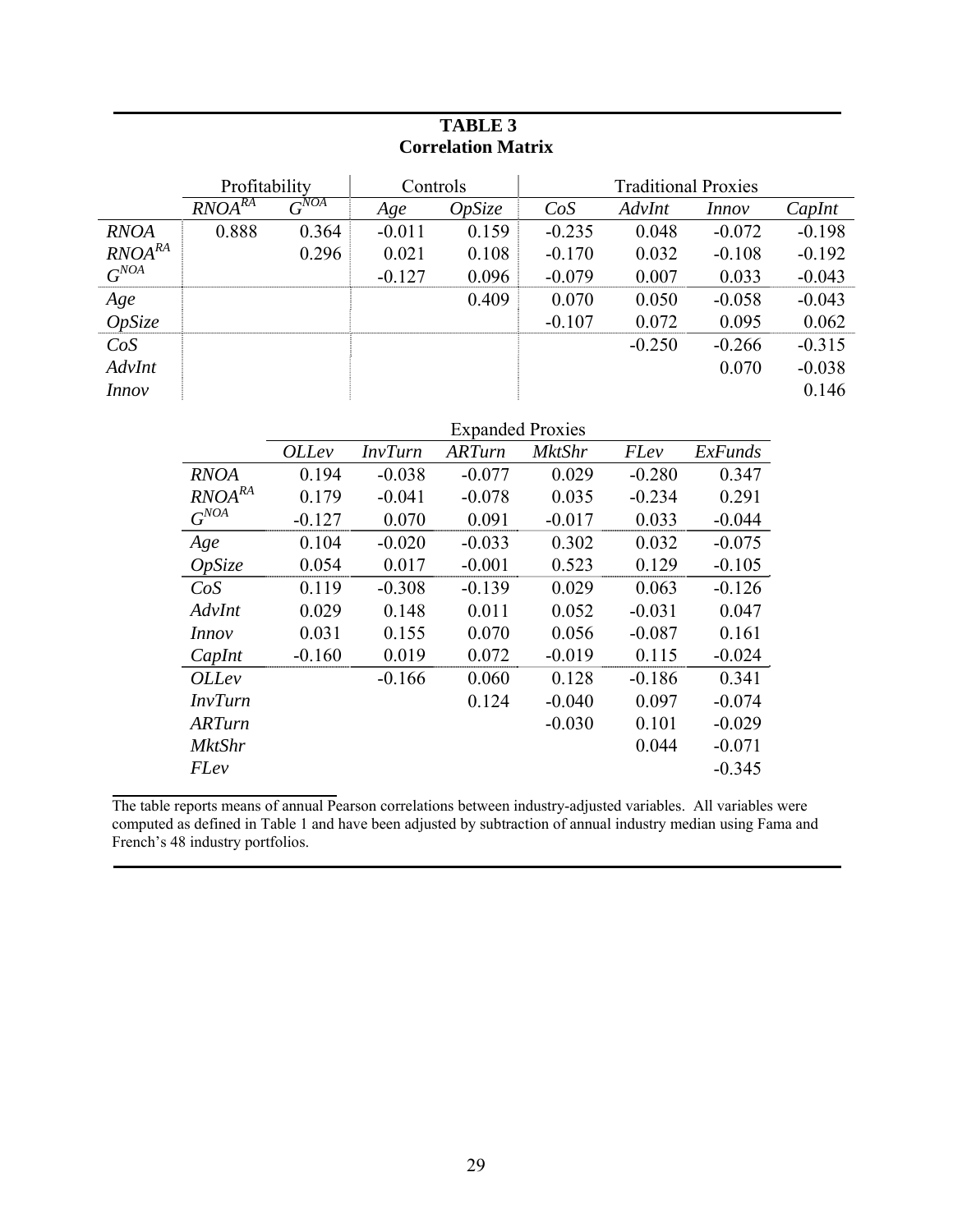#### **TABLE 4 Rank Correlations of Future Industry- and Risk-Adjusted Return on Net Operating Assets and Current Industry-Adjusted Competitive Advantage Proxies**

| $RNOA_{t+1}^{RA}$ |           |           |                          | <b>Traditional Proxies</b> |           | <b>Expanded Proxies</b> |                |               |               |             |         |
|-------------------|-----------|-----------|--------------------------|----------------------------|-----------|-------------------------|----------------|---------------|---------------|-------------|---------|
| Decile            | Median    | CoS       | AdvInt                   | <i>Innov</i>               | CapInt    | <i>OLLev</i>            | <i>InvTurn</i> | <b>ARTurn</b> | <b>MktShr</b> | <b>FLev</b> | ExFunds |
| $1$ (low)         | $-0.2765$ | 0.0191    | 0.0000                   | 0.0085                     | 0.0059    | $-0.0085$               | 0.0088         | 0.0113        | $-0.0002$     | 0.0345      | 0.0221  |
| 2                 | $-0.1198$ | 0.0127    | 0.0000                   | 0.0000                     | 0.0021    | $-0.0331$               | 0.0082         | 0.0050        | 0.0002        | 0.1303      | 0.0000  |
| 3                 | $-0.0638$ | 0.0093    | 0.0000                   | 0.0000                     | 0.0019    | $-0.0357$               | 0.0065         | 0.0041        | 0.0005        | 0.1459      | 0.0000  |
| 4                 | $-0.0314$ | 0.0105    | 0.0000                   | 0.0000                     | 0.0016    | $-0.0326$               | 0.0078         | 0.0028        | 0.0006        | 0.1763      | 0.0000  |
| 5                 | $-0.0086$ | 0.0033    | 0.0000                   | 0.0000                     | 0.0012    | $-0.0239$               | 0.0066         | 0.0008        | 0.0008        | 0.1347      | 0.0000  |
| 6                 | 0.0085    | 0.0045    | 0.0000                   | 0.0000                     | 0.0008    | $-0.0098$               | 0.0056         | $-0.0012$     | 0.0007        | 0.0906      | 0.0000  |
| $\overline{7}$    | 0.0303    | 0.0023    | 0.0000                   | 0.0000                     | $-0.0001$ | 0.0054                  | 0.0010         | $-0.0017$     | 0.0007        | 0.0338      | 0.0000  |
| 8                 | 0.0593    | $-0.0027$ | 0.0000                   | 0.0000                     | $-0.0008$ | 0.0199                  | $-0.0025$      | $-0.0043$     | 0.0008        | $-0.0208$   | 0.0000  |
| 9                 | 0.1068    | $-0.0111$ | 0.0000                   | $-0.0001$                  | $-0.0028$ | 0.0502                  | $-0.0059$      | $-0.0047$     | 0.0004        | $-0.1227$   | 0.0000  |
| $10$ (high)       | 0.2591    | $-0.0461$ | 0.0000                   | 0.0000                     | $-0.0047$ | 0.1947                  | $-0.0126$      | $-0.0108$     | 0.0000        | $-0.3812$   | 0.3416  |
|                   |           |           |                          |                            |           |                         |                |               |               |             |         |
| Correlation       |           | $-0.976$  |                          | $-0.176$                   | $-1.000$  | 0.806                   | $-0.964$       | $-1.000$      | 0.261         | $-0.733$    | 0.078   |
| p-value           |           | (<0.001)  | $\overline{\phantom{m}}$ | (0.626)                    | (<0.001)  | (0.005)                 | (<0.001)       | (<0.001)      | (0.467)       | (0.016)     | (0.831) |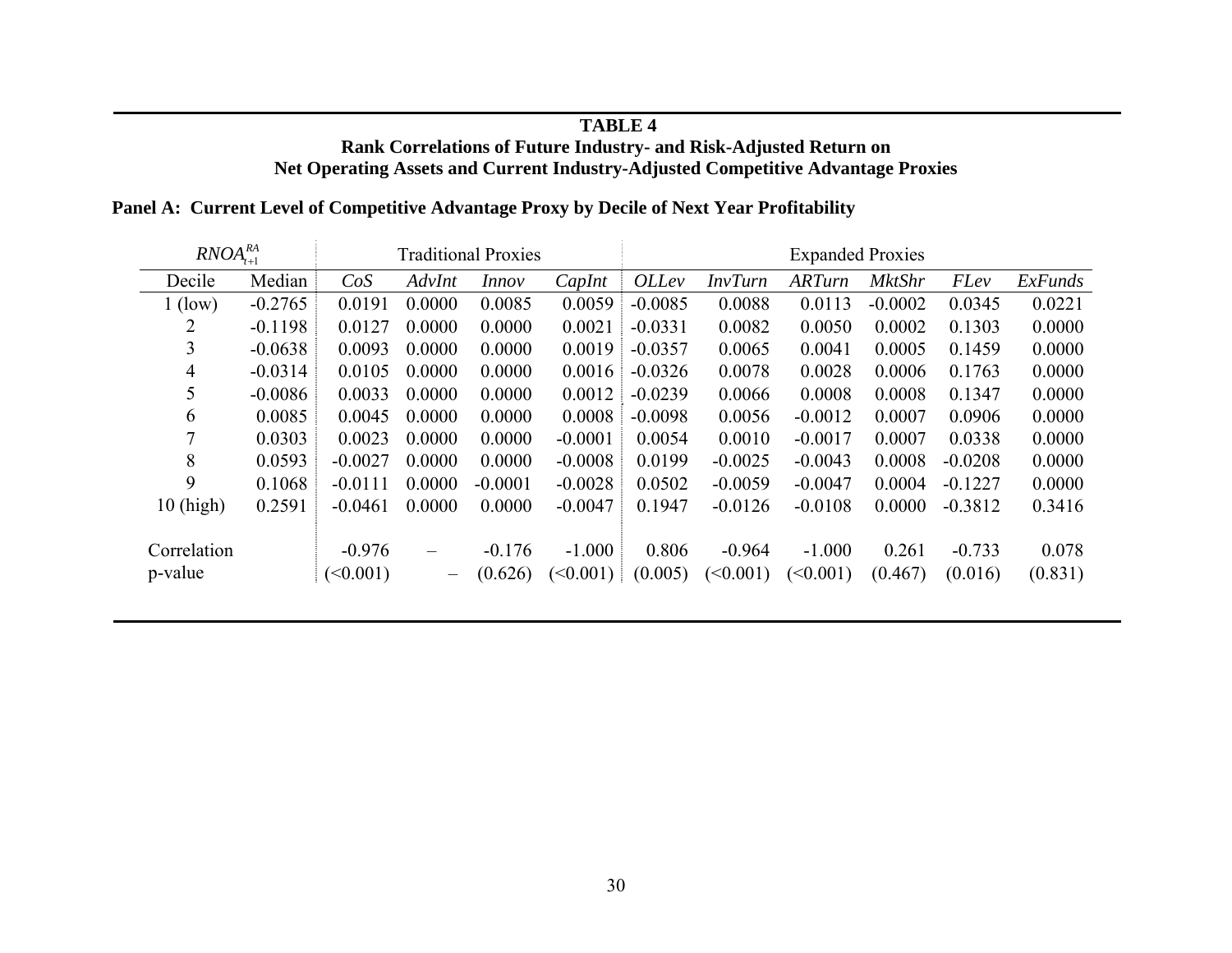# **TABLE 4 (Continued) Rank Correlations of Future Industry- and Risk-Adjusted Return on Net Operating Assets and Current Industry-Adjusted Competitive Advantage Proxies**

| $RNOA_{t+5}^{RA}$ |           |           |         | <b>Traditional Proxies</b> |           | <b>Expanded Proxies</b> |                |               |               |             |         |
|-------------------|-----------|-----------|---------|----------------------------|-----------|-------------------------|----------------|---------------|---------------|-------------|---------|
| Decile            | Median    | CoS       | AdvInt  | <i>Innov</i>               | CapInt    | <i>OLLev</i>            | <b>InvTurn</b> | <b>ARTurn</b> | <b>MktShr</b> | <b>FLev</b> | ExFunds |
| $1$ (low)         | $-0.2305$ | 0.0055    | 0.0000  | 0.0010                     | 0.0015    | $-0.0035$               | 0.0031         | 0.0062        | $-0.0001$     | $-0.0015$   | 0.0000  |
|                   | $-0.1082$ | 0.0031    | 0.0000  | 0.0000                     | 0.0010    | $-0.0159$               | 0.0069         | 0.0024        | 0.0005        | 0.0408      | 0.0000  |
| 3                 | $-0.0573$ | 0.0030    | 0.0000  | 0.0000                     | 0.0011    | $-0.0175$               | 0.0042         | 0.0004        | 0.0007        | 0.0606      | 0.0000  |
| 4                 | $-0.0277$ | 0.0048    | 0.0000  | 0.0000                     | 0.0009    | $-0.0147$               | 0.0051         | 0.0005        | 0.0009        | 0.1019      | 0.0000  |
| 5                 | $-0.0061$ | $-0.0007$ | 0.0001  | 0.0000                     | 0.0009    | $-0.0096$               | 0.0050         | $-0.0005$     | 0.0012        | 0.0972      | 0.0000  |
| 6                 | 0.0108    | 0.0045    | 0.0000  | 0.0000                     | 0.0009    | $-0.0034$               | 0.0041         | $-0.0050$     | 0.0012        | 0.0466      | 0.0000  |
| 7                 | 0.0317    | 0.0055    | 0.0000  | 0.0000                     | 0.0002    | 0.0116                  | 0.0023         | $-0.0023$     | 0.0010        | 0.0271      | 0.0000  |
| 8                 | 0.0596    | 0.0031    | 0.0000  | 0.0000                     | $-0.0005$ | 0.0171                  | $-0.0010$      | $-0.0044$     | 0.0011        | $-0.0066$   | 0.0000  |
| 9                 | 0.1034    | $-0.0032$ | 0.0000  | 0.0000                     | $-0.0012$ | 0.0203                  | $-0.0032$      | $-0.0045$     | 0.0008        | $-0.0458$   | 0.0000  |
| $10$ (high)       | 0.2306    | $-0.0191$ | 0.0001  | 0.0001                     | $-0.0018$ | 0.0696                  | $-0.0083$      | $-0.0052$     | 0.0001        | $-0.1892$   | 0.0273  |
|                   |           |           |         |                            |           |                         |                |               |               |             |         |
| Correlation       |           | $-0.588$  | 0.303   | $-0.055$                   | $-0.976$  | 0.867                   | $-0.782$       | $-0.915$      | 0.285         | $-0.588$    | 0.522   |
| p-value           |           | (0.074)   | (0.395) | (0.881)                    | (<0.001)  | (0.001)                 | (0.008)        | (<0.001)      | (0.425)       | (0.074)     | (0.122) |

Panel A reports means of annual medians for each competitive advantage proxy by decile of next year *RNOARA*. The bottom row reports the rank correlation of the mean of the annual median for the competitive advantage proxy with the *RNOARA* decile followed by the related p-value. Panel B repeats the analysis using fifth year *RNOARA*.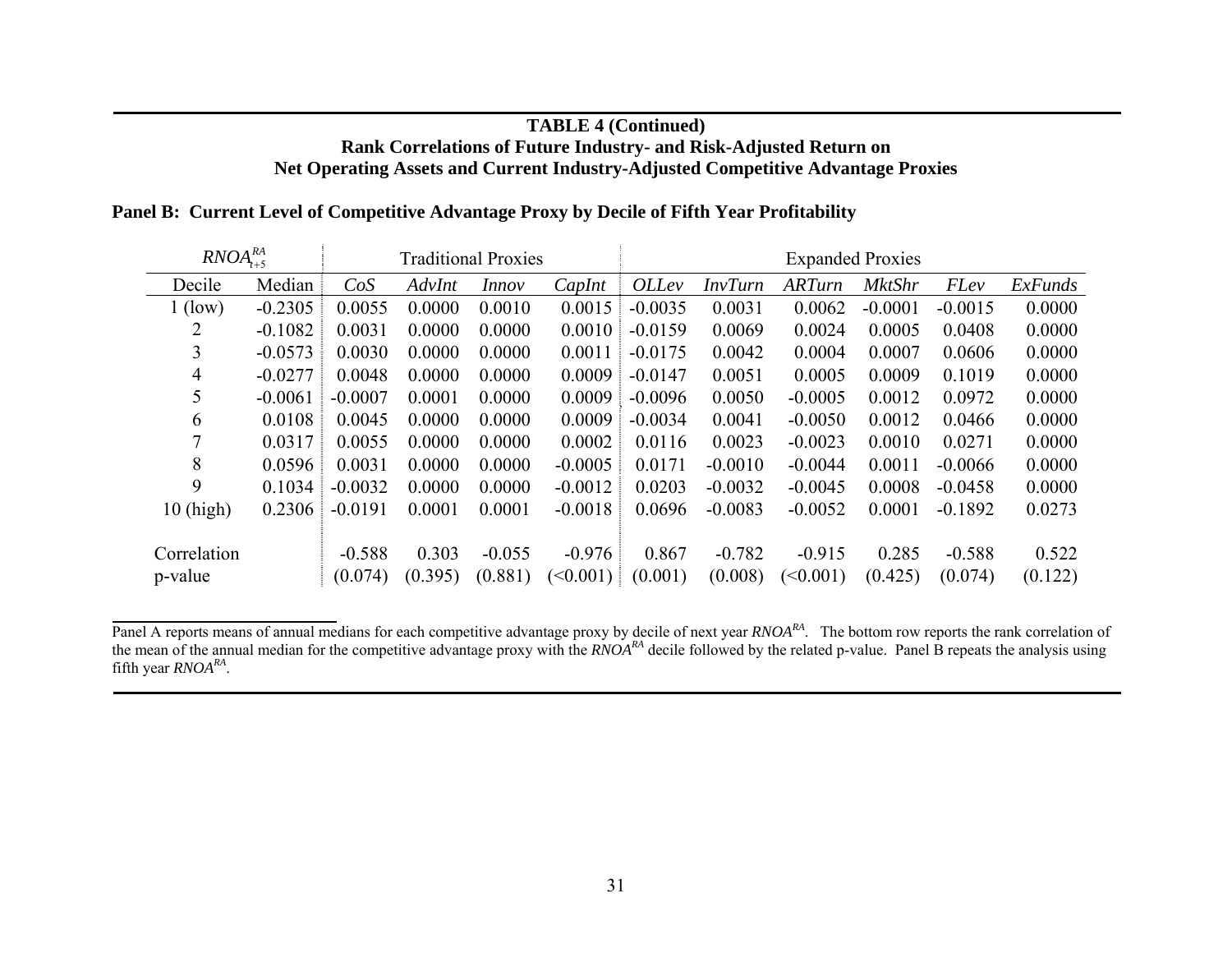# **TABLE 5**

### **Level of Future Industry- and Risk-Adjusted Return on Net Operating Assets and Current Industry-Adjusted Competitive Advantage Proxies**

|                       |                   |                          | Base:       |          | Traditional: |          | Expanded:   |          | Diminishing Returns: |
|-----------------------|-------------------|--------------------------|-------------|----------|--------------|----------|-------------|----------|----------------------|
|                       | Pred              | Coeff                    | t-stat      | Coeff    | t-stat       | Coeff    | t-stat      | Coeff    | $t$ -stat            |
| Intercept             | $\pm$             | 0.000                    | (0.029)     | 0.012    | (3.525)      | 0.000    | (0.017)     | 0.001    | (0.305)              |
| $RNOA^{RA}$           | $\qquad \qquad +$ | 1.169                    | (16.405)    | 1.021    | (17.769)     | 0.885    | (11.800)    | 0.906    | (11.544)             |
| $\triangle RNOA^{RA}$ | -                 | $-0.229$                 | $(-6.604)$  | $-0.191$ | $(-5.324)$   | $-0.147$ | $(-3.865)$  | $-0.141$ | $(-3.454)$           |
| $G^{NOA}$             | $^{+}$            | $-0.194$                 | $(-13.026)$ | $-0.191$ | $(-13.088)$  | $-0.151$ | $(-11.821)$ | $-0.122$ | $(-6.990)$           |
| Age                   | $^{+}$            | 0.001                    | (0.356)     | $-0.001$ | $(-0.383)$   | $-0.003$ | $(-0.903)$  | $-0.002$ | $(-0.479)$           |
| OpSize                | $_{\pm}$          | 0.001                    | (0.269)     | 0.002    | (1.200)      | 0.003    | (1.324)     | 0.002    | (0.959)              |
| CoS                   |                   |                          |             | $-0.260$ | $(-4.943)$   | $-0.286$ | $(-5.929)$  | $-0.279$ | $(-5.515)$           |
| $\triangle CoS$       |                   |                          |             |          |              |          |             | 0.032    | (0.302)              |
| AdvInt                | $^{+}$            |                          |             | $-0.194$ | $(-1.681)$   | $-0.299$ | $(-2.633)$  | $-0.286$ | $(-2.343)$           |
| $\Delta$ AdvInt       |                   |                          |             |          |              |          |             | 0.013    | (0.028)              |
| <b>Innov</b>          | $+$               |                          |             | $-1.246$ | $(-4.832)$   | $-1.274$ | $(-5.805)$  | $-1.282$ | $(-5.734)$           |
| $\Delta$ <i>Innov</i> |                   |                          |             |          |              |          |             | 0.291    | (0.590)              |
| CapInt                | $\pm$             |                          |             | $-0.869$ | $(-4.746)$   | $-0.854$ | $(-4.618)$  | $-0.814$ | $(-4.326)$           |
| $\Delta CapInt$       |                   |                          |             |          |              |          |             | $-0.133$ | $(-0.637)$           |
| <i>OLLev</i>          | $^{+}$            |                          |             |          |              | 0.075    | (4.621)     | 0.063    | (4.120)              |
| $\triangle OLLev$     |                   |                          |             |          |              |          |             | 0.114    | (4.312)              |
| <b>InvTurn</b>        |                   |                          |             |          |              | 0.036    | (2.653)     | 0.046    | (2.974)              |
| $\Delta InvTurn$      |                   |                          |             |          |              |          |             | $-0.136$ | $(-3.956)$           |
| <b>ARTurn</b>         |                   |                          |             |          |              | $-0.070$ | $(-2.828)$  | $-0.072$ | $(-3.040)$           |
| $\triangle ARTurn$    |                   |                          |             |          |              |          |             | 0.053    | (1.046)              |
| <b>MktShr</b>         | $^{+}$            |                          |             |          |              | $-0.132$ | $(-1.619)$  | $-0.099$ | $(-1.249)$           |
| $\Delta MktShr$       |                   |                          |             |          |              |          |             | 0.156    | (0.345)              |
| FLev                  | $\pm$             |                          |             |          |              | 0.012    | (4.469)     | 0.007    | (3.298)              |
| $\Delta F$ Lev        |                   |                          |             |          |              |          |             | 0.044    | (3.872)              |
| <b>ExFunds</b>        | $^{+}$            |                          |             |          |              | 0.078    | (2.951)     | 0.070    | (2.746)              |
| $\Delta ExFunds$      |                   |                          |             |          |              |          |             | 0.071    | (2.627)              |
| Adj $R^2$             |                   | 16.57%                   |             | 17.69%   |              | 20.74%   |             | 21.96%   |                      |
| Percentage increase   |                   | Base model               |             | 6.72%    |              | 25.15%   |             | 32.53%   |                      |
| in Adj $R^2$ over:    |                   | <b>Traditional model</b> |             |          |              | 17.27%   |             | 24.19%   |                      |
|                       |                   | Expanded model           |             |          |              |          |             | 5.90%    |                      |

| Panel A: Explanatory Power of Competitive Advantage Proxies for the Level of Next Year |
|----------------------------------------------------------------------------------------|
| <b>Profitability</b>                                                                   |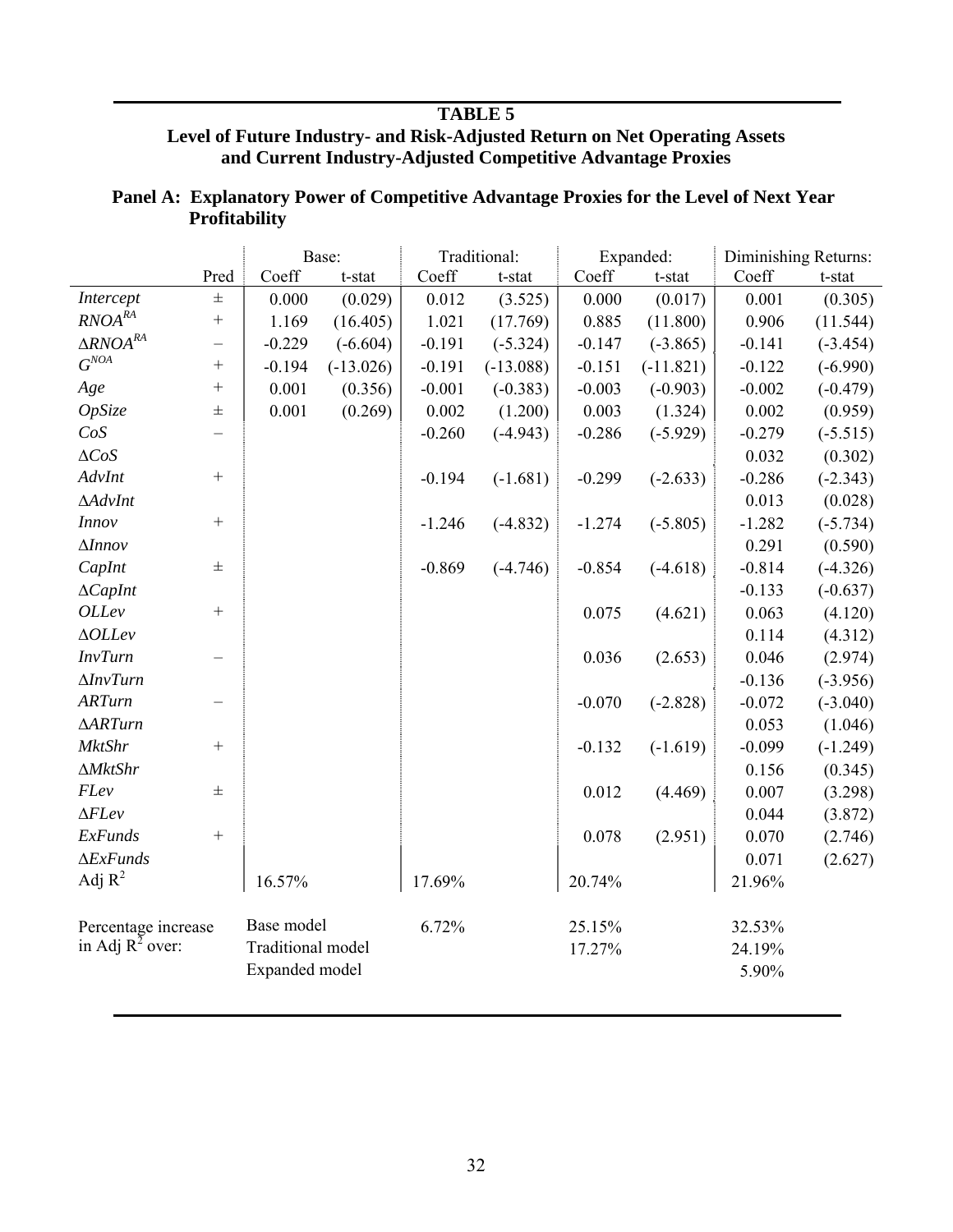# **TABLE 5 (Continued) Level of Future Industry- and Risk-Adjusted Return on Net Operating Assets and Current Industry-Adjusted Competitive Advantage Proxies**

|                               |                          | Base:                    |            |          | Traditional: |          | Expanded:  | Diminishing Returns: |            |
|-------------------------------|--------------------------|--------------------------|------------|----------|--------------|----------|------------|----------------------|------------|
|                               | Pred                     | Coeff                    | t-stat     | Coeff    | t-stat       | Coeff    | t-stat     | Coeff                | t-stat     |
| Intercept                     | 士                        | 0.000                    | (0.199)    | 0.006    | (2.366)      | 0.001    | (0.338)    | 0.001                | (0.533)    |
| $\mathit{RNOA}^{\mathit{RA}}$ | $\qquad \qquad +$        | 0.405                    | (8.901)    | 0.316    | (8.854)      | 0.247    | (5.617)    | 0.266                | (6.060)    |
| $\triangle RNOA^{RA}$         | -                        | $-0.114$                 | $(-3.649)$ | $-0.091$ | $(-2.770)$   | $-0.068$ | $(-2.427)$ | $-0.053$             | $(-1.543)$ |
| $G^{NOA}$                     | $^{+}$                   | $-0.069$                 | $(-5.159)$ | $-0.068$ | $(-5.251)$   | $-0.050$ | $(-3.649)$ | $-0.083$             | $(-4.943)$ |
| Age                           | $\qquad \qquad +$        | 0.008                    | (2.753)    | 0.007    | (2.363)      | 0.005    | (1.795)    | 0.004                | (1.360)    |
| OpSize                        | $\pm$                    | $-0.001$                 | $(-0.383)$ | 0.000    | (0.236)      | $-0.001$ | $(-0.579)$ | 0.000                | $(-0.171)$ |
| CoS                           |                          |                          |            | $-0.160$ | $(-3.546)$   | $-0.182$ | $(-4.254)$ | $-0.186$             | $(-4.382)$ |
| $\triangle CoS$               |                          |                          |            |          |              |          |            | 0.103                | (0.843)    |
| AdvInt                        | $\qquad \qquad +$        |                          |            | 0.121    | (0.986)      | 0.083    | (0.680)    | 0.112                | (0.864)    |
| $\Delta$ AdvInt               |                          |                          |            |          |              |          |            | $-0.684$             | $(-1.310)$ |
| Innov                         | $\qquad \qquad +$        |                          |            | $-0.841$ | $(-4.235)$   | $-0.840$ | $(-4.556)$ | $-0.788$             | $(-4.347)$ |
| $\Delta Innov$                |                          |                          |            |          |              |          |            | $-0.780$             | $(-1.615)$ |
| CapInt                        | $\pm$                    |                          |            | $-0.545$ | $(-3.803)$   | $-0.526$ | $(-3.834)$ | $-0.551$             | $(-3.969)$ |
| $\Delta CapInt$               |                          |                          |            |          |              |          |            | 0.403                | (1.592)    |
| <b>OLLev</b>                  | $^{+}$                   |                          |            |          |              | 0.048    | (4.529)    | 0.051                | (5.212)    |
| $\triangle OLLev$             |                          |                          |            |          |              |          |            | $-0.014$             | $(-0.481)$ |
| InvTurn                       | $\overline{\phantom{0}}$ |                          |            |          |              | 0.003    | (0.187)    | 0.004                | (0.224)    |
| $\Delta InvTurn$              |                          |                          |            |          |              |          |            | $-0.006$             | $(-0.142)$ |
| <b>ARTurn</b>                 |                          |                          |            |          |              | $-0.014$ | $(-0.800)$ | $-0.015$             | $(-0.860)$ |
| $\triangle$ ARTurn            |                          |                          |            |          |              |          |            | $-0.012$             | $(-0.211)$ |
| <b>MktShr</b>                 | $^{+}$                   |                          |            |          |              | 0.048    | (0.794)    | 0.019                | (0.307)    |
| $\Delta MktShr$               |                          |                          |            |          |              |          |            | $-0.067$             | $(-0.186)$ |
| FLev                          | $\pm$                    |                          |            |          |              | 0.004    | (1.780)    | 0.003                | (1.343)    |
| $\Delta F$ Lev                |                          |                          |            |          |              |          |            | 0.026                | (4.648)    |
| ExFunds                       | $^{+}$                   |                          |            |          |              | 0.036    | (1.256)    | 0.042                | (1.490)    |
| $\Delta ExFunds$              |                          |                          |            |          |              |          |            | $-0.051$             | $(-2.057)$ |
| Adj $R^2$                     |                          | 3.17%                    |            | 4.30%    |              | 5.65%    |            | 6.62%                |            |
| Percentage increase           |                          | Base model               |            | 35.68%   |              | 78.12%   |            | 108.86%              |            |
| in Adj $R^2$ over:            |                          | <b>Traditional</b> model |            |          |              | 31.28%   |            | 53.94%               |            |
|                               |                          | Expanded model           |            |          |              |          |            | 17.26%               |            |

# **Panel B: Explanatory Power of Competitive Advantage Proxies for the Level of Fifth Year Profitability**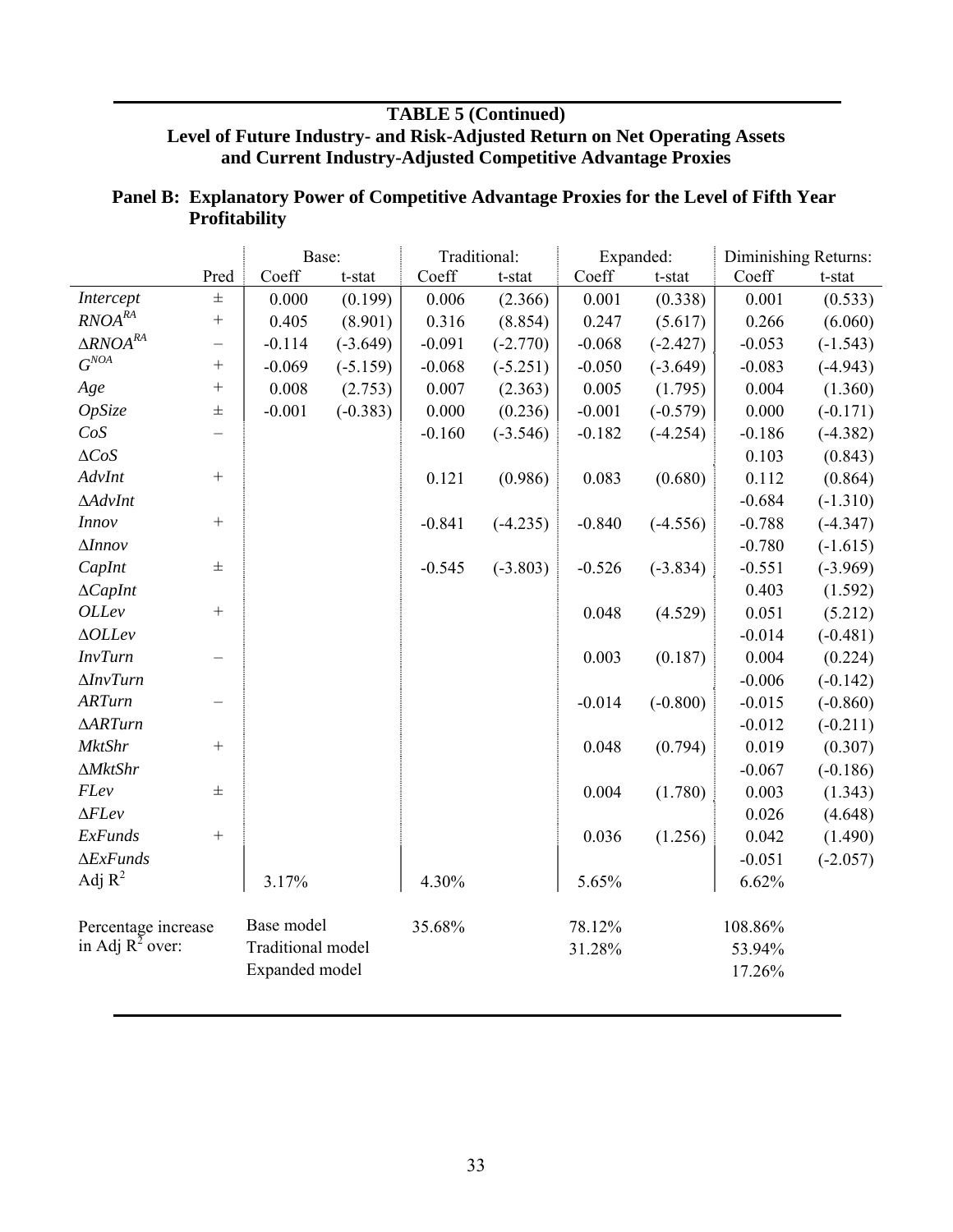### **TABLE 5 (Continued) Level of Future Industry- and Risk-Adjusted Return on Net Operating Assets and Current Industry-Adjusted Competitive Advantage Proxies**

Panel A reports means of annual regression estimates based on the following regression model:  $\alpha_{24} \text{ExFunds}_t + \alpha_{25} \Delta \text{ExFunds}_t + \varepsilon$  $\alpha_{18}$ ARTurn<sub>t</sub></sub> +  $\alpha_{19}$  $\Delta$ ARTurn<sub>t</sub> +  $\alpha_{20}$ MktShr<sub>t</sub> +  $\alpha_{21}$  $\Delta$ MktShr<sub>t</sub> +  $\alpha_{22}$ FLev<sub>t</sub> +  $\alpha_{23}$  $\Delta$ FLev<sub>t</sub> +  $\alpha_{13}\Delta CapInt_t + \alpha_{14} OLLev_t + \alpha_{15}\Delta OLLev_t + \alpha_{16}InvTurn_t + \alpha_{17}\Delta InvTurn_t +$  $\alpha_7 \Delta \text{CoS}_t + \alpha_8 \text{AdvInt}_t + \alpha_9 \Delta \text{AdvInt}_t + \alpha_{10} \text{Innov}_t + \alpha_{11} \Delta \text{Innov}_t + \alpha_{12} \text{CapInt}_t +$  $RNOA_{t+1}^{RA} = \alpha_0 + \alpha_1 RNOA_t^{RA} + \alpha_2 \Delta RNOA_t^{RA} + \alpha_3 G_t^{NA} + \alpha_4 Age_t + \alpha_5 OpSize_t + \alpha_6 Cos_t +$ (6)

Panel B reports means of annual regression estimates based on the following regression model:

$$
RNOA_{t+5}^{RA} = \alpha_0 + \alpha_1 RNOA_t^{RA} + \alpha_2 \Delta RNOA_t^{RA} + \alpha_3 G_t^{NOA} + \alpha_4 Age_t + \alpha_5 OpSize_t + \alpha_6 Cos_t + \alpha_7 \Delta Cos_t + \alpha_8 AdvInt_t + \alpha_9 \Delta dvInt_t + \alpha_{10} Innov_t + \alpha_{11} \Delta Innov_t + \alpha_{12} CapInt_t + \alpha_{13} \Delta CapInt_t + \alpha_{13} \Delta CapInt_t + \alpha_{14} OILEv_t + \alpha_{15} \Delta OLLev_t + \alpha_{16} InvTurn_t + \alpha_{17} \Delta InvTurn_t + \alpha_{18} ARTurn_t + \alpha_{19} \Delta ARTurn_t + \alpha_{20} MktShr_t + \alpha_{21} \Delta MktShr_t + \alpha_{22} FLev_t + \alpha_{23} \Delta FLev_t + \alpha_{24} ExtFunds_t + \alpha_{25} \Delta ExtFunds_t + \varepsilon
$$

t-Statistics for both panels are computed using Fama and MacBeth (1973) standard errors. Panel A presents means of annual amounts for 65,220 firm-year observations over the period 1972 through 2003, while Panel B presents means of annual amounts for 54,030 firm-year observations over the same period. All variables in both panels are as defined in Table 1 and have been adjusted by subtraction of annual industry median using Fama and French's 48 industry portfolios.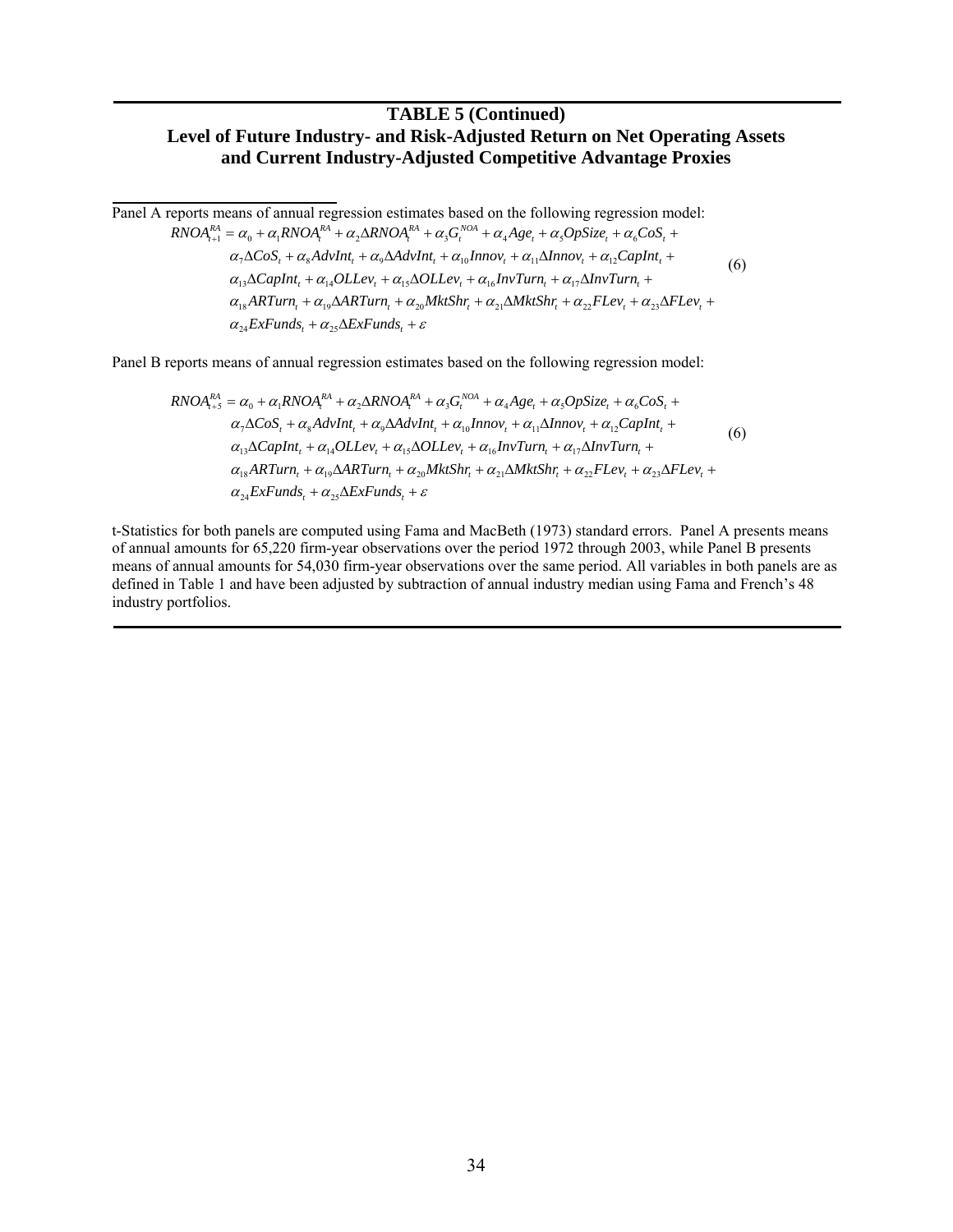### **TABLE 6**

### **Changes in Future Industry- and Risk-Adjusted Return on Net Operating Assets and Current Industry-Adjusted Competitive Advantage Proxies**

# **Panel A: Explanatory Power of Competitive Advantage Proxies for Change in Next Year Profitability**

|                       |                   | Base:             |            | Traditional: |            | Expanded: |             | Diminishing Returns: |             |
|-----------------------|-------------------|-------------------|------------|--------------|------------|-----------|-------------|----------------------|-------------|
|                       | Pred              | Coeff             | t-stat     | Coeff        | t-stat     | Coeff     | t-stat      | Coeff                | t-stat      |
| Intercept             | $\pm$             | 0.003             | (1.123)    | 0.004        | (1.497)    | $-0.003$  | $(-0.844)$  | $-0.004$             | $(-0.908)$  |
| $RNOA^{RA}$           | $\! + \!$         | $-0.424$          | $(-8.131)$ | $-0.446$     | $(-9.384)$ | $-0.583$  | $(-13.796)$ | $-0.572$             | $(-12.784)$ |
| $\triangle RNOA^{RA}$ | -                 | $-0.273$          | $(-9.748)$ | $-0.273$     | $(-9.645)$ | $-0.230$  | $(-7.139)$  | $-0.224$             | $(-6.647)$  |
| $G^{NOA}$             | $\! + \!$         | $-0.160$          | $(-6.031)$ | $-0.160$     | $(-6.066)$ | $-0.121$  | $(-4.735)$  | $-0.055$             | $(-2.926)$  |
| Age                   | $\qquad \qquad +$ | $-0.003$          | $(-0.830)$ | $-0.003$     | $(-0.721)$ | $-0.004$  | $(-1.103)$  | 0.000                | $(-0.130)$  |
| OpSize                | $\pm$             | 0.004             | (2.504)    | 0.004        | (2.459)    | 0.006     | (2.916)     | 0.004                | (2.397)     |
| $CoS$                 |                   |                   |            | $-0.069$     | $(-1.677)$ | $-0.104$  | $(-2.593)$  | $-0.092$             | $(-2.301)$  |
| $\triangle CoS$       |                   |                   |            |              |            |           |             | 0.006                | (0.040)     |
| AdvInt                | $\! + \!$         |                   |            | 0.011        | (0.114)    | $-0.071$  | $(-0.753)$  | $-0.050$             | $(-0.480)$  |
| $\Delta$ AdvInt       |                   |                   |            |              |            |           |             | 0.201                | (0.518)     |
| <b>Innov</b>          | $\qquad \qquad +$ |                   |            | $-0.191$     | $(-1.120)$ | $-0.330$  | $(-1.886)$  | $-0.396$             | $(-2.412)$  |
| $\Delta Innov$        |                   |                   |            |              |            |           |             | 1.135                | (2.356)     |
| CapInt                | 士                 |                   |            | $-0.128$     | $(-0.805)$ | $-0.103$  | $(-0.641)$  | $-0.041$             | $(-0.259)$  |
| $\Delta CapInt$       |                   |                   |            |              |            |           |             | $-0.385$             | $(-1.449)$  |
| <b>OLLev</b>          | $\qquad \qquad +$ |                   |            |              |            | 0.069     | (4.377)     | 0.050                | (3.377)     |
| $\triangle OLLev$     |                   |                   |            |              |            |           |             | 0.173                | (5.280)     |
| <b>InvTurn</b>        | —                 |                   |            |              |            | $-0.004$  | $(-0.340)$  | 0.000                | (0.018)     |
| $\Delta InvTurn$      |                   |                   |            |              |            |           |             | $-0.070$             | $(-2.029)$  |
| <b>ARTurn</b>         |                   |                   |            |              |            | $-0.081$  | $(-3.061)$  | $-0.087$             | $(-3.237)$  |
| $\triangle$ ARTurn    |                   |                   |            |              |            |           |             | 0.108                | (2.101)     |
| <b>MktShr</b>         | $\! + \!$         |                   |            |              |            | $-0.126$  | $(-1.615)$  | $-0.070$             | $(-1.043)$  |
| $\Delta MktShr$       |                   |                   |            |              |            |           |             | 1.074                | (2.709)     |
| FLev                  | $\pm$             |                   |            |              |            | 0.001     | (0.415)     | $-0.002$             | $(-1.006)$  |
| $\Delta F$ <i>Lev</i> |                   |                   |            |              |            |           |             | 0.024                | (1.791)     |
| <b>ExFunds</b>        | $^{+}$            |                   |            |              |            | 0.064     | (2.883)     | 0.049                | (2.379)     |
| $\Delta ExFunds$      |                   |                   |            |              |            |           |             | 0.110                | (3.735)     |
| Adj $R^2$             |                   | 11.45%            |            | 11.94%       |            | 14.04%    |             | 15.92%               |             |
| Percentage increase   |                   | Base model        |            | 4.26%        |            | 22.58%    |             | 39.05%               |             |
| in Adj $R^2$ over:    |                   | Traditional model |            |              |            | 17.56%    |             | 33.36%               |             |
|                       |                   | Expanded model    |            |              |            |           |             | 13.44%               |             |
|                       |                   |                   |            |              |            |           |             |                      |             |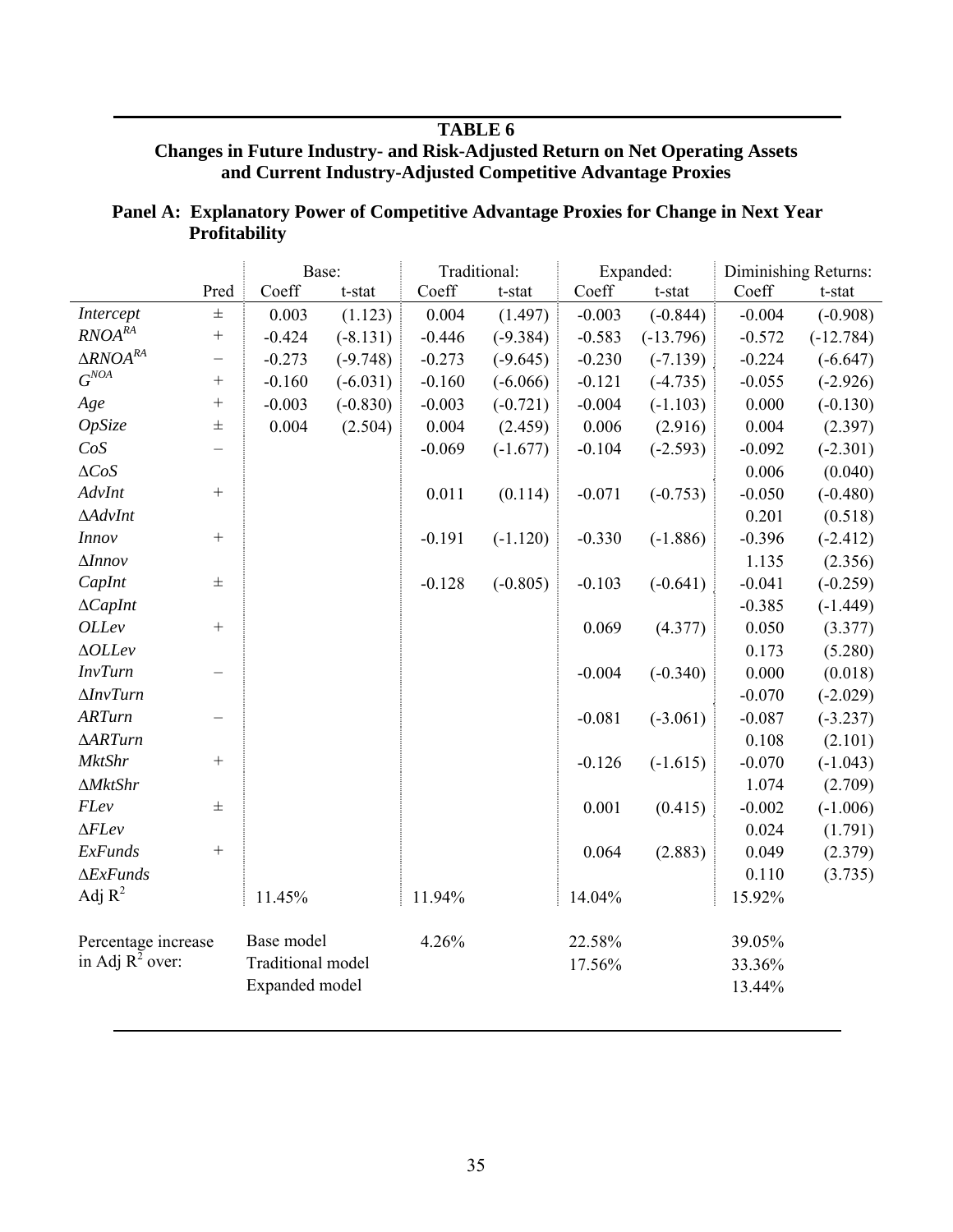# **TABLE 6 (Continued) Changes in Future Industry- and Risk-Adjusted Return on Net Operating Assets and Current Industry-Adjusted Competitive Advantage Proxies**

|                               |                          | Base:             |             | Traditional: |             | Expanded: |             | Diminishing Returns: |             |
|-------------------------------|--------------------------|-------------------|-------------|--------------|-------------|-----------|-------------|----------------------|-------------|
|                               | Pred                     | Coeff             | t-stat      | Coeff        | t-stat      | Coeff     | $t$ -stat   | Coeff                | t-stat      |
| Intercept                     | $\pm$                    | 0.002             | (0.537)     | 0.002        | (0.880)     | 0.000     | (0.228)     | 0.000                | (0.145)     |
| $\mathit{RNOA}^{\mathit{RA}}$ | $\qquad \qquad +$        | $-0.957$          | $(-22.196)$ | $-0.985$     | $(-23.826)$ | $-1.043$  | $(-25.981)$ | $-1.029$             | $(-25.079)$ |
| $\triangle RNOA^{RA}$         | $\overline{\phantom{0}}$ | $-0.152$          | $(-4.550)$  | $-0.148$     | $(-4.238)$  | $-0.127$  | $(-4.070)$  | $-0.099$             | $(-2.525)$  |
| $G^{NOA}$                     | $^{+}$                   | $-0.064$          | $(-4.593)$  | $-0.063$     | $(-4.535)$  | $-0.048$  | $(-3.009)$  | $-0.045$             | $(-2.343)$  |
| Age                           | $^{+}$                   | 0.007             | (2.380)     | 0.007        | (2.379)     | 0.005     | (1.913)     | 0.006                | (2.027)     |
| OpSize                        | $\pm$                    | 0.002             | (0.783)     | 0.002        | (0.864)     | 0.001     | (0.514)     | 0.001                | (0.633)     |
| CoS                           |                          |                   |             | $-0.053$     | $(-1.838)$  | $-0.078$  | $(-2.992)$  | $-0.085$             | $(-3.130)$  |
| $\triangle CoS$               |                          |                   |             |              |             |           |             | 0.165                | (1.344)     |
| AdvInt                        | $^{+}$                   |                   |             | 0.203        | (1.845)     | 0.194     | (1.772)     | 0.215                | (1.905)     |
| $\Delta$ AdvInt               |                          |                   |             |              |             |           |             | $-0.493$             | $(-1.014)$  |
| <b>Innov</b>                  | $^{+}$                   |                   |             | $-0.257$     | $(-1.494)$  | $-0.291$  | $(-2.248)$  | $-0.285$             | $(-2.313)$  |
| $\Delta$ <i>Innov</i>         |                          |                   |             |              |             |           |             | 0.175                | (0.383)     |
| CapInt                        | $\pm$                    |                   |             | $-0.151$     | $(-1.280)$  | $-0.125$  | $(-1.072)$  | $-0.141$             | $(-1.169)$  |
| $\Delta CapInt$               |                          |                   |             |              |             |           |             | 0.303                | (1.136)     |
| <b>OLLev</b>                  | $^{+}$                   |                   |             |              |             | 0.045     | (3.405)     | 0.042                | (3.376)     |
| $\triangle OLLev$             |                          |                   |             |              |             |           |             | 0.051                | (1.425)     |
| <b>InvTurn</b>                |                          |                   |             |              |             | $-0.013$  | $(-0.689)$  | $-0.016$             | $(-0.867)$  |
| $\Delta InvTurn$              |                          |                   |             |              |             |           |             | 0.008                | (0.167)     |
| <b>ARTurn</b>                 |                          |                   |             |              |             | $-0.016$  | $(-0.675)$  | $-0.021$             | $(-0.942)$  |
| $\triangle$ ARTurn            |                          |                   |             |              |             |           |             | $-0.022$             | $(-0.370)$  |
| <b>MktShr</b>                 | $^{+}$                   |                   |             |              |             | 0.006     | (0.083)     | $-0.005$             | $(-0.079)$  |
| $\Delta MktShr$               |                          |                   |             |              |             |           |             | 0.357                | (0.869)     |
| FLev                          | $\pm$                    |                   |             |              |             | $-0.003$  | $(-1.935)$  | $-0.004$             | $(-2.440)$  |
| $\Delta F$ Lev                |                          |                   |             |              |             |           |             | 0.021                | (2.713)     |
| ExFunds                       | $^{+}$                   |                   |             |              |             | 0.012     | (0.434)     | 0.010                | (0.358)     |
| $\Delta ExFunds$              |                          |                   |             |              |             |           |             | 0.008                | (0.252)     |
| Adj $R^2$                     |                          | 19.77%            |             | 20.24%       |             | 21.15%    |             | 22.03%               |             |
| Percentage increase           |                          | Base model        |             | 2.39%        |             | 7.01%     |             | 11.45%               |             |
| in Adj $R^2$ over:            |                          | Traditional model |             |              |             | 4.51%     |             | 8.84%                |             |
|                               |                          | Expanded model    |             |              |             |           |             | 4.14%                |             |

# **Panel B: Explanatory Power of Competitive Advantage Proxies for Five Year Change in Profitability**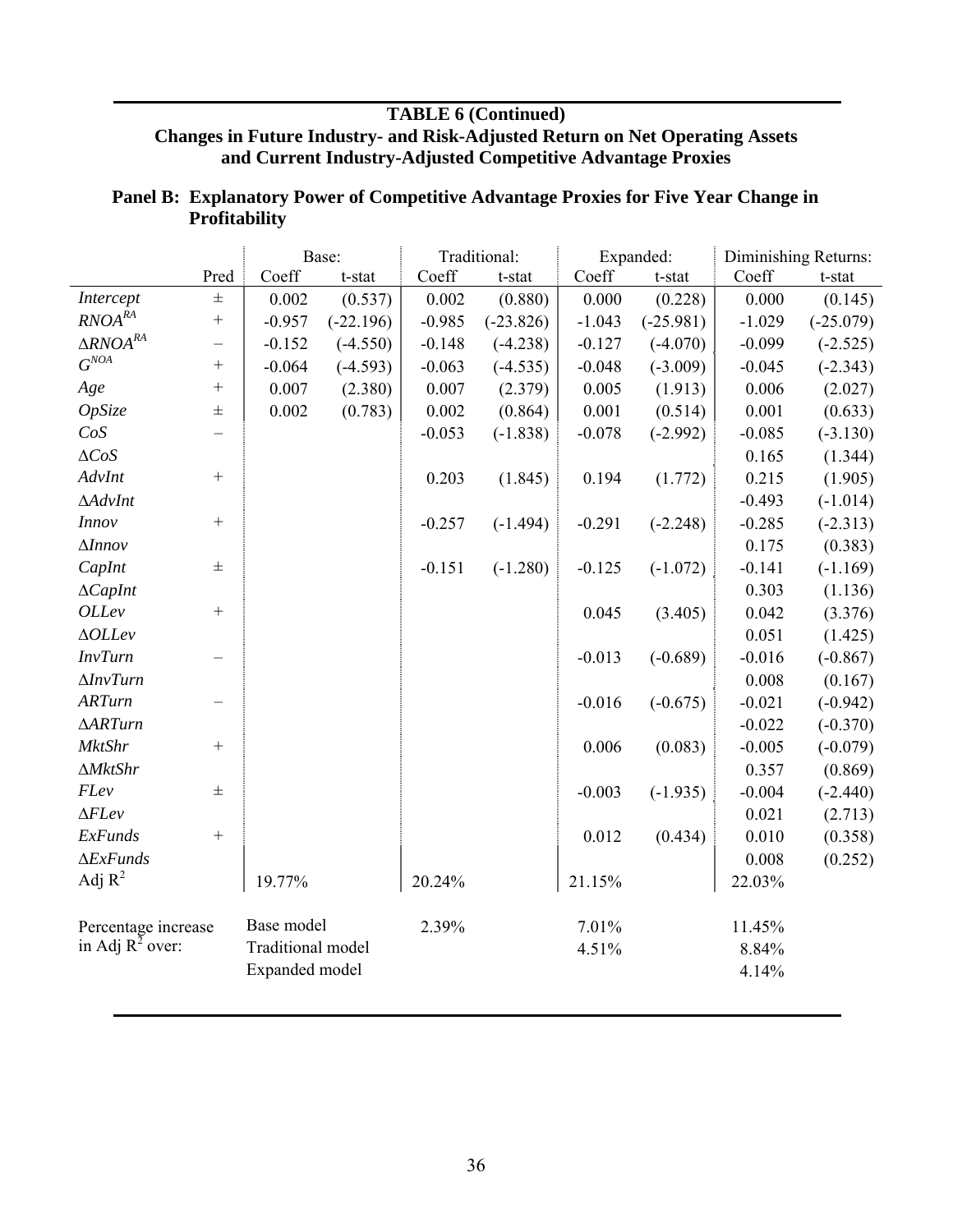### **TABLE 6 (Continued) Changes in Future Industry- and Risk-Adjusted Return on Net Operating Assets and Current Industry-Adjusted Competitive Advantage Proxies**

Panel A reports means of annual regression estimates based on the following regression model:  $\alpha_{24} \text{ExFunds}_t + \alpha_{25} \Delta \text{ExFunds}_t + \varepsilon$  $\alpha_{18}$ ARTurn<sub>t</sub></sub> +  $\alpha_{19}$  $\Delta$ ARTurn<sub>t</sub> +  $\alpha_{20}$ MktShr<sub>t</sub> +  $\alpha_{21}$  $\Delta$ MktShr<sub>t</sub> +  $\alpha_{22}$ FLev<sub>t</sub> +  $\alpha_{23}$  $\Delta$ FLev<sub>t</sub> +  $\alpha_{13}\Delta CapInt_t + \alpha_{14} OLLev_t + \alpha_{15}\Delta OLLev_t + \alpha_{16} InvTurn_t + \alpha_{17}\Delta InvTurn_t +$  $\alpha_7 \Delta \cos t + \alpha_8 \Delta \frac{dv}{dt} + \alpha_9 \Delta \frac{dv}{dt}$  $\Delta RNOA_{t,t+1}^{RA} = \alpha_0 + \alpha_1 RNOA_t^{RA} + \alpha_2 \Delta RNOA_t^{RA} + \alpha_3 G_t^{NOA} + \alpha_4 Age_t + \alpha_5 OpSize_t + \alpha_6 COS_t +$ (6)

Panel B reports means of annual regression estimates based on the following regression model:

$$
\Delta RNOA_{t,t+5}^{RA} = \alpha_0 + \alpha_1 RNOA_t^{RA} + \alpha_2 \Delta RNOA_t^{RA} + \alpha_3 G_t^{NOA} + \alpha_4 Age_t + \alpha_5 OpSize_t + \alpha_6 cos_t + \alpha_7 \Delta Cos_t + \alpha_8 AdvInt_t + \alpha_9 \Delta AdvInt_t + \alpha_{10} Innov_t + \alpha_{11} \Delta Innov_t + \alpha_{12} CapInt_t + \alpha_{13} \Delta CapInt_t + \alpha_{14} OLLev_t + \alpha_{15} \Delta OLLev_t + \alpha_{16} InvTurn_t + \alpha_{17} \Delta InvTurn_t + \alpha_{18} ARTurn_t + \alpha_{19} \Delta ARTurn_t + \alpha_{20} MktShr_t + \alpha_{21} \Delta MktShr_t + \alpha_{22} FLev_t + \alpha_{23} \Delta FLev_t + \alpha_{24} ExtFunds_t + \alpha_{25} \Delta ExtFunds_t + \varepsilon
$$
\n(6)

t-Statistics for both panels are computed using Fama and MacBeth (1973) standard errors. Panel A presents means of annual amounts for 65,220 firm-year observations over the period 1972 through 2003, while Panel B presents means of annual amounts for 54,030 firm-year observations over the same period. All variables in both panels are as defined in Table 1 and have been adjusted by subtraction of annual industry median using Fama and French's 48 industry portfolios.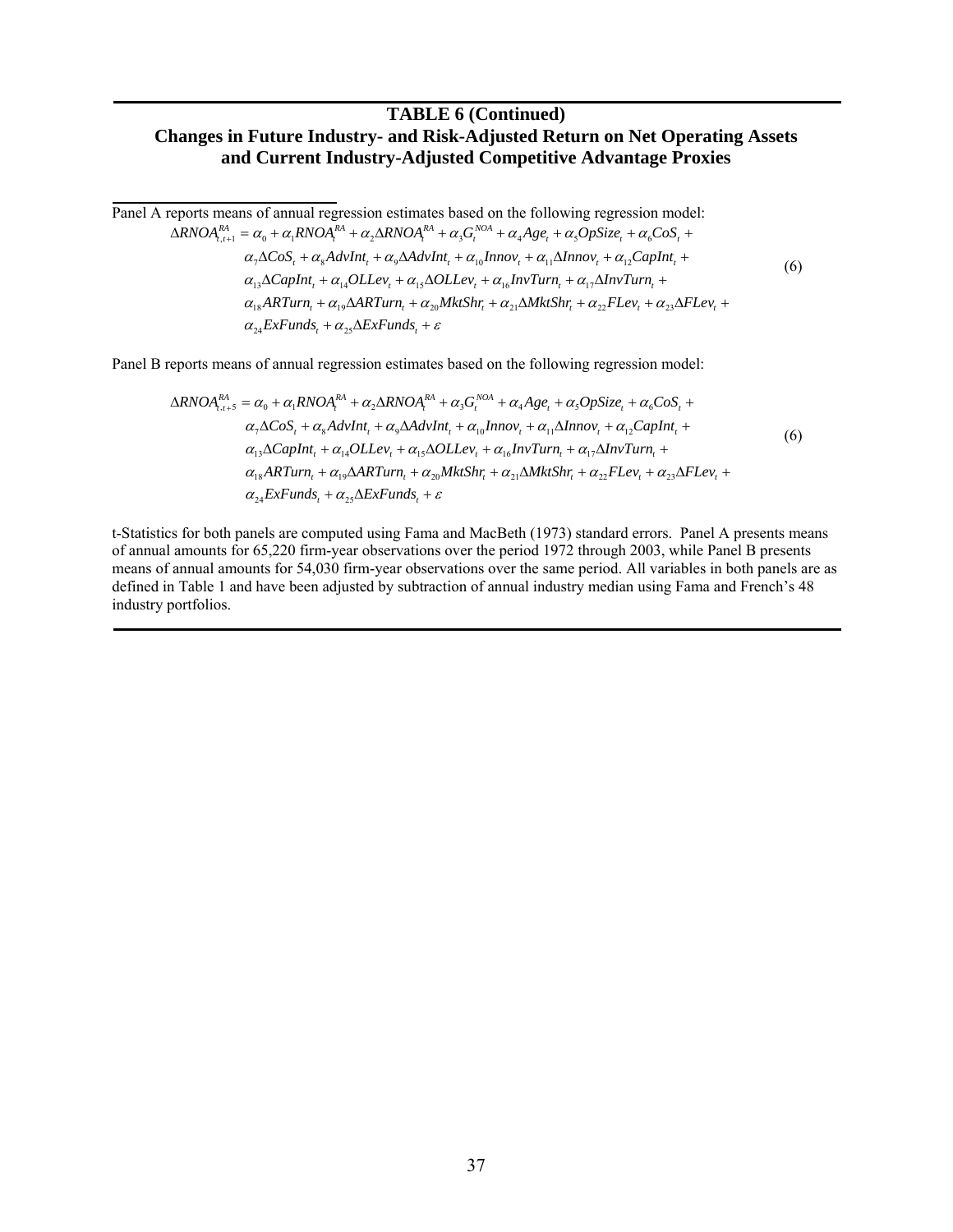**FIGURE 1 Evolution of Return on Net Operating Assets Portfolios** 



**Panel A: Return on Net Operating Assets (***RNOA***).** 

Panel B: Risk-Adjusted Return on Net Operating Assets (*RNOA<sup>RA</sup>*).

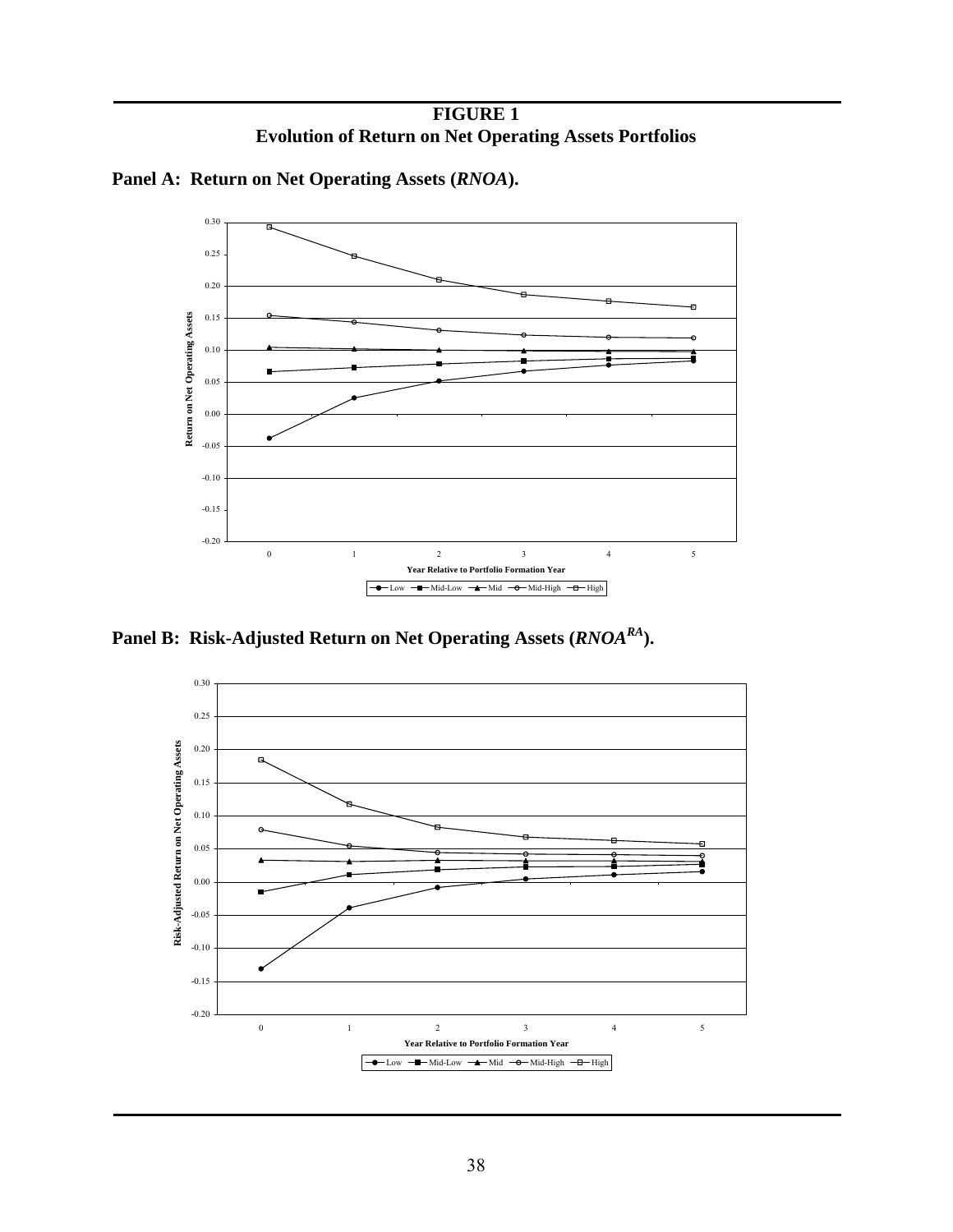



Panel C: Industry- and Risk-Adjusted Return on Net Operating Assets (*RNOA<sup>RA</sup>*).

The panels show the evolution of quintiles of *RNOA* (Panel A), *RNOARA* (Panel B), and industry-adjusted *RNOARA* (Panel C) formed annually over the following five years. Variables are as defined in Table 1 and industry-adjusted indicates subtraction of annual industry median using Fama and French's 48 industry portfolios.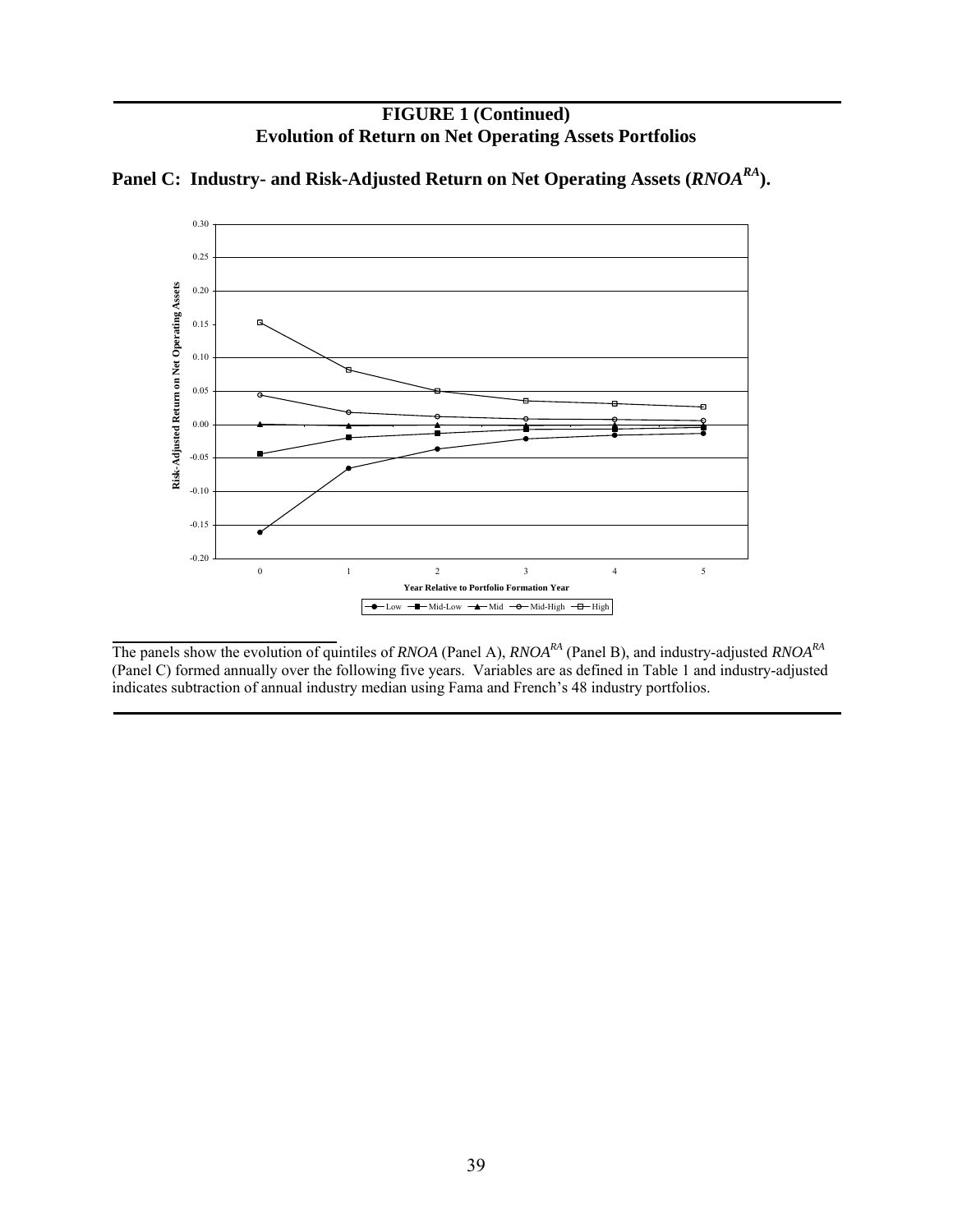**FIGURE 2 Evolution of Industry- and Risk-Adjusted Return on Net Operating Assets by Quintile of Industry-Adjusted Competitive Advantage Proxies** 



**Panel A: Cost of Sales (***CoS***).** 

**Panel B: Advertising Intensity (***AdvInt***).** 

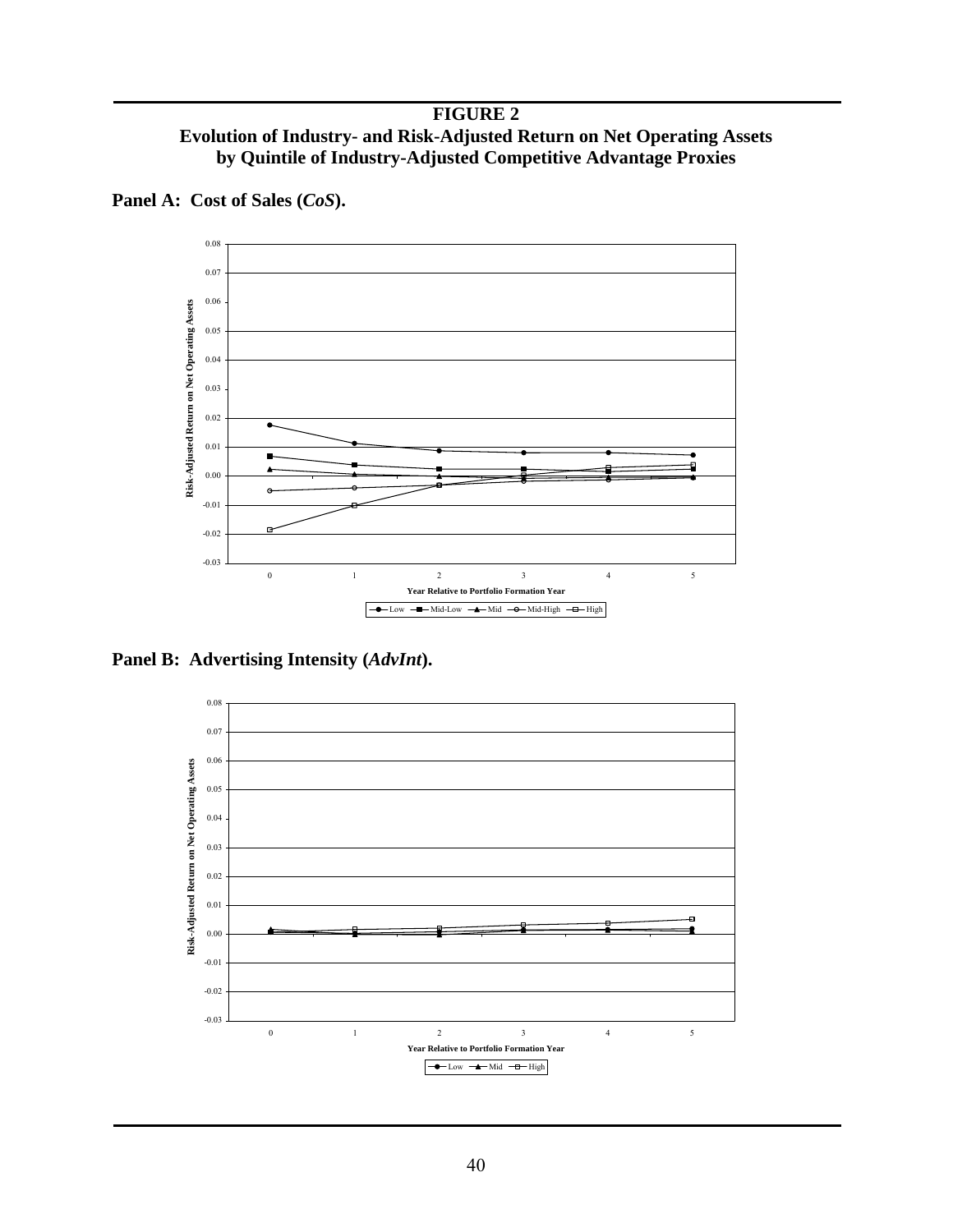

**Panel C: Innovation Intensity (***Innov***).** 

**Panel D: Capital Intensity (***CapInt***).** 

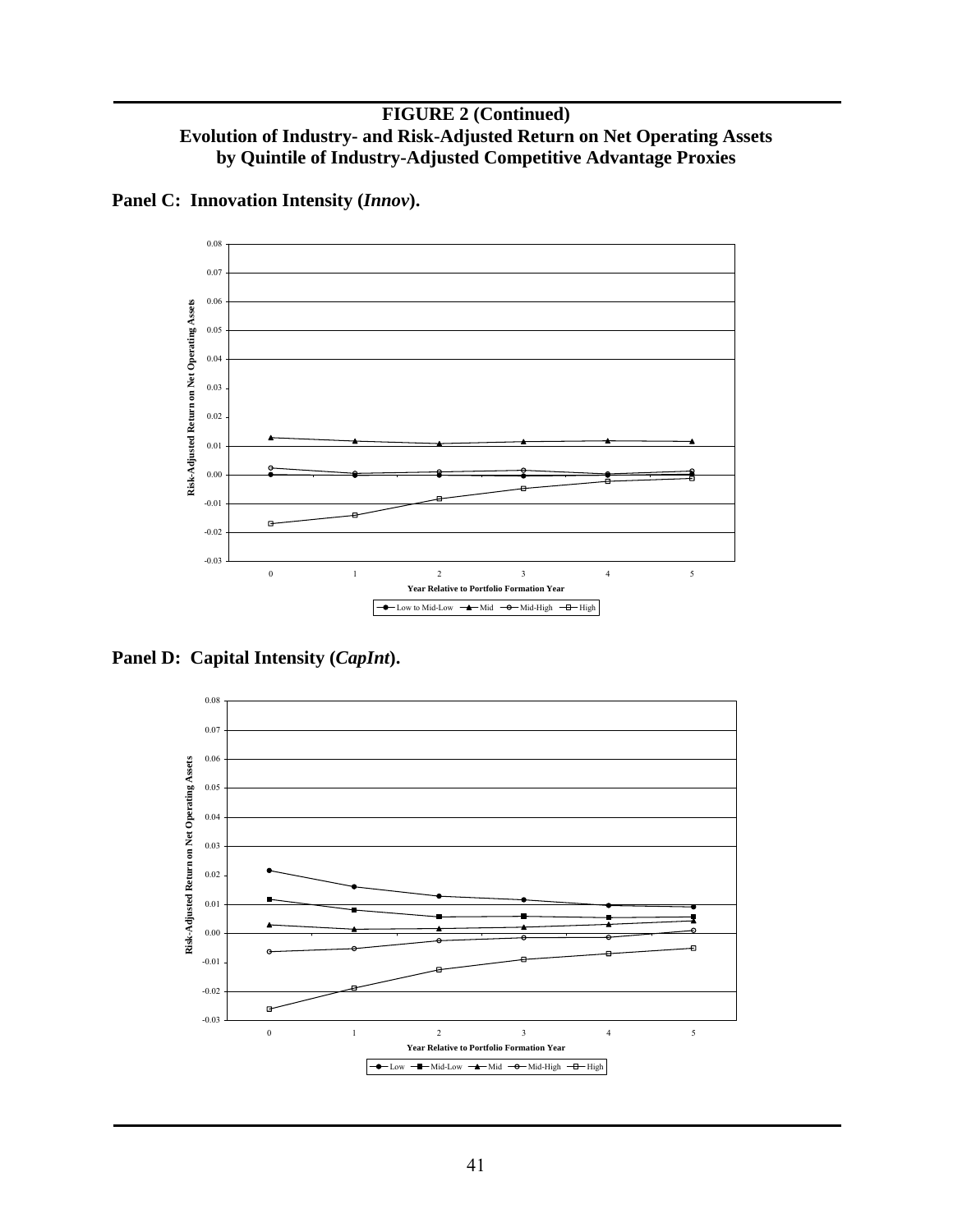

**Panel E: Operating Leverage (***OLLev***).** 

**Panel F: Inventory Turnover**  $\left(\frac{1}{2}\right)$  *InvTurn*.

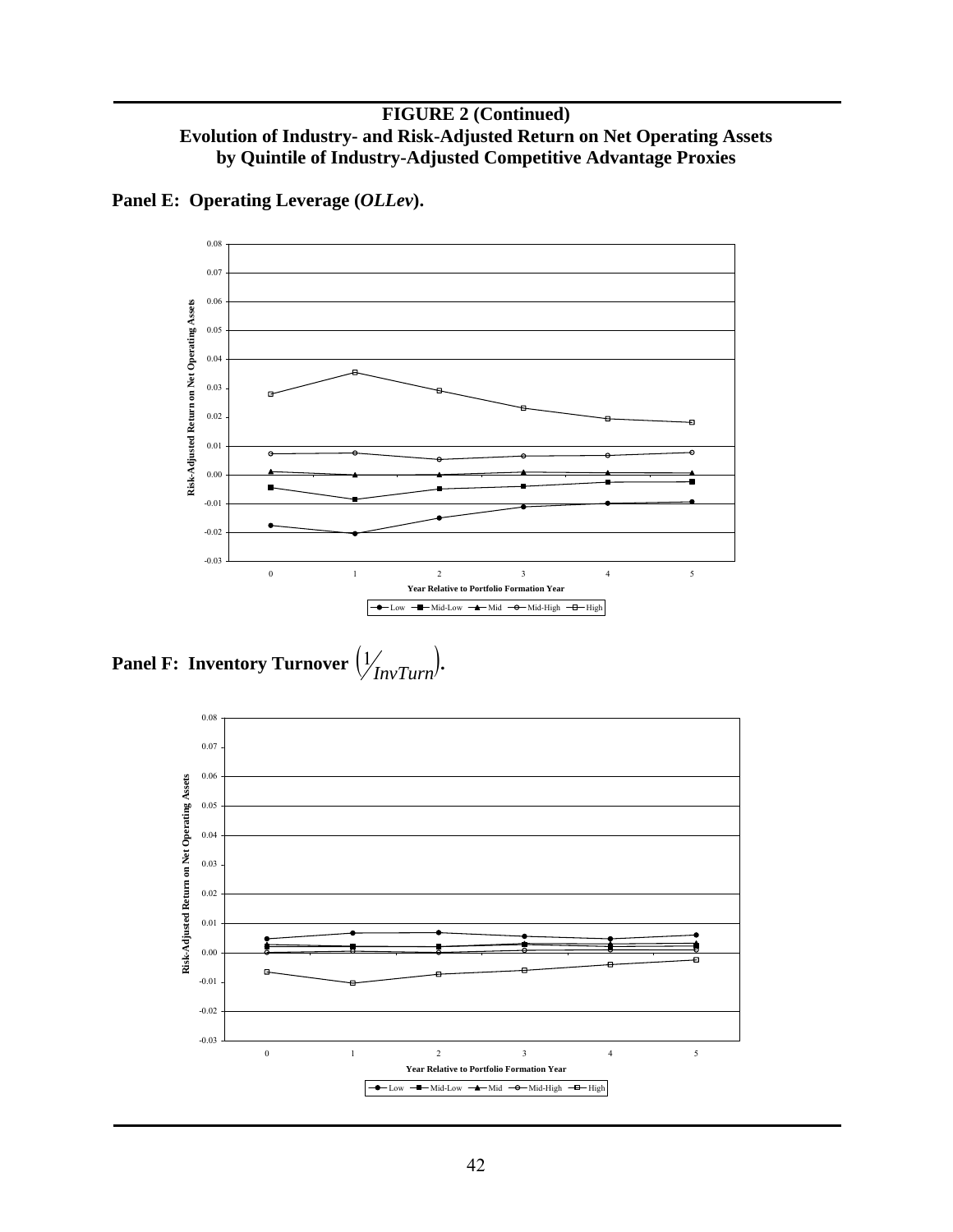

**Panel G: Receivables Turnover**  $\left(\frac{1}{ARTurn}\right)$ .

**Panel H: Market Share (***MktShr***).**